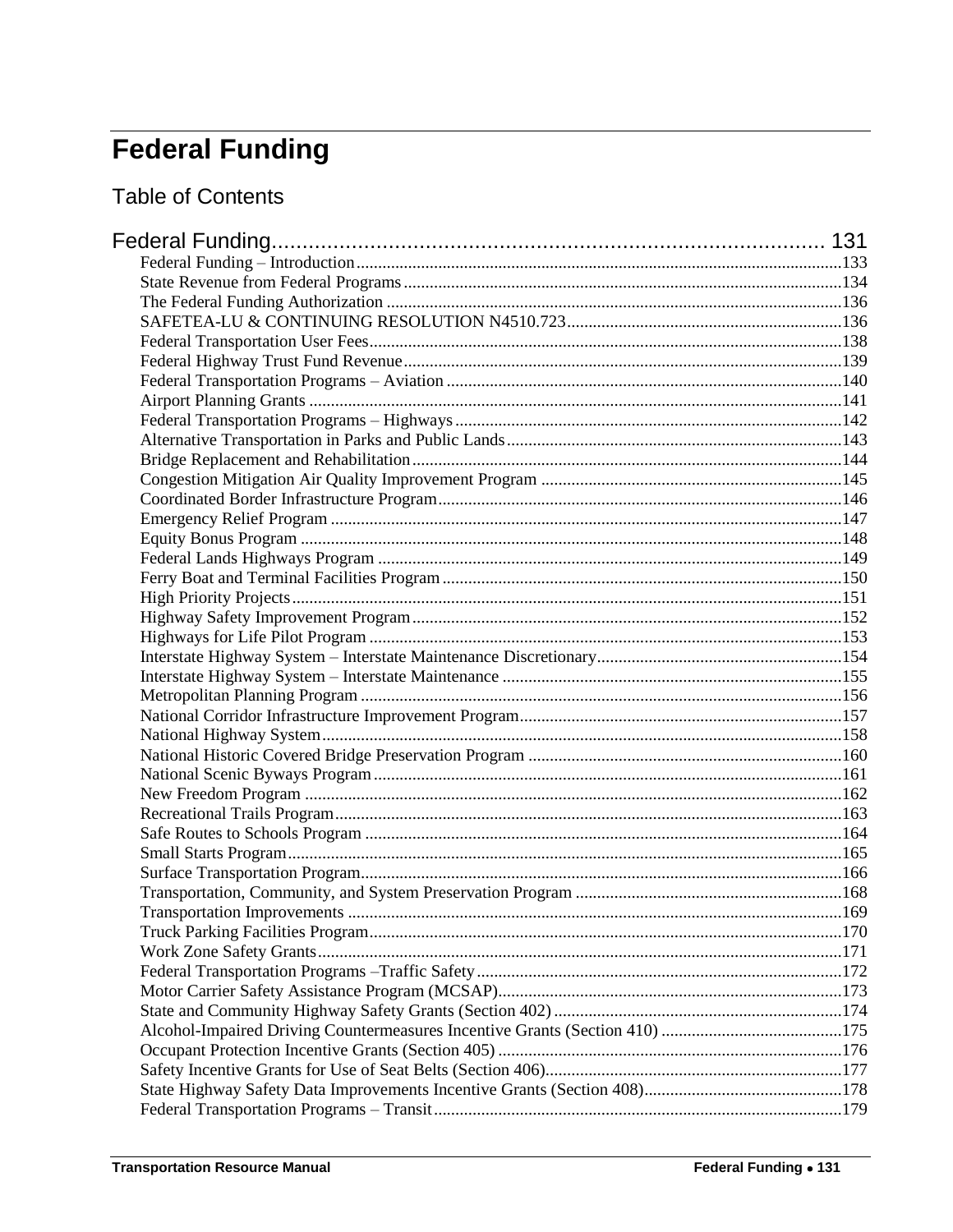| Grants for Transportation to Meet Special Needs of Elderly and Persons with |  |
|-----------------------------------------------------------------------------|--|
|                                                                             |  |
|                                                                             |  |
|                                                                             |  |
|                                                                             |  |
|                                                                             |  |
|                                                                             |  |
|                                                                             |  |
|                                                                             |  |
|                                                                             |  |
|                                                                             |  |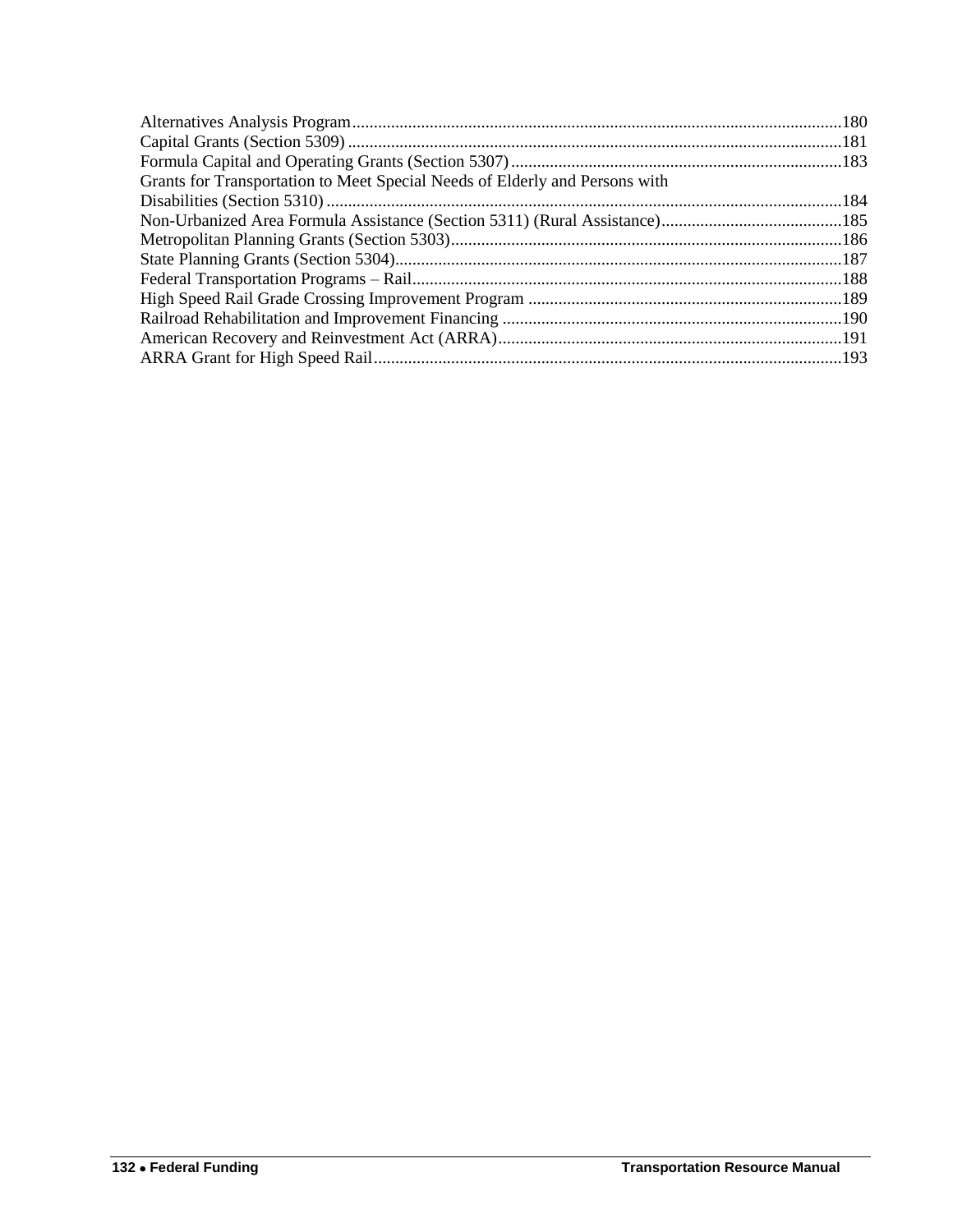## **Federal Funding – Introduction**

<span id="page-2-0"></span>How does the federal government impact transportation in Washington State?

Federal transportation law:

- determines the rates of federal transportation taxes and fees (how much money)
- sets the distribution of federal funds among states and local agencies (who gets the money)
- creates programs (e.g., highways, transit, ferries, research) and establishes eligibility, criteria, budgets, and spending rules (what you can spend it on)
- details safety and environmental regulations that guide the design, construction and operation of transportation projects receiving federal funds (the rules for spending)

Federal transportation funds are distributed back to states through formula, earmarks, and grants. WSDOT administers most federal funds, subject to federal and state criteria, even funds that go to local agencies. WSDOT acts as a fiscal agent for the federal government, ensuring that local agencies comply with the multitude of federal transportation and environmental laws and regulations. MPOs/RTPOs and transit agencies make many local funding decisions.

There are two primary legislative vehicles for federal transportation funding: authorization bills covering multiple years such as SAFETEA-LU, and annual appropriations bills.

SAFETEA-LU expired on October 1 2009. Congress and the Administration have been unable to reach agreement on a new bill, and have extended the current several times, most recently through December 31, 2010. As of November 2010 we expect Congress to extend SAFETEA-LU into spring 2011. Congress may debate legislative proposals in 2011, but conventional wisdom is that a new authorization bill will not be passed until 2013, after the Presidential election.

Annual appropriations are usually drafted in late spring, and debated in the summer or early fall. The federal fiscal year runs from October through September, but Congress has been unable to pass appropriations bills on time and therefore bills are typically passed anywhere from weeks to months late.

Both authorization and appropriations bills have contained earmarks in the past. In November 2010 the House will work under a moratorium on earmarks for FY '12 and '13, and the Senate voted to continue earmarking. President Obama supports a moratorium on earmarks.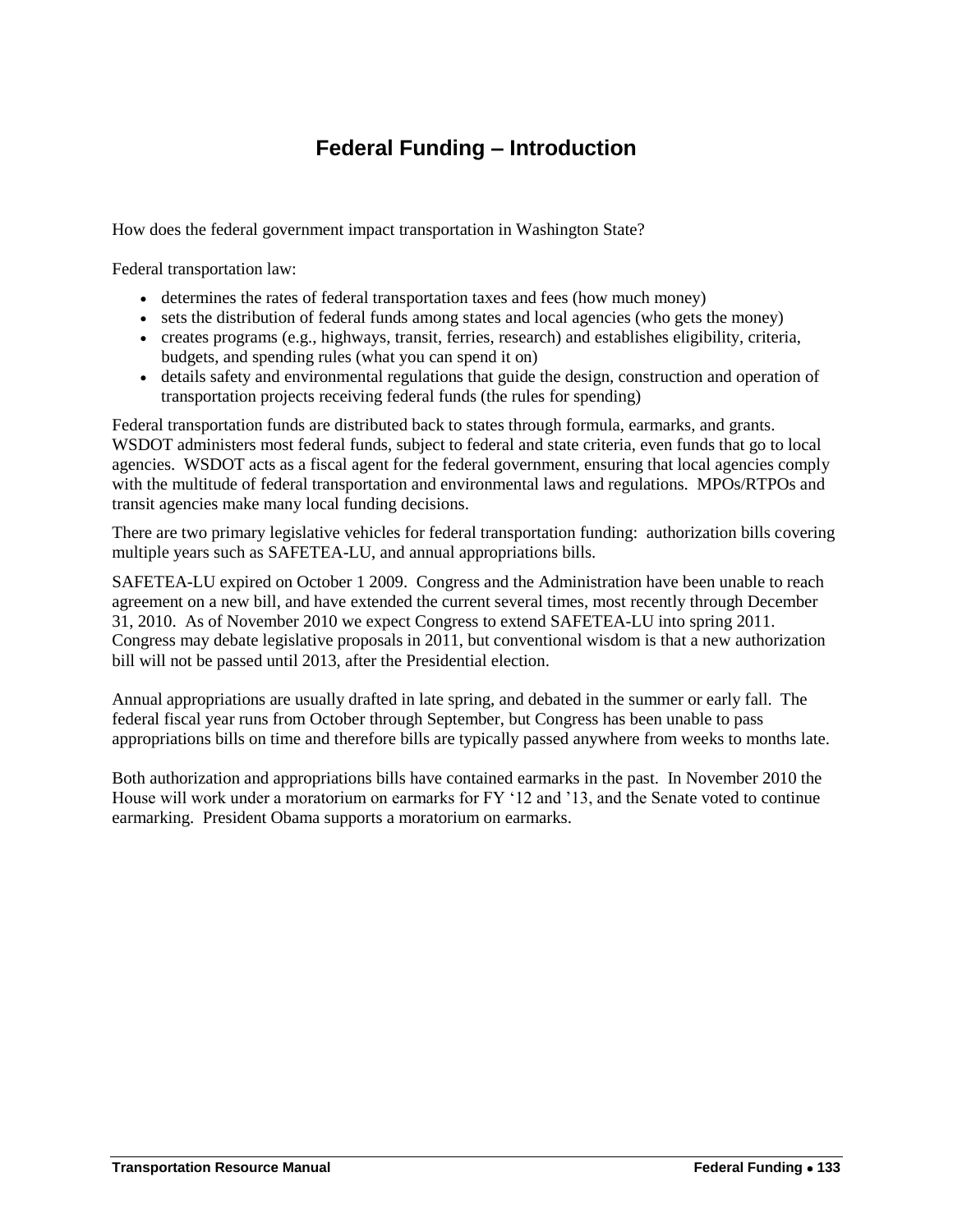## **State Revenue from Federal Programs**

<span id="page-3-0"></span>The state receives federal apportionments and allocations from a variety of Federal Highway Administration (FHWA) and Federal Transit Administration (FTA) programs. Federal funding is an important supplement and complement to state transportation funding, providing about 29% of WSDOT's 2007-09 capital budget and a projected 24% of WSDOT's 2009-11 capital budget.

In the table below are the actual and forecasted apportionments and allocations to the state and local agencies from the statutory federal programs with forecasted values based on the November 2010 Transportation Revenue Forecast. In addition, the state was eligible for certain discretionary programs administered by the U.S. Department of Transportation. FFY 2010 includes the restoration of \$148 million of contract authority which was previously rescinded on September 30, 2009 per notice N4510.724. The 2010 rescission of \$38 million was taken from unobligated balances of highway contract authority as written in notice N4510-729. The reduction in the funding forecast for FFY 2012 is based on the projected shortfall in the Highway Trust Fund and its expected inability to sustain current funding levels into the future.

| FHWA Formula Program Apportionments To Washington       |                |                |                |                |                 |                          |
|---------------------------------------------------------|----------------|----------------|----------------|----------------|-----------------|--------------------------|
| (Dolllars in Millions)                                  |                |                |                |                |                 |                          |
|                                                         |                |                |                |                |                 |                          |
| Program                                                 | Actual         | Actual         | Actual         | Actual         | <b>Forecast</b> | <b>Forecast</b>          |
|                                                         | 2007           | 2008           | 2009*          | $2010*$        | $2011**$        | 2012                     |
| <b>Interstate Maintenance</b>                           | 98             | 97             | 99             | 109            | 110             | 81                       |
| <b>National Highway System</b>                          | 113            | 110            | 75             | 152            | 126             | 100                      |
| <b>Minimum Guarantee Flexible</b>                       | ä,             |                |                |                |                 |                          |
| <b>Equity Bonus Flexible</b>                            | 14             | 13             | 14             | 14             | 14              | 11                       |
| <b>Surface Transportation Program1</b>                  | 126            | 123            | 81             | 153            | 141             | 104                      |
| <b>Highway Safety Improvement Program2</b>              | 18             | 19             | 3              | 37             | 22              | 18                       |
| Railway-Highway Crossings2                              | 4              | 4              | 1              | 9              | $\overline{4}$  | 3                        |
| <b>Bridge</b>                                           | 153            | 153            | 104            | 205            | 170             | 149                      |
| <b>Border Infrastructure Program</b>                    | 10             | 11             | 11             | 15             | 13              | 10                       |
| <b>CMAO</b>                                             | 32             | 32             | (12)           | 49             | 37              | 29                       |
| <b>Safe Routes to Schools</b>                           | $\overline{2}$ | 3              | 3              | 4              | $\overline{4}$  | 3                        |
| <b>MPO</b> Planning                                     | 6              | 6              | 6              | 6              | $\overline{7}$  | 5                        |
| <b>Recreational Trails</b>                              | $\overline{2}$ | $\overline{c}$ | $\overline{2}$ | $\overline{2}$ | $\overline{c}$  | $\overline{2}$           |
| <b>SPR</b> from all Programs                            | 11             | 11             | 11             | 12.            | 13              | 10                       |
| <b>Subtotal Apportionments</b>                          | 591            | 586            | 397            | 768            | 661             | 524                      |
| Civil Penalty - Section 164 <sup>1</sup>                |                |                |                | (11)           | (11)            | (11)                     |
| <b>Section 122 LHIP Funds</b>                           |                |                |                | 12             | ٠               | $\overline{\phantom{a}}$ |
| Redistributed Certain Programs N4510.725                |                |                |                | 5              |                 | ٠                        |
| <b>Extension of Allocated Programs Notice N4510.726</b> |                |                |                | 38             |                 |                          |
| <b>High Priority Projects</b>                           | 55             | 55             | 55             |                | 20              | 20                       |
| <b>TOTAL APPROPRIATIONS</b>                             | 647            | 641            | 453            | 812            | 670             | 533                      |

\*The forecast for FFY 2010 is based on continuing resolution Notice N4510.7123dated April 20, 2010. This continuing resolution extends the surface transportation programs under the Safe, Accountable, Flexible, Efficient Transportation Equity Act (SAFETEA-LU) through December 31, 2010. This continuing resolution is based on pre rescission 2009 apportionment levels and has High Priority project apportionment distributed into the formula programs.

\*\* The forecast for FFY 2011 is based on the President's 2011 budget proposal which is a 0.62% increase over 2010 pre rescission restoration levels

<sup>1</sup> Civil Penalty is represented below the line in the September 2010 forecast when the penalty was shown as a reduction to Interstate Maintenance in the June 2010 forecast. Civil penalties of \$11 million per year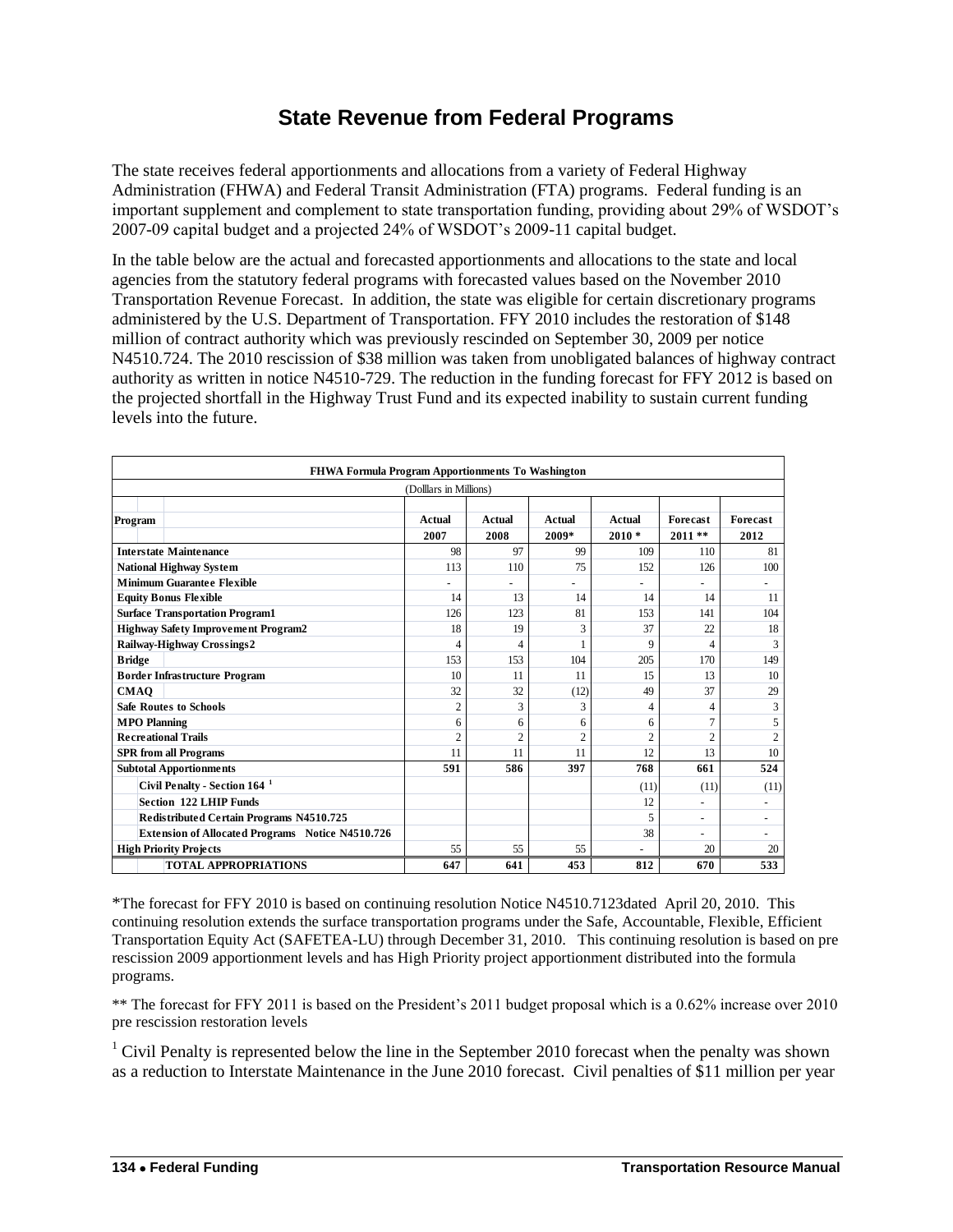are being forecasted in FFY 2010 – FFY 2012 due to Washington State's current repeat DUI offender law not meeting federal standards.

| FTA Program Allocations To Washington          |                |                |                |                |                |
|------------------------------------------------|----------------|----------------|----------------|----------------|----------------|
| (Dollars in Millions)                          |                |                |                |                |                |
| Program                                        | Actual<br>2006 | Actual<br>2007 | Actual<br>2008 | Actual<br>2009 | Actual<br>2010 |
| <b>Fixed Guideway Modernization</b> $(5309)^1$ | 26             | 32             | 38             | 16             | 43             |
| New Starts $(5309)^2$                          | 83             | 80             | 102            | 37             | 123            |
| <b>Bus &amp; Bus Facilities</b> $(5309)^3$     | 18             | 46             | 8              | 22             | 15             |
| Capital and Operating Grants $(5307)^4$        | 129            | 102            | 112            | 119            | 121            |
| Rural Assistance (5311)                        | 8              | 8              | $\Omega$       | $\Omega$       | $\Omega$       |
| <b>Rural Transit Assistance Program (5311)</b> | $\Omega$       | $\theta$       | 9              | 10             | 10             |
| Elderly/Disabled Assistance Programs (5310)    | $\overline{2}$ | ۰              | $\overline{2}$ | 3              | 3              |
| MPO Planning (5303)                            | $\overline{c}$ | ۰              | $\overline{2}$ | $\overline{2}$ | $\overline{2}$ |
| State Planning (5304)                          |                | ۰              | $\Omega$       | $\theta$       | $\Omega$       |
| <b>Alternative Analysis (5339)</b>             | $\Omega$       |                | $\Omega$       | ۰              | 4              |
| <b>Job Access/Reverse Commute</b>              | 3              | 3              | 3              | 3              | 3              |
| <b>New Freedom</b>                             | $\overline{c}$ | $\overline{2}$ | $\overline{c}$ | $\overline{c}$ | 2              |
| <b>TOTAL ALLOCATIONS</b>                       | 290            | 273            | 273            | 214            | 325            |

<sup>1</sup> Direct allocations to Puget Sound Regional Council for Seattle and Tacoma area projects benefiting fixed guideway systems.

 $^2$ Allocated for Puget Sound Sounder Commuter Rail, Central Link Light Rail, University Link LRT, & Pacific Highway South BRT.

 $3$  Allocated discretionary grants for transit purposes in Washington State.

<sup>4</sup>Direct allocations to Transportation Management Areas (TMAs) for the Portland-Vancouver area, Seattle,

Bremerton, Spokane, Marysville; allocation to the Washington State Department of Transportation for Bellingham, Longview, Olympia, Tri-Cities, Yakima, Wenatchee, Mount Vernon, Lewiston, ID-WA.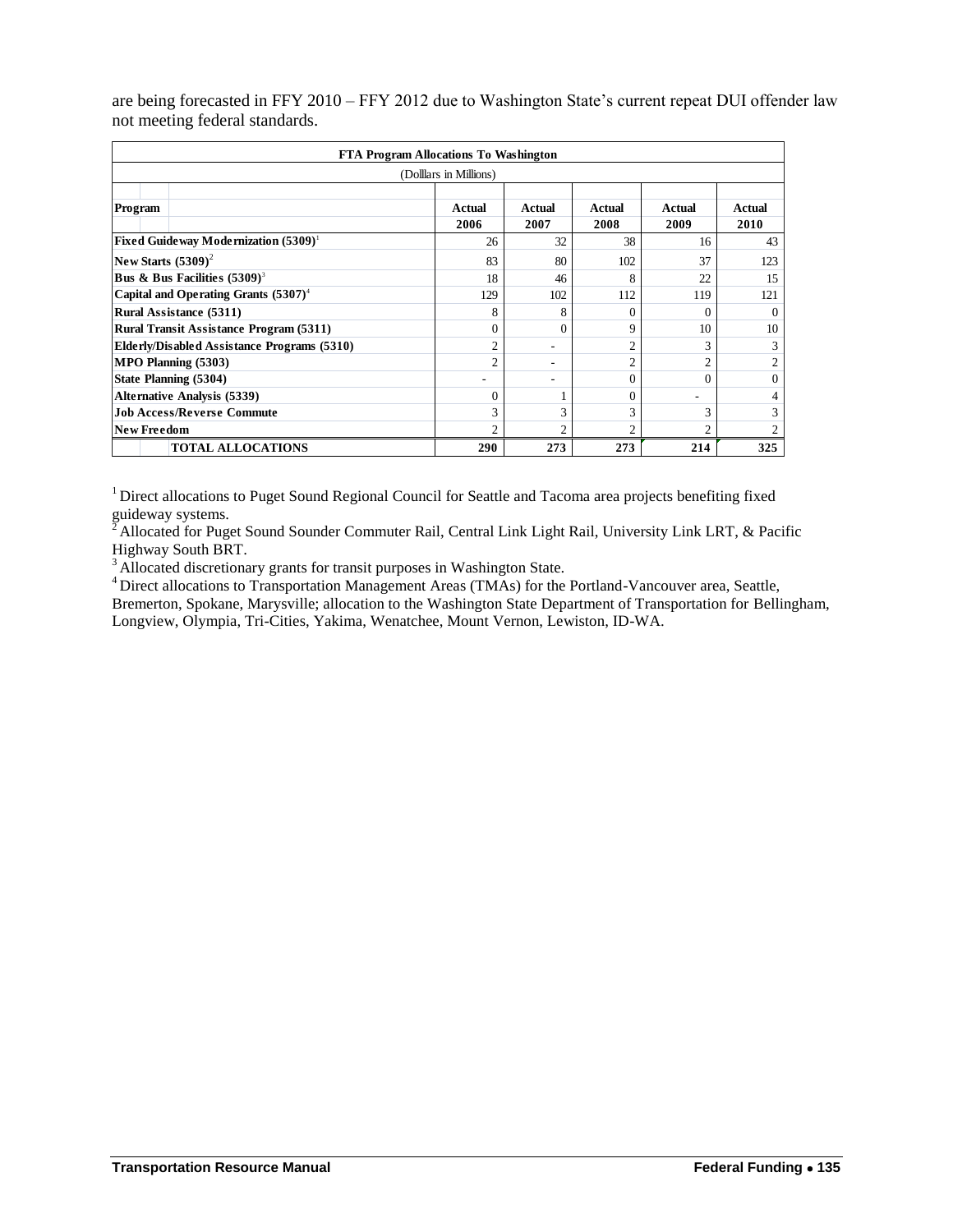## **The Federal Funding Authorization**

## <span id="page-5-1"></span><span id="page-5-0"></span>**SAFETEA-LU & CONTINUING RESOLUTION N4510.723**

The most recent federal service transportation authorization law was **Safe, Accountable, Flexible, Efficient Transportation Act: A Legacy for Users (SAFETEA-LU)** (Public Law 109-59), was signed into law on August 10, 2005 and expired on September 30, 2009. Federal highway funding is currently under an extension of SAFETEA-LU, Continuing Resolution N4510.723, which extends SAFETEA-LU through December 31, 2010.

## **Spending Levels on Surface Transportation**

Continuing Resolution N4510.723 maintains funding levels for FFY2010 and 3 months of FFY2011 at pre-rescission FFY2009 levels. FFY 2011 federal funding forecast was based on the President's funding proposal dated February 3,2010 because it was the most conservative of three transportation funding proposals being considered. The November forecast FFY 2011 is only .06% higher than FFY 2009 pre-rescission level. The apportionment forecast for FFY 2012 assumes a 20% reduction from FFY 2011 due to the uncertain nature of the funding in the Highway Trust Fund. It is unlikely that a new multi-year reauthorization bill will be signed into law in the near future. It is more likely that a new continuing resolution or series of continuing resolutions will be enacted to extend SAFETEA\_LU until a new multi-year law can be signed into law. SAFETEA-LU provided a total of \$286.4 billion in guaranteed funding between FFY 2004 and 2009, a 42% increase over the guaranteed funding provided under TEA-21 (FFY 1998–2003). That funding level included \$227 billion in guaranteed funding for the federal highway program (a 40% increase over TEA-21) and \$53 billion in guaranteed funding for the federal transit program (a 46% increase).

#### **Equity Bonus Program**

SAFETEA-LU replaced the Minimum Guarantee Program with a new Equity Bonus Program in an effort to better ensure an equitable return on federal gas tax contributions for every state. The new program has three features. First, it ensures that each state's return on its share of contributions to the Highway Trust Fund would be at least 90.5% in 2005, building toward a minimum of 92% relative rate of return by 2008. In addition, every state is guaranteed a specified rate of growth over its average annual TEA-21 funding level, and selected states are guaranteed a share of apportionments and High Priority Projects not less than the state's average annual share under TEA-21.

#### **Tolling Options**

SAFETEA-LU provided states with increased flexibility to use tolling under two new programs—the Interstate System Construction Toll Pilot Program and the Express Lanes Demonstration Program—along with continued funding for the Interstate System Reconstruction and Rehabilitation Toll Pilot Program and the Value Pricing Pilot Program.

#### **Enhanced Innovative Financing**

SAFETEA-LU sought to make it easier and more attractive for the private sector to participate in highway infrastructure projects through increased eligibility for private activity bonds, broader TIFIA and State Infrastructure Bank loan policies, and the expanded tolling options just mentioned above.

#### **Environmental Streamlining**

SAFETEA-LU includes a new environmental review process for surface transportation projects, a statute of limitation for litigation, and delegation of some environmental authorities to states.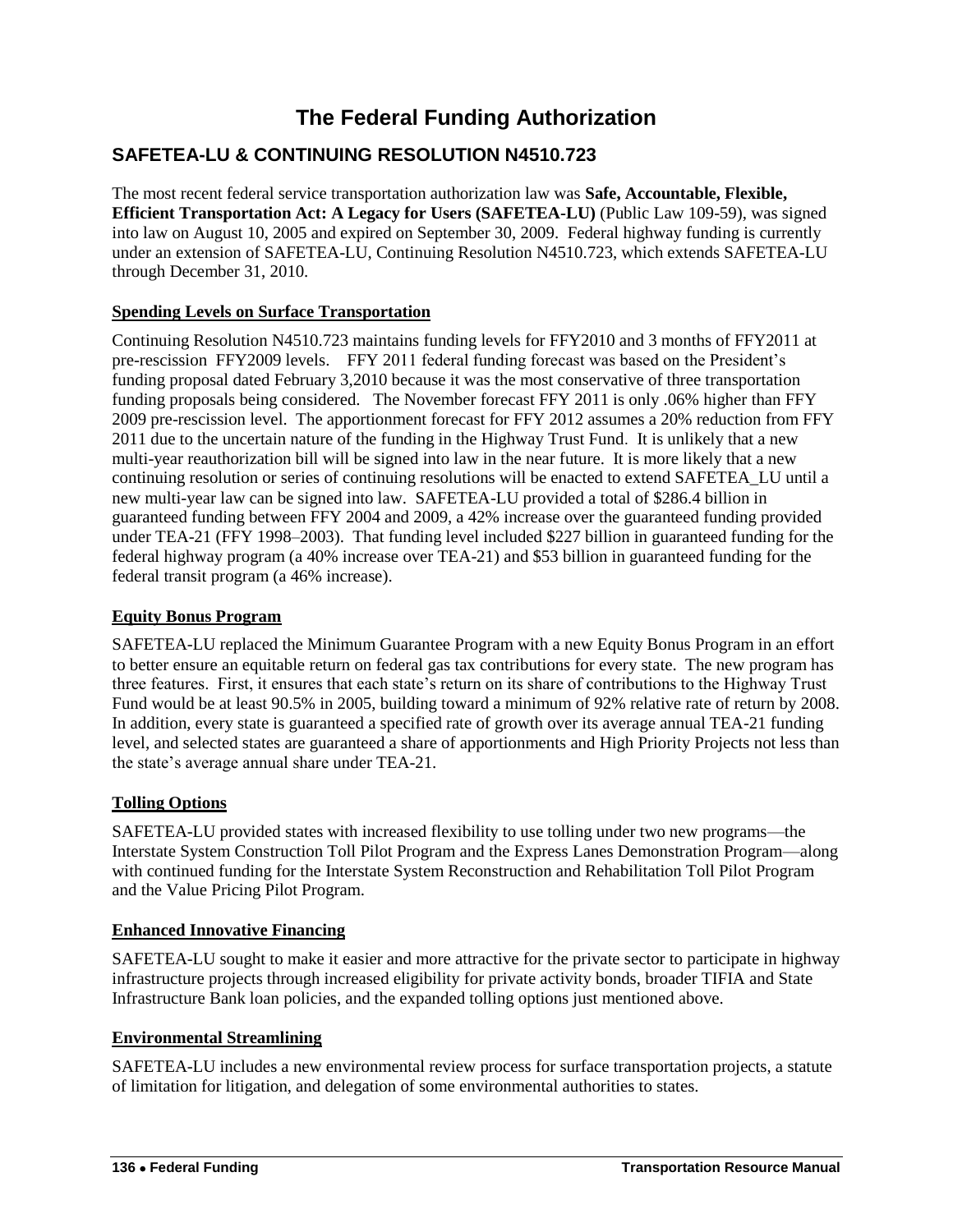## **Freight Mobility**

Although the final version of SAFETEA-LU dropped the separate freight programs in the House and Senate bills, it provided billions of dollars in funding for specific projects with major freight-related components. It also made programmatic changes designed to improve freight mobility and analyze freight impacts.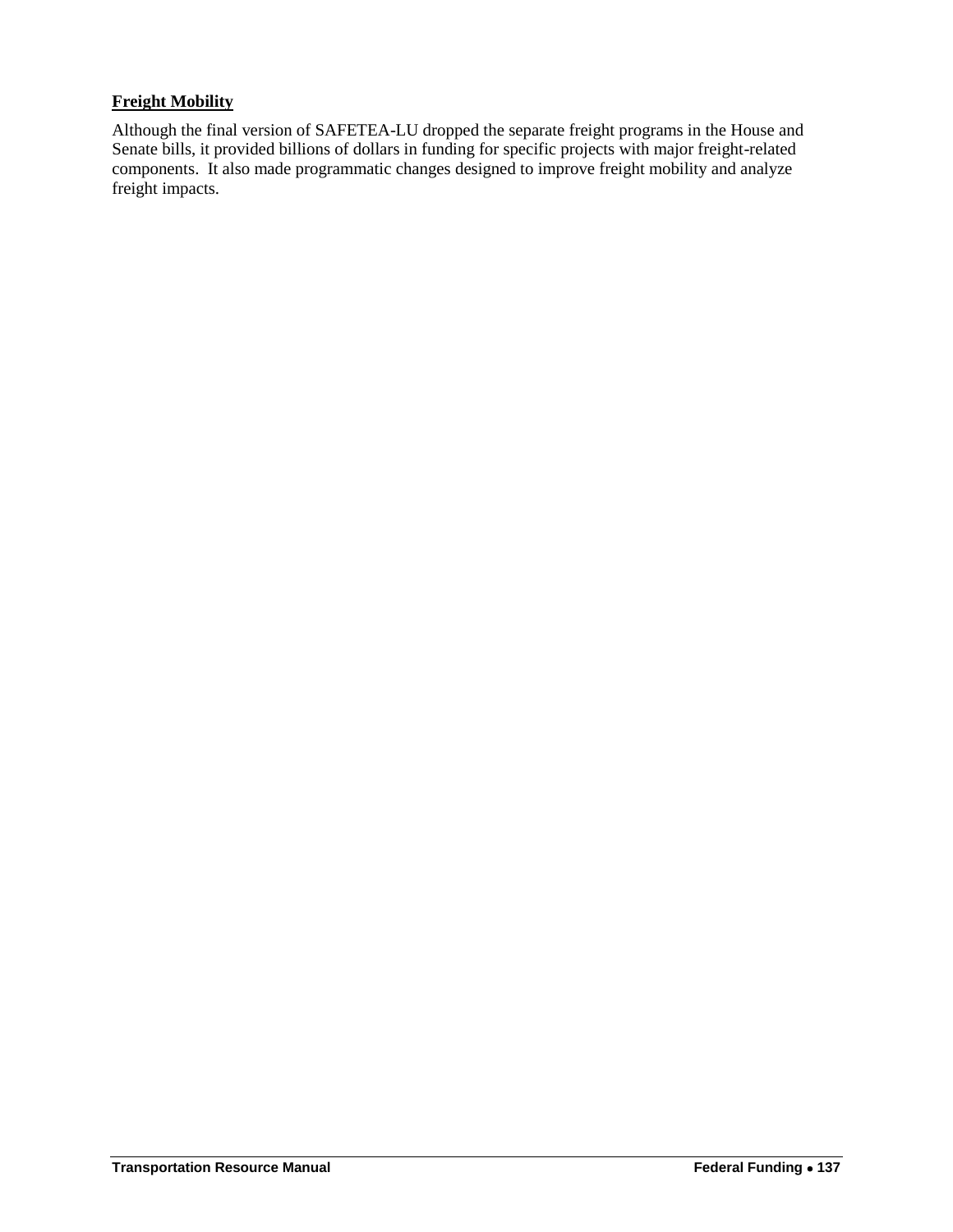## **Federal Transportation User Fees**

## <span id="page-7-0"></span>**Motor Fuel**

Gasoline: 18.4¢ per gallon

- $\bullet$  15.44¢ for Highway Account
- 2.86¢ for Mass Transit Account
- 0.1¢ for Leaking Underground Storage Tank Trust Fund

Diesel Fuel: 24.4¢ per gallon

- 21.44¢ for Highway Account
- 2.86¢ for Mass Transit Account
- 0.1¢ for Leaking Underground Storage Tank Trust Fund

Special Fuels: 18.4¢ per gallon

- $\bullet$  15.44¢ for Highway Account
- 2.86¢ for Mass Transit Account
- 0.1¢ for Leaking Underground Storage Tank Trust Fund

Gasohol (10% Gasohol made with Ethanol):  $18.44¢$  per gallon

- $\bullet$  15.44¢ for Highway Account
- 2.86¢ for Mass Transit Account
- 0.1¢ for Leaking Underground Storage Tank Trust Fund

## **Other Highway User Fees (Dedicated To Highway Account)**

**Tires** 

• 9.45 $\phi$  for each 10 lbs. of the maximum rated load capacity over 3,500 lbs.

Truck and Trailer Sales

 12% of retailer's sales price for all tractors and trucks over 33,000 lbs. gross vehicle weight (GVW) and trailers over 26,000 lbs. GVW.

Heavy Vehicle Use (Annual Tax)

- Trucks 55,000–75,000 lbs. GVW, \$100 plus \$22 for each 1,000 lbs. over 55,000 lbs.
- Trucks over  $75,000$  lbs. GVW, \$550.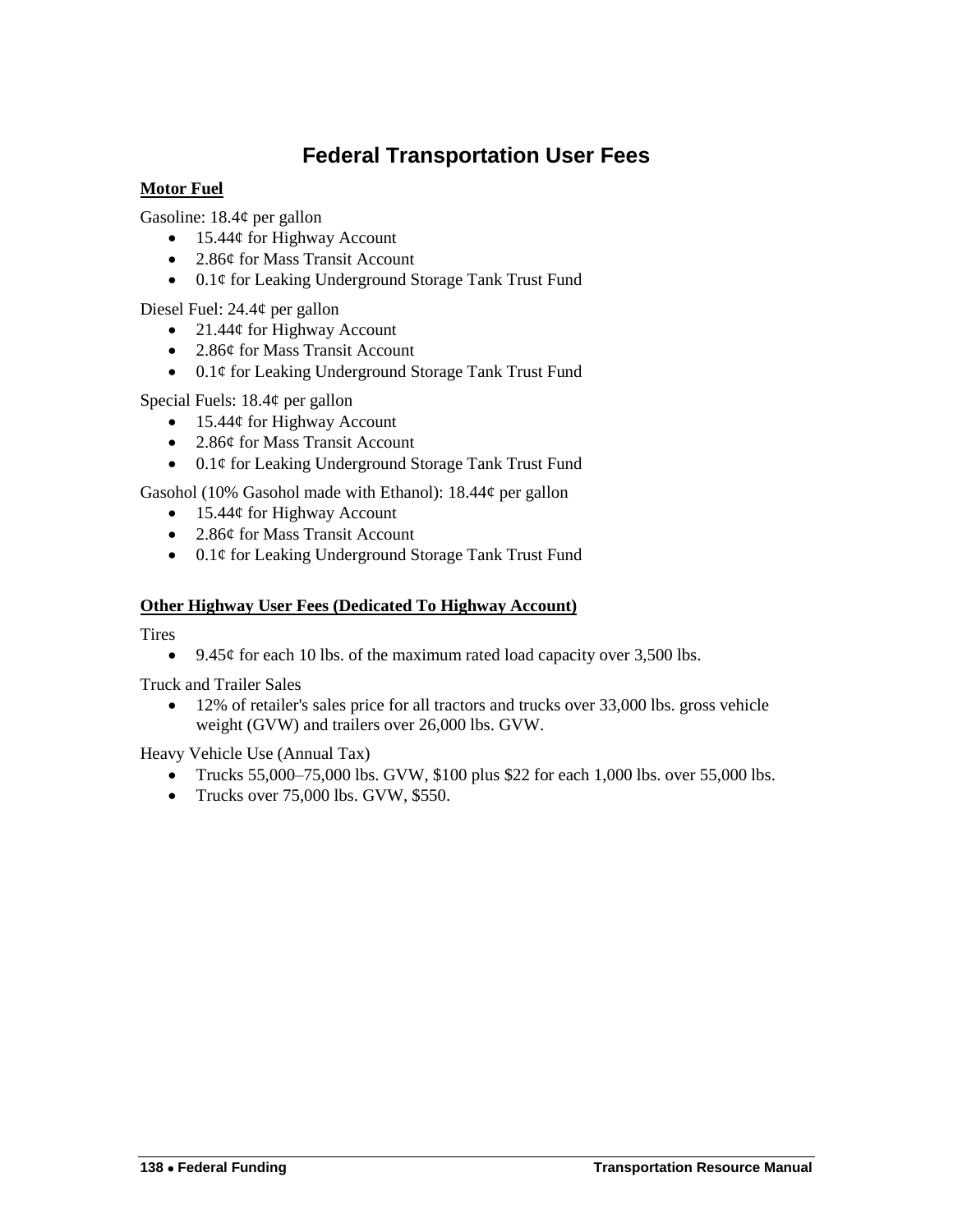## **Federal Highway Trust Fund Revenue**

<span id="page-8-0"></span>The Highway Trust Fund (HTF) was established by the Highway Revenue Act of 1956 as a mechanism to fund construction of the Interstate Highway System. Taxes dedicated to the HTF are extended periodically by Congress—most recently as part of SAFETEA-LU.

Like other federal trust funds, such as the Social Security Trust Fund, the HTF is a financing mechanism established by law to account for receipts that are collected by the federal government and designated for a specific purpose. The Highway Revenue Act provided that revenues from certain highway user taxes, primarily the federal gasoline tax and a variety of tire and truck sales taxes, would be credited to the HTF to finance the highway program enacted in the Federal-Aid Highway Act of 1956.

Originally, the HTF focused solely on highways. In the early 1980's, Congress decided that some revenues should be used to fund transit needs. As a result, two separate accounts were created within the HTF—one for highways and the other for mass transit. Today the federal gasoline tax is the primary source of revenue to the HTF accounts. The federal gasoline tax is 18.4¢ per gallon. Of this, 2.86 $\phi$  flows to the Mass Transit Account and 15.44 $\phi$  flows to the Highway Account. Other taxes and fees flowing into the HTF are displayed earlier in this document (see *[Federal Transportation User Fees](file:///Y:/Trans%20Res%20Manual/Transportation%20Resource%20Manual%202011/Master%20&%20subdouments/FF%20-%20Federal%20Highway%20Trust%20Fund%20Revenue_updated.docx%23_Federal_Transportation_User_Fees)* on page 138).

Each penny of federal motor fuel tax results in about \$1.1 billion annually. With SAFETEA-LU, all federal gasoline tax revenue goes into the HTF and is directed to transportation.

## **Federal Fiscal Year 2009 (October 1, 2008 – September 30, 2009)**

#### **Highway Account Fund Revenue**

*Income:*

| <b>Motor Fuel Taxes</b> | $$30.126$ billion |
|-------------------------|-------------------|
| Other Taxes*            | 7.191 billion     |
| Total Income            | \$37.317 billion  |

\*Includes taxes on tires, trucks and trailers, and heavy vehicle use.

## **Mass Transit Account Revenue**

*Income:* Motor Fuel Taxes \$4.809 billion Total Income \$4.809 billion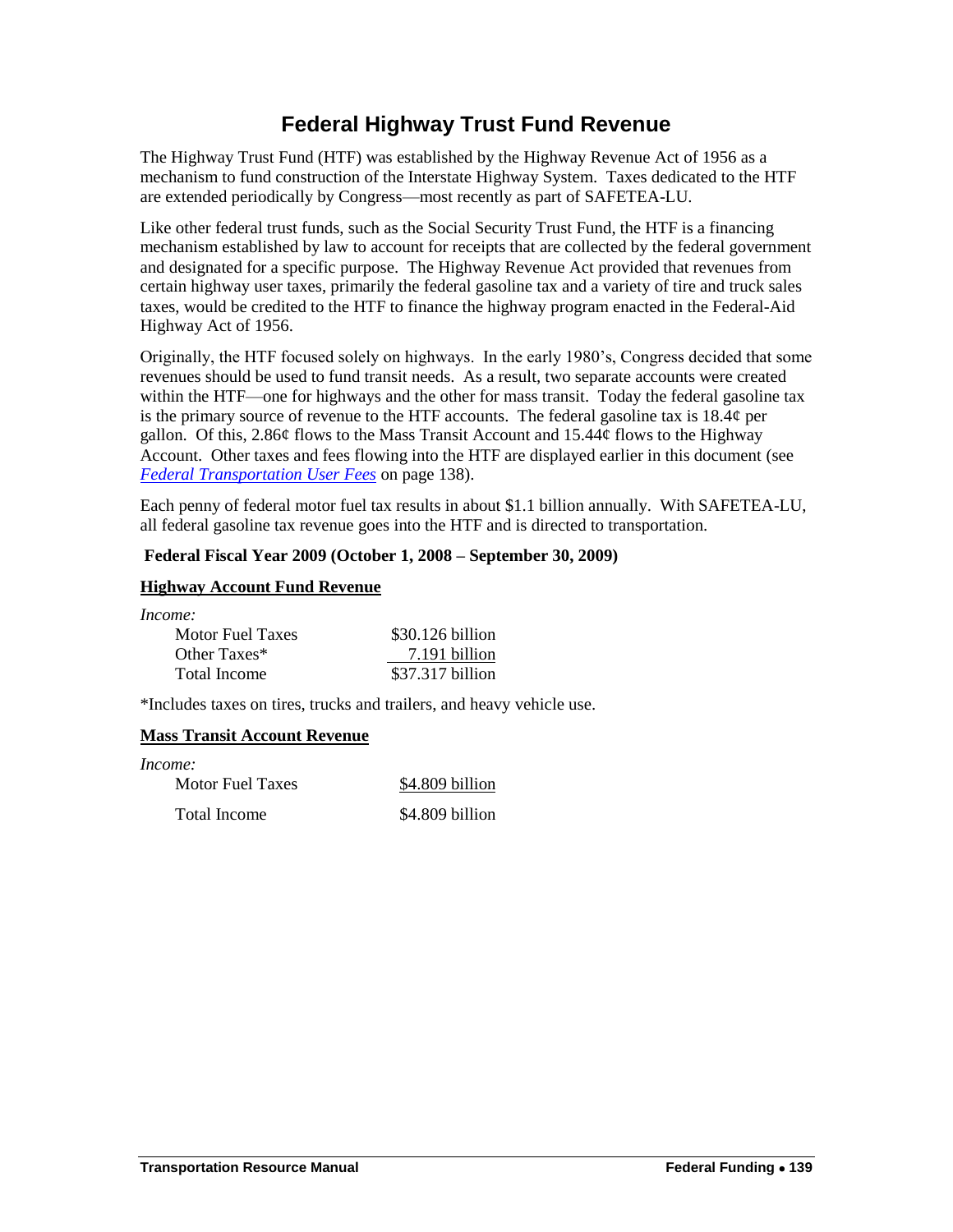<span id="page-9-0"></span>**Federal Transportation Programs – Aviation**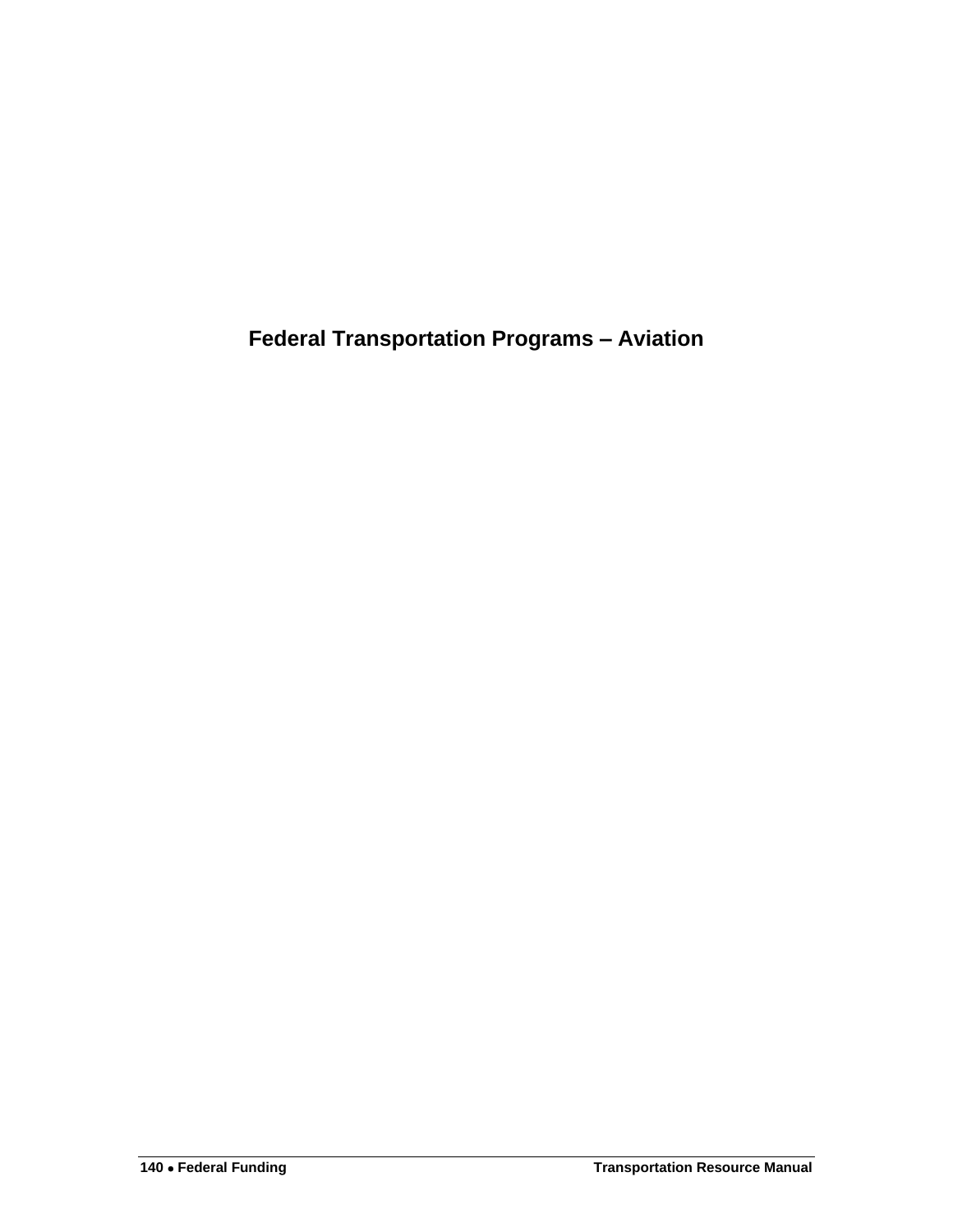## <span id="page-10-0"></span>FEDERAL PROGRAM: **Airport Planning Grants**

#### FEDERAL AGENCY: Federal Aviation Administration

#### PROGRAM DESCRIPTION

Program funds are distributed on a grant basis and are currently used to support the following Aviation Division effort:

Production and update of the Air Transportation System Plan for Washington State. Identifies the state's interest in air transportation and provides a statewide management strategy to effectively manage the system in the state. The system plan also identifies the type and attributes of all public use airport facilities , passenger enplanements, aircraft operation levels and based aircraft, as well as air cargo trends and forecasts by airport, region and statewide. Determines level of construction, maintenance, and improvement necessary throughout the system. Provides the information necessary for the FAA to develop the Washington State portion of the Federal National Plan of Integrated Airport Systems (NPIAS). Provides the information necessary for the aviation mode in the Washington State Transportation Plan.

#### STATE RECIPIENTS

WSDOT Program F (Aviation Division).

#### DISTRIBUTIONS

Funds have been distributed by grant based on regional needs. The Federal System Planning Program has been eliminated as a stand-alone program and has been combined into the Airport Improvement Program (AIP), which provides discretionary grants to states for airport improvements and planning.

Over the 5-year life of SAFETEA-LU, Washington received \$490 million for this program.

#### MATCHING REQUIREMENTS

95% federal share; 5% state share.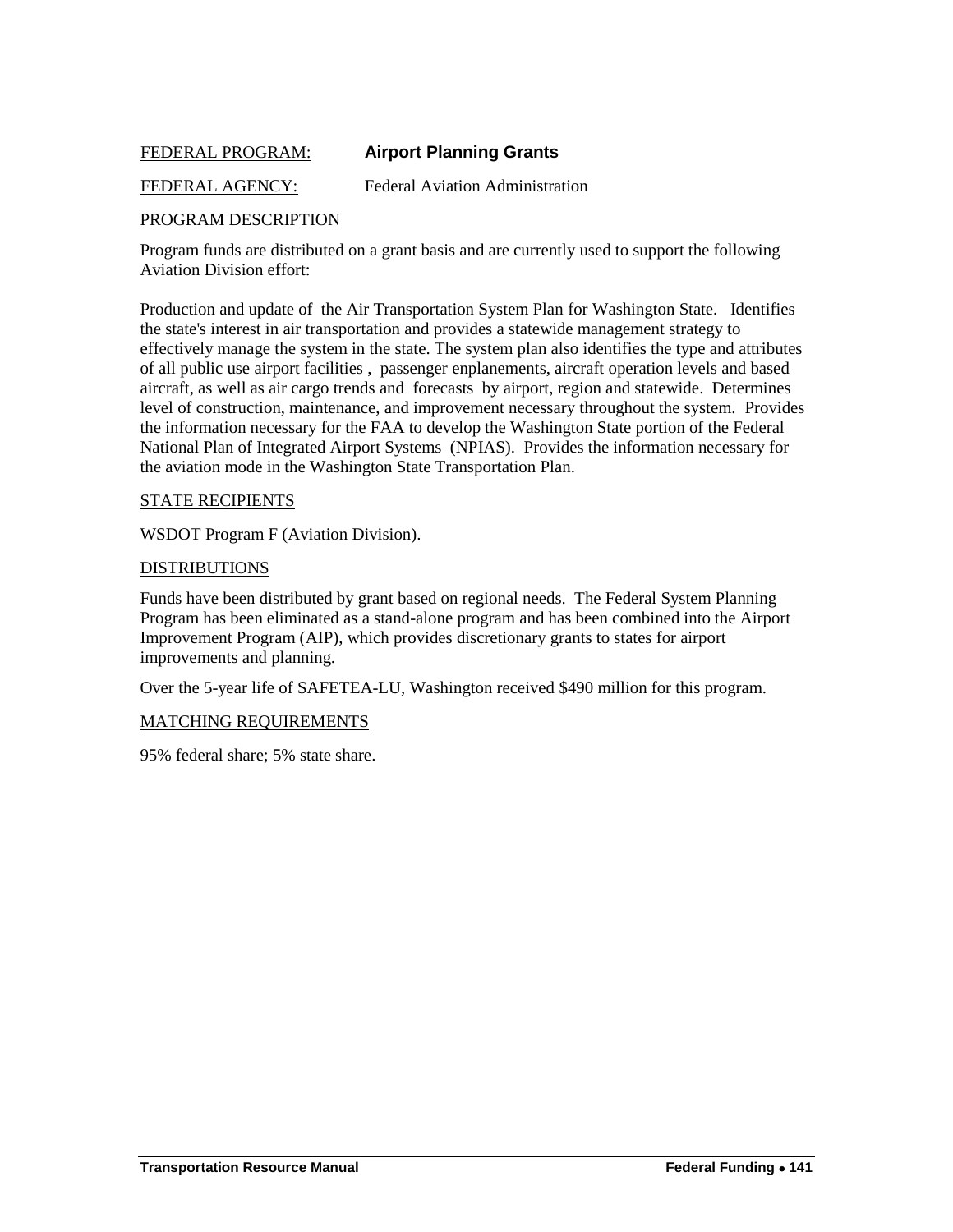<span id="page-11-0"></span>**Federal Transportation Programs – Highways**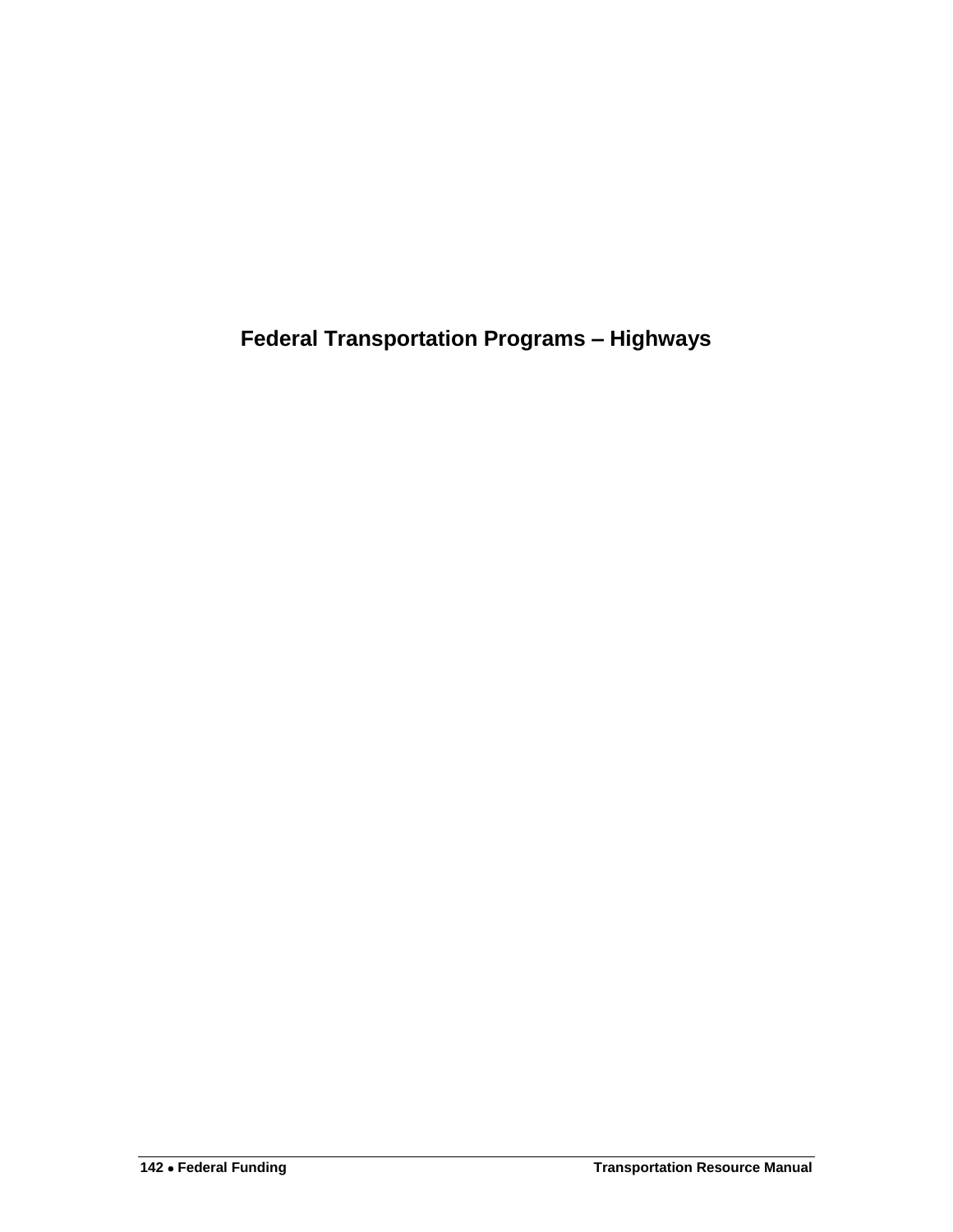## <span id="page-12-0"></span>FEDERAL PROGRAM: **Alternative Transportation in Parks and Public Lands**

FEDERAL AGENCY: Federal Transit Administration and the Department of the Interior

#### PROGRAM DESCRIPTION

This program seeks to support public transportation projects in parks and public lands by providing grants for planning or capital projects in or near federally-owned or -managed parks, refuges, or recreational areas that are open to the general public.

## DISTRIBUTIONS

Grants may be made to federal land management agencies and to states, tribes, and local governments at the discretion of the Secretaries of Transportation and the Interior.

Over the 5-year life of SAFETEA-LU, Washington received \$1,897,176 for this program.

#### MATCHING REQUIREMENTS

At the discretion of the Secretaries of Transportation and the Interior.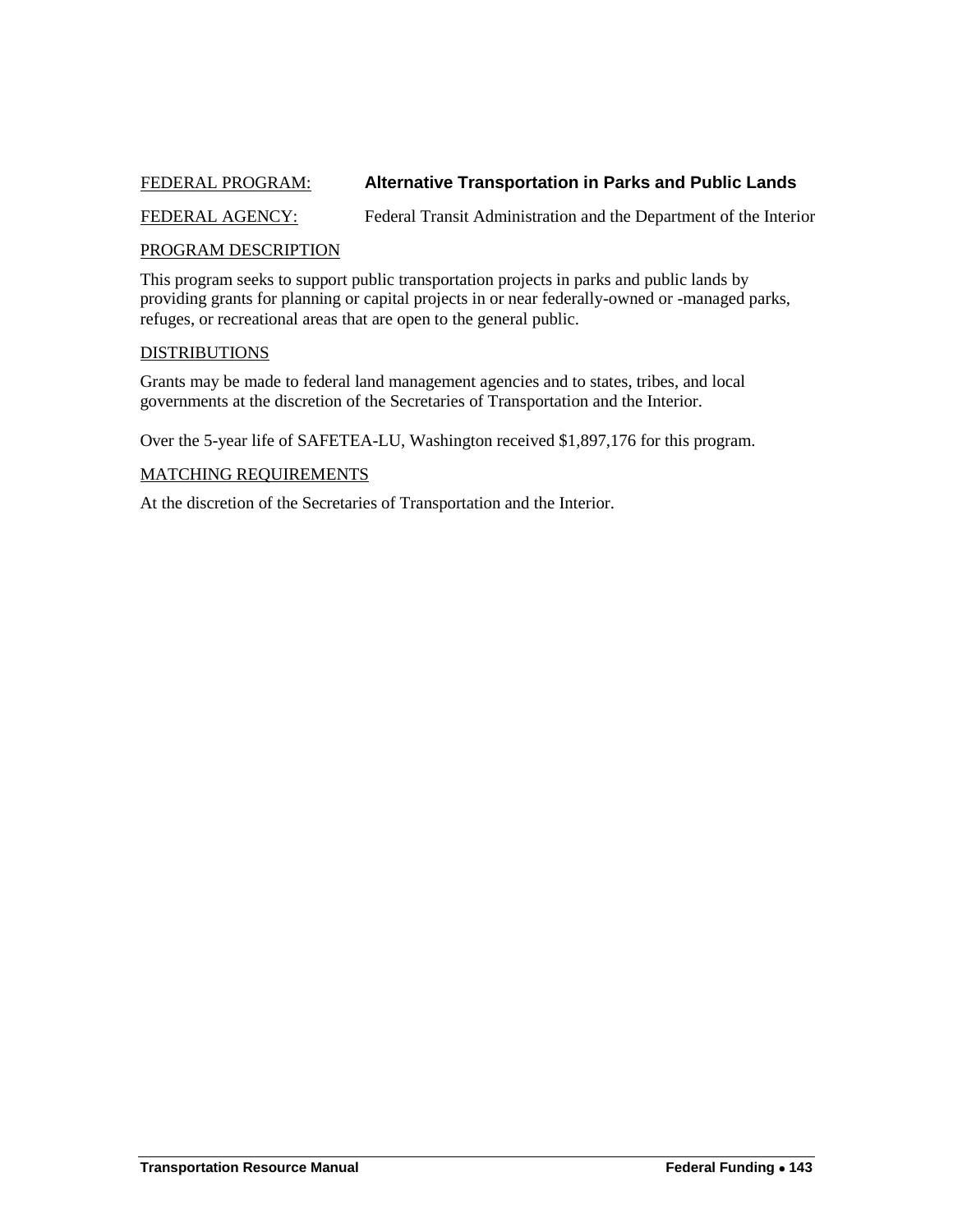## <span id="page-13-0"></span>FEDERAL PROGRAM: **Bridge Replacement and Rehabilitation**

## FEDERAL AGENCY: Federal Highway Administration

#### PROGRAM DESCRIPTION

The Bridge Replacement and Rehabilitation Program provides funds to states for the replacement or rehabilitation of deficient bridges (bridges that are unsafe because of structural deficiencies, physical deterioration, or functional obsolescence) both on and off the federal-aid highway system. The state maintains an inventory of all bridges, classified according to serviceability, safety, and importance for public use. Based on that classification, each bridge is assigned a priority and cost to either replace or rehabilitate. The state, in cooperation with city and county agencies, selects bridges for replacement or rehabilitation, according to the funds available. Under federal law, apportioned funds must be split with not less than 15% and not more than 35% being expended on public off-system bridges.

Under ISTEA, bridge seismic retrofitting, bridge structure painting, and the application of calcium magnesium acetate became eligible uses of federal bridge funds. Through TEA-21, eligible uses expanded to include application of certain anti-icing and de-icing compositions and installation of scour countermeasures.

#### STATE RECIPIENTS

WSDOT Program P2 (Structures Preservation) and Program Z for local agency share.

#### DISTRIBUTIONS

Distributions are based on the state's share of the total cost to replace deficient bridges as a percentage of the national total of such cost. No state may receive more than 10% or less than 0.25% of the national amount available for apportionment.

#### MATCHING REQUIREMENTS

86.5% federal share; 13.5% state share. Bridge Program funds are not subject to adjustment for federal lands.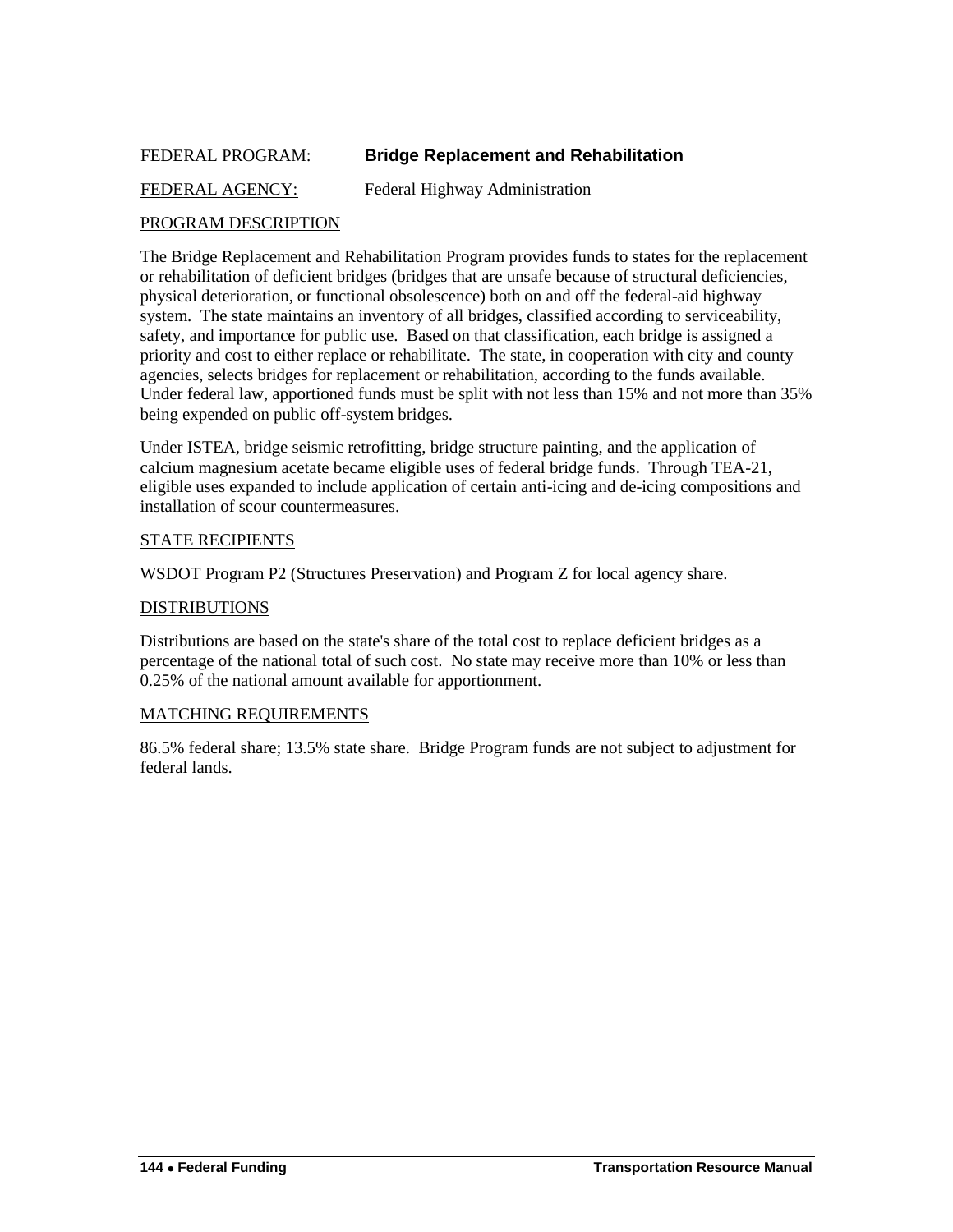## <span id="page-14-0"></span>FEDERAL PROGRAM: **Congestion Mitigation Air Quality Improvement Program**

## FEDERAL AGENCY: Federal Highway Administration

#### PROGRAM DESCRIPTION

The Congestion Mitigation and Air Quality Improvement Program (CMAQ) was first established under ISTEA. The CMAQ Program provides funds to states for transportation programs and projects that are likely to contribute to the attainment and maintenance of national ozone, carbon monoxide, or particulate (PM-10) ambient air quality standards. Examples of such projects are programs for improved transit; construction of lanes for use by buses or HOVs; employer-based transportation management plans; trip reduction ordinances; traffic flow improvement programs; fringe and corridor parking facilities; carpool and vanpool programs; flexible work schedule programs; and nonmotorized transportation facilities. ISTEA originally established the CMAQ for ozone and carbon monoxide non-attainment areas. Under TEA-21, ozone and carbon monoxide maintenance areas as well as

PM-10 nonattainment and maintenance areas became eligible to receive funds. Eligibility was also expanded to include extreme low temperature cold start programs and alternative fuels programs, including infrastructure development and vehicle purchase.

No CMAQ funds may be used for new single occupant vehicle lanes unless the lanes are used as HOV lanes during peak travel times.

In Washington, the Seattle-Tacoma-Everett, Spokane, Vancouver, and Yakima areas qualify as ozone, carbon monoxide, or PM-10 nonattainment or maintenance areas.

#### STATE RECIPIENTS

WSDOT Programs I1 and Z.

#### DISTRIBUTIONS

State apportionments are based on the state's population in ozone or carbon monoxide nonattainment or maintenance areas as a percentage of the national population in such areas. Population is weighted depending on the severity of the ozone or carbon monoxide nonattainment or maintenance area. Each state is guaranteed a minimum 1/2 of 1% share of the available national funds.

The WSDOT, the Metropolitan Planning Organizations in the three Transportation Management Areas (Seattle-Tacoma-Everett, Spokane, and Vancouver) covering the state's ozone and carbon monoxide nonattainment and maintenance areas, and Yakima, representing an unclassified carbon monoxide nonattainment area jointly developed a distribution formula for these funds.

Over the 6-year life of TEA-21, Washington received \$139.3 million for this program.

#### MATCHING REQUIREMENTS

80% federal share; 20% state share. The federal share is increased up to 95% for states with large areas of federally-owned lands.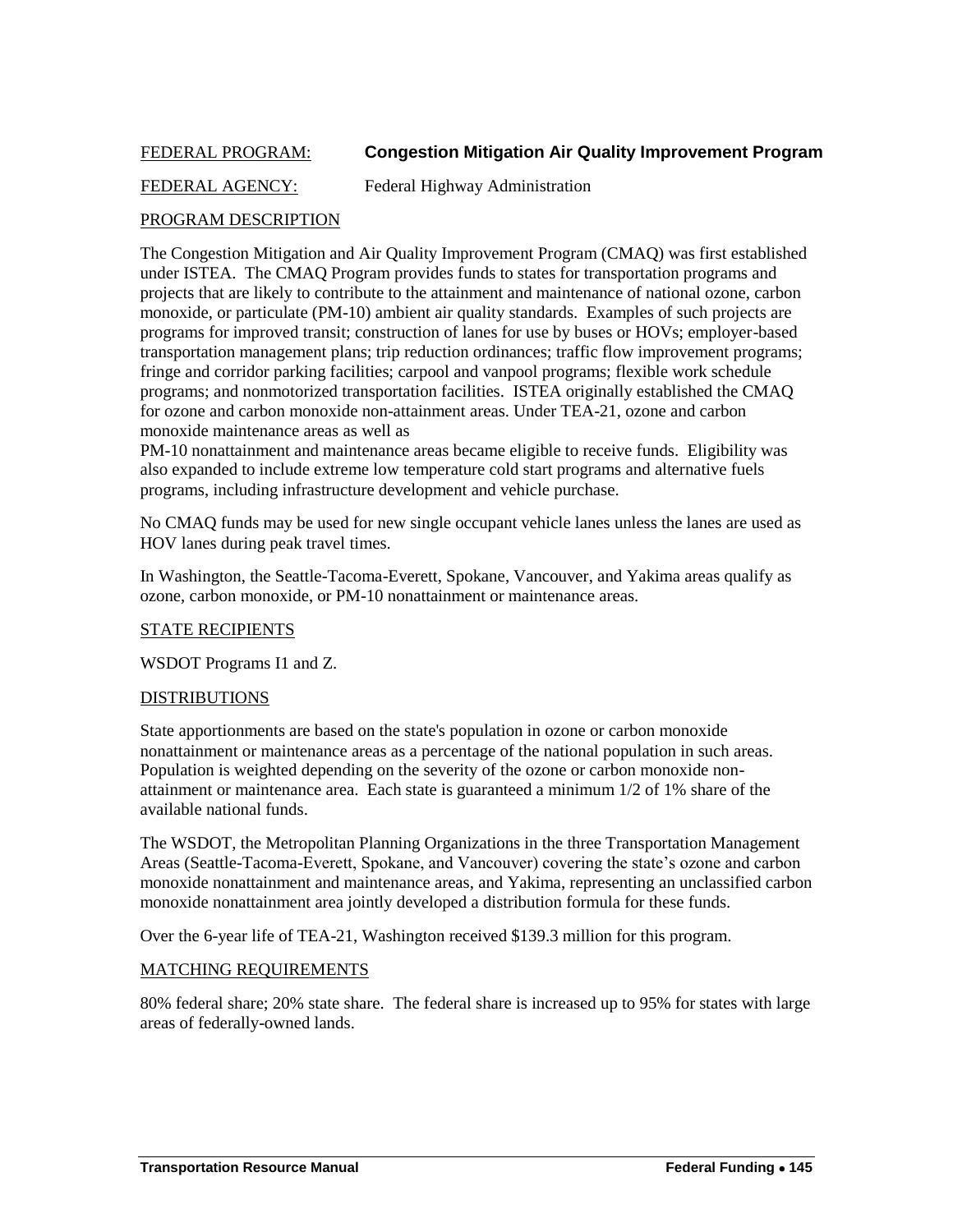## <span id="page-15-0"></span>FEDERAL PROGRAM: **Coordinated Border Infrastructure Program**

## FEDERAL AGENCY: Federal Highway Administration

#### PROGRAM DESCRIPTION

This program provides funding to improve the safe movement of motor vehicles at or across the land border between the U.S. and Canada and the land border between the U.S. and Mexico. This program replaces the TEA-21 Coordinated Border Infrastructure discretionary program. States must use funds within 100 miles of the border to make improvements to existing transportation and supporting infrastructure; construct highway and safety and safety enforcement facilities related to international trade; make operational improvements; modify regulatory procedures; or improve coordination of transportation planning, programming, and border operations with Canada or Mexico. A border state may use these funds on projects in Canada or Mexico under certain conditions.

#### DISTRIBUTIONS

Funds are apportioned to border states as follows: 20% based on the number of incoming commercial trucks; 30% based on the number of incoming personal motor vehicles and buses; 25% based on the weight of incoming cargo by commercial trucks; and 25% based on the number of land border ports of entry.

#### MATCHING REQUIREMENTS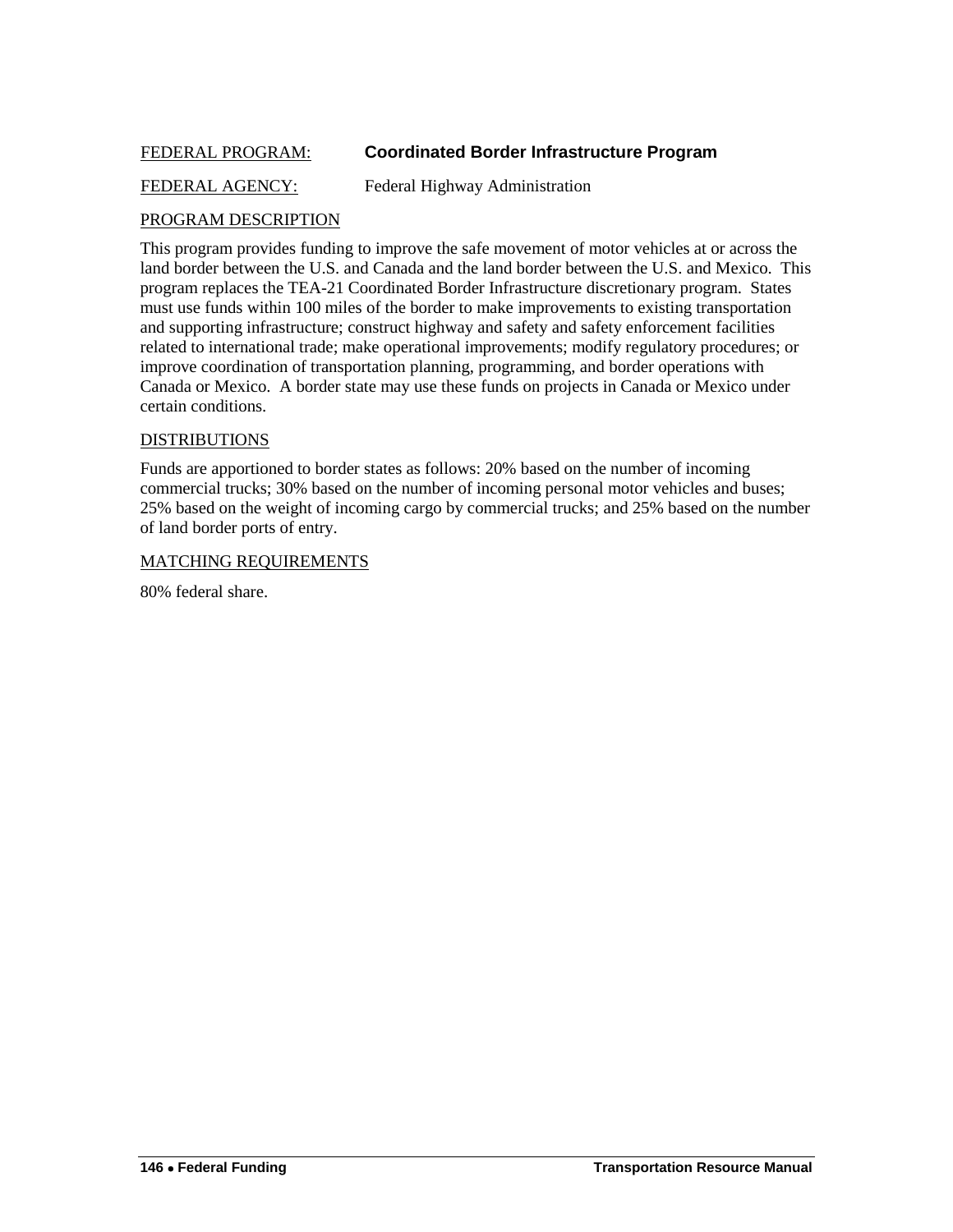## <span id="page-16-0"></span>FEDERAL PROGRAM: **Emergency Relief Program**

## FEDERAL AGENCY: Federal Highway Administration

## PROGRAM DESCRIPTION

The Emergency Relief Program authorizes the FHWA to render assistance for repair and reconstruction of federal-aid highways that have been damaged due to a natural disaster such as flooding or as a result of catastrophic failures from any cause. The federal share payable due to any repair or reconstruction is 100% of the costs incurred to minimize damage, protect facilities, or restore essential traffic services during the first 180 days after the occurrence. Thereafter, the federal share is equal to the federal share payable on a project on the system (generally, 90.66% on the Interstate System and 86.5% on all other routes).

In order to receive Federal Emergency Relief funds, the Governor must declare an emergency; the U.S. Secretary of Transportation must concur; and the FHWA must receive an application from the Washington State Department of Transportation (WSDOT). If the President has declared the emergency to be a major disaster for purposes of federal law, no concurrence of the U.S. Department of Transportation is required.

SAFETEA-LU authorizes \$100 million per year for the Emergency Relief Program.

The state has received Emergency Relief funds for a number of natural calamities, including the Hood Canal Bridge failure in 1979, (SR 104), the Mt. St. Helens eruption in 1980 (SR 504), the sinking of the Lacey V. Murrow Bridge in 1990 (I-90) and the Nisqually Earthquake in 2001. More recently, Washington received substantial funding for flood-related damage occurring in 2006 through 2008.

#### STATE RECIPIENTS

WSDOT Programs I2, P1, P2, P3, M2, and Z for Local Agencies.

#### DISTRIBUTIONS

Distributions are at the discretion of the U.S. Secretary of Transportation based on a declaration of emergency by the Governor (with concurrence of the Secretary) and application of the state. In the event the President has declared the emergency to be a major disaster, concurrence of the U.S. Secretary is not required.

#### MATCHING REQUIREMENTS

Federal share is 100% during the first 180 days after the occurrence. Thereafter, the federal share is equal to the federal share payable on a project on the federal-aid system (generally, 90.66% on the Interstate System and 86.5% on all other routes).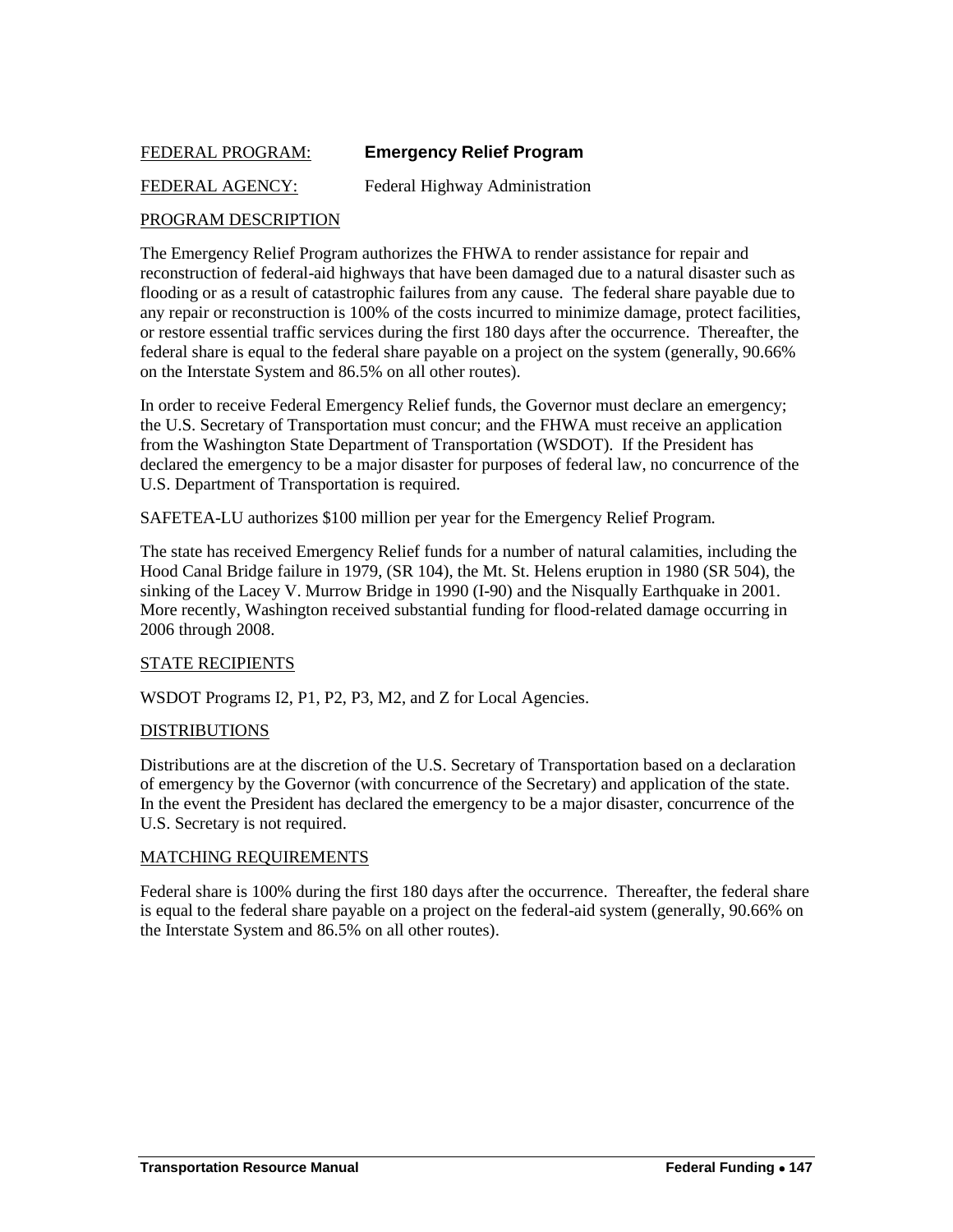## <span id="page-17-0"></span>FEDERAL PROGRAM: **Equity Bonus Program**

FEDERAL AGENCY: Federal Highway Administration

## PROGRAM DESCRIPTION

ISTEA's five equity-based funding categories—Minimum Allocation, Donor State Bonus, Hold Harmless, 90% of Payments, and Interstate Reimbursement—were collapsed into one new category under TEA-21 and carried forward into SAFETEA-LU. This program, Equity Bonus, achieves two goals: (1) it disburses a large amount of money to the states, and (2) it ensures that each state will receive at least a minimum percentage of total funding each year regardless of the operation of other formulas.

The minimum percentage of funding guaranteed to each state is equal to 90.5% of the state's share of total contributions to the Highway Account of the Highway Trust Fund. For example, if a state is the source of 10% of all funds flowing into the Highway Account in a particular year, for the following year it is guaranteed 9.05% of the total amount given out. To achieve this goal, the amount of Equity Bonus funds given to each state will be increased or decreased each year by USDOT. For some states, this category will constitute a large portion of total federal funding. Some states may receive up to 40% of their funds through this program. Given this, Congress further directed that some of the Equity Bonus funds be funneled through the major policy categories: National Highway System, Interstate Maintenance, CMAQ, Bridge, and Surface Transportation Program (STP). The remaining Equity Bonus funds apportioned to a state may be used for any project for which STP funds may be used. The funds are very much like STP statewide flexible funds and are not subject to enhancement, safety, or population distribution requirements.

#### STATE RECIPIENTS

WSDOT Programs I1, I2, I3, I4, P1, P3, T, W and Z for Local Agencies.

#### DISTRIBUTIONS

Equity Bonus funds consist of two pieces: formula and flexible distributions. Over the 6-year life of TEA-21, Washington received \$54.4 million of formula funds and \$46.4 million in flexible distributions, for a total of \$100.8 million for this program.

#### MATCHING REQUIREMENTS

The same matching requirements that are applicable to the STP are applicable to Equity Bonus funds. The general rule is 80% federal share, 20% state share. The federal share is increased up to 95% for states with large areas of federally-owned lands. Washington's federal share for FFY 1999 was 86.5%. For projects on the Interstate System, the federal share is 90.66%, except for projects to add Interstate capacity other than HOV or auxiliary lanes, which are funded at an 86.5% federal share.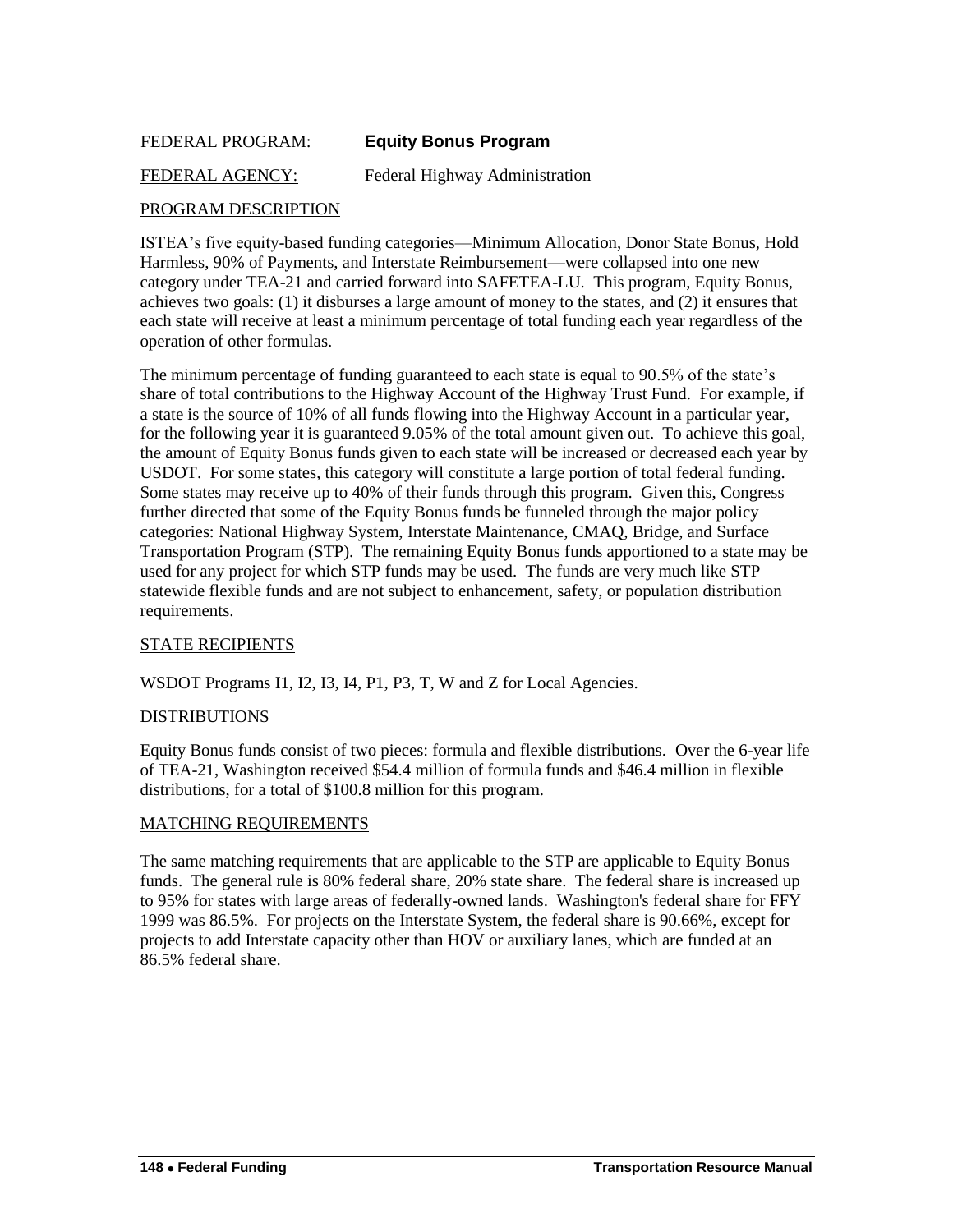## <span id="page-18-0"></span>FEDERAL PROGRAM: **Federal Lands Highways Program**

## FEDERAL AGENCY: Federal Highway Administration

## PROGRAM DESCRIPTION

The Federal Lands Highways Program provides funding for improvements to and preservation of highways on federal lands. The program has four categories: Indian Reservation Roads; Parkways and Park Roads (administered by the Department of the Interior); Public Lands Highways (which includes the previous Forest Highway category), and Refuge Roads. Under TEA-21, the Refuge Roads category was added to provide funds for access to or within national wildlife refuges. All categories of funds, except Refuge Roads, can be used for transit facilities.

#### STATE RECIPIENTS

WSDOT Program P1, P2, or Z for Local Agencies.

#### DISTRIBUTIONS

Funds are allocated to the states on the basis of relative need. The Forest Highway portion of the Public Lands Highways and the Indian Reservation Roads authorizations are allocated by administrative formula. Portions of the Federal Lands Highways program are at the discretion of the U.S. Secretary of Transportation, based on application of the states.

#### MATCHING REQUIREMENTS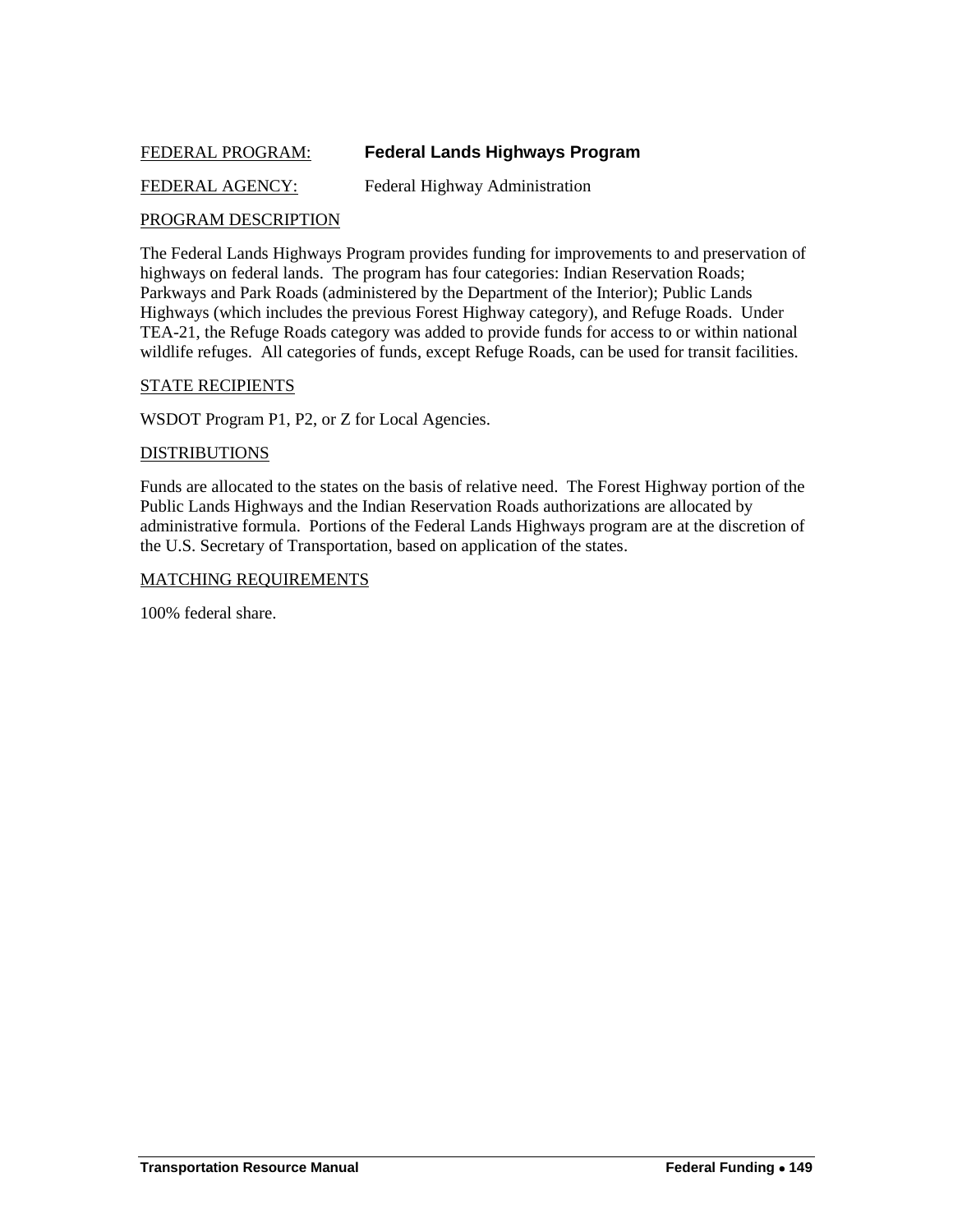## <span id="page-19-0"></span>FEDERAL PROGRAM: **Ferry Boat and Terminal Facilities Program**

## FEDERAL AGENCY: Federal Highway Administration

#### PROGRAM DESCRIPTION

The Construction of Ferry Boats and Terminal Facilities Program provides discretionary funding of \$30 million in FFY 1998 and \$38 million per year in FFY 1999–2003 for the construction of ferry boats and ferry terminal facilities. Eligible ferries must operate on a route classified as a public road within the state, and that is not a part of the Interstate System. Projects may be eligible for both ferry boats carrying cars and passengers and ferry boats carrying passengers only. TEA-21 expanded the eligibility of the program beyond ferry boats and terminals that are publicly owned to also include those that are publicly operated or those that are majority publicly owned and provide a substantial public benefit. SAFETEA-LU expanded the eligibility of the program to include maintenance facilities.

#### STATE RECIPIENTS

Program W for Washington State Ferries and Program Z for local agency projects.

#### DISTRIBUTIONS

Distributions are at the discretion of Congress (earmarks) and/or the U.S. Secretary of Transportation (grants). Congress established a \$20 million per year set-a-side for 1999–2003 as follows: Washington  $-$  \$5 million; Alaska  $-$  \$10 million; and New Jersey  $-$  \$5 million.

#### REQUIREMENTS

80% federal share; 20% state share, without an adjustment for federal lands.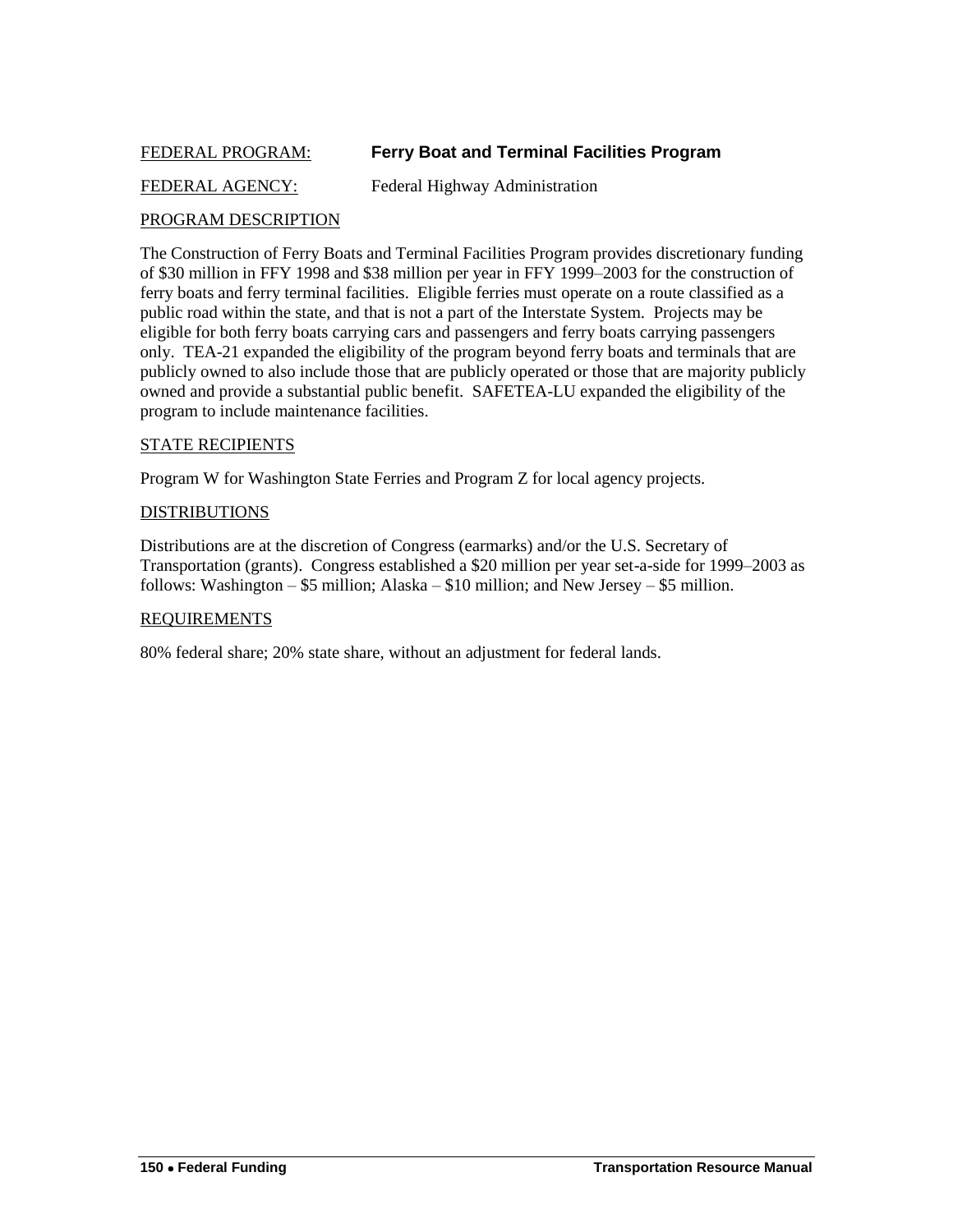## <span id="page-20-0"></span>FEDERAL PROGRAM: **High Priority Projects**

#### FEDERAL AGENCY: Federal Highway Administration

#### PROGRAM DESCRIPTION

In addition to formula-based distributions of various federal-aid highway program funds, such as for Interstate Maintenance, National Highway System, and Surface Transportation Program, Congress often provides funds for named high priority projects (in the past these projects have been called demonstration projects) in either highway aid authorization bills, such as SAFETEA-LU, or in annual U.S. Department of Transportation appropriations bills.

High priority project funds may only be spent for the project identified in either SAFETEA-LU or the appropriations bill or the Conference Reports to the appropriations bill.

#### STATE RECIPIENTS

WSDOT Programs I1, I2, I3, I4, P1, P2, P3, and Z.

#### **DISTRIBUTIONS**

High Priority Projects are discretionary on the part of Congress. The SAFETEA-LU High Priority Projects Program allocated \$276.7 million for state and local projects in Washington State.

#### MATCHING REQUIREMENTS

80% federal share; 20% state share.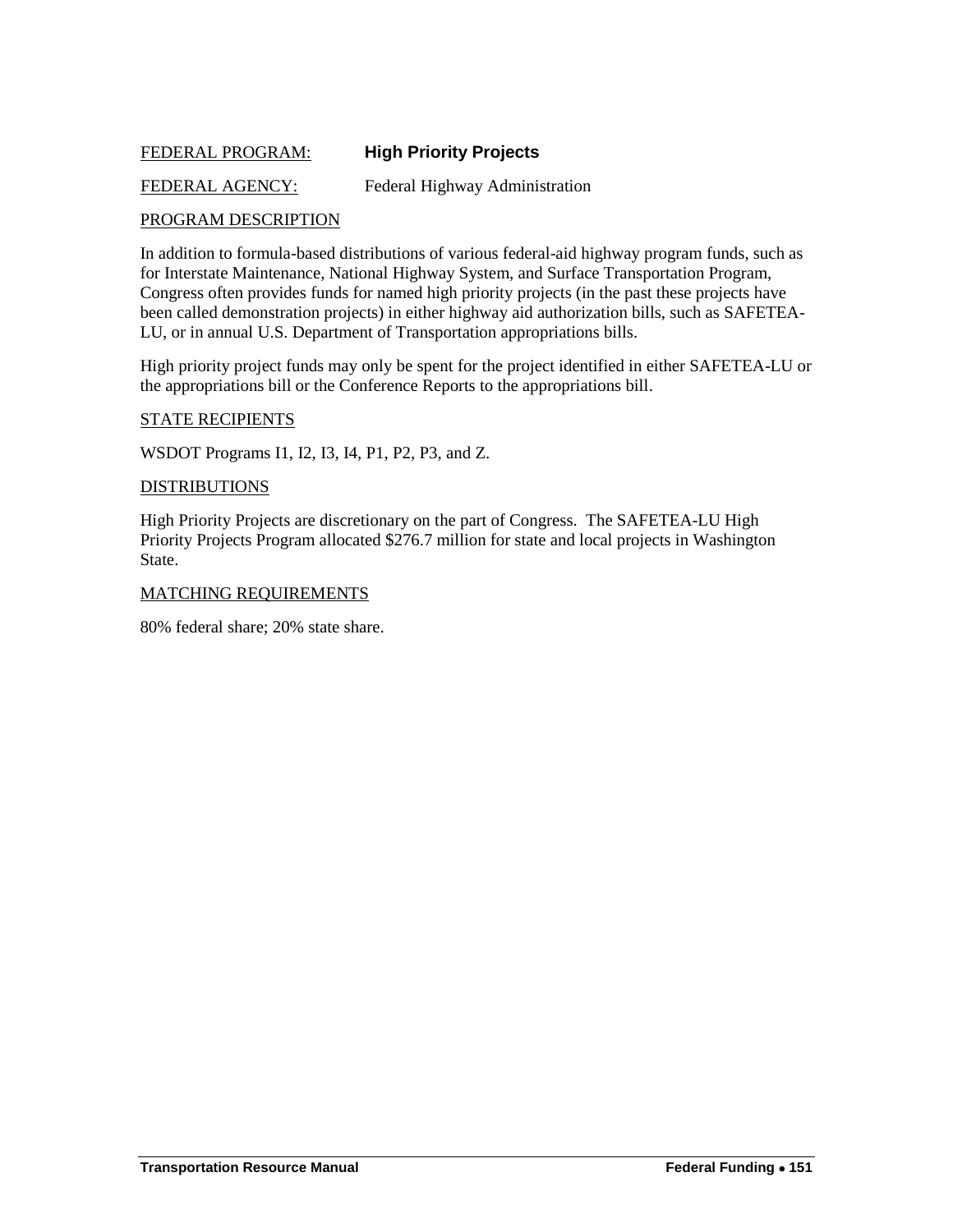## <span id="page-21-0"></span>FEDERAL PROGRAM: **Highway Safety Improvement Program**

## FEDERAL AGENCY: Federal Highway Administration

#### PROGRAM DESCRIPTION

This program authorizes a new consolidated core federal-aid funding program designed to achieve a significant reduction in traffic fatalities and serious injuries on all public roads. States with Strategic Highway Safety Plans may use these funds to carry out any highway safety improvement project on any public road or publicly-owned bicycle or pedestrian pathway or trail. States without such plans may only use their apportionments for railway-highway crossings and hazard elimination.

#### DISTRIBUTIONS

Distributions are apportioned to states based on the following: 1/3 based on lane miles of federalaid highways; 1/3 based on vehicle miles traveled on federal-aid highway lanes; and 1/3 based on the number of fatalities on the federal-aid system. Each state will receive at least ½ of 1% of total funds.

#### MATCHING REQUIREMENTS

90% federal share for most projects and 100% federal share for certain safety projects involving traffic control signalization, pavement marking, commuter carpooling and vanpooling, and certain safety improvements at signalized intersections.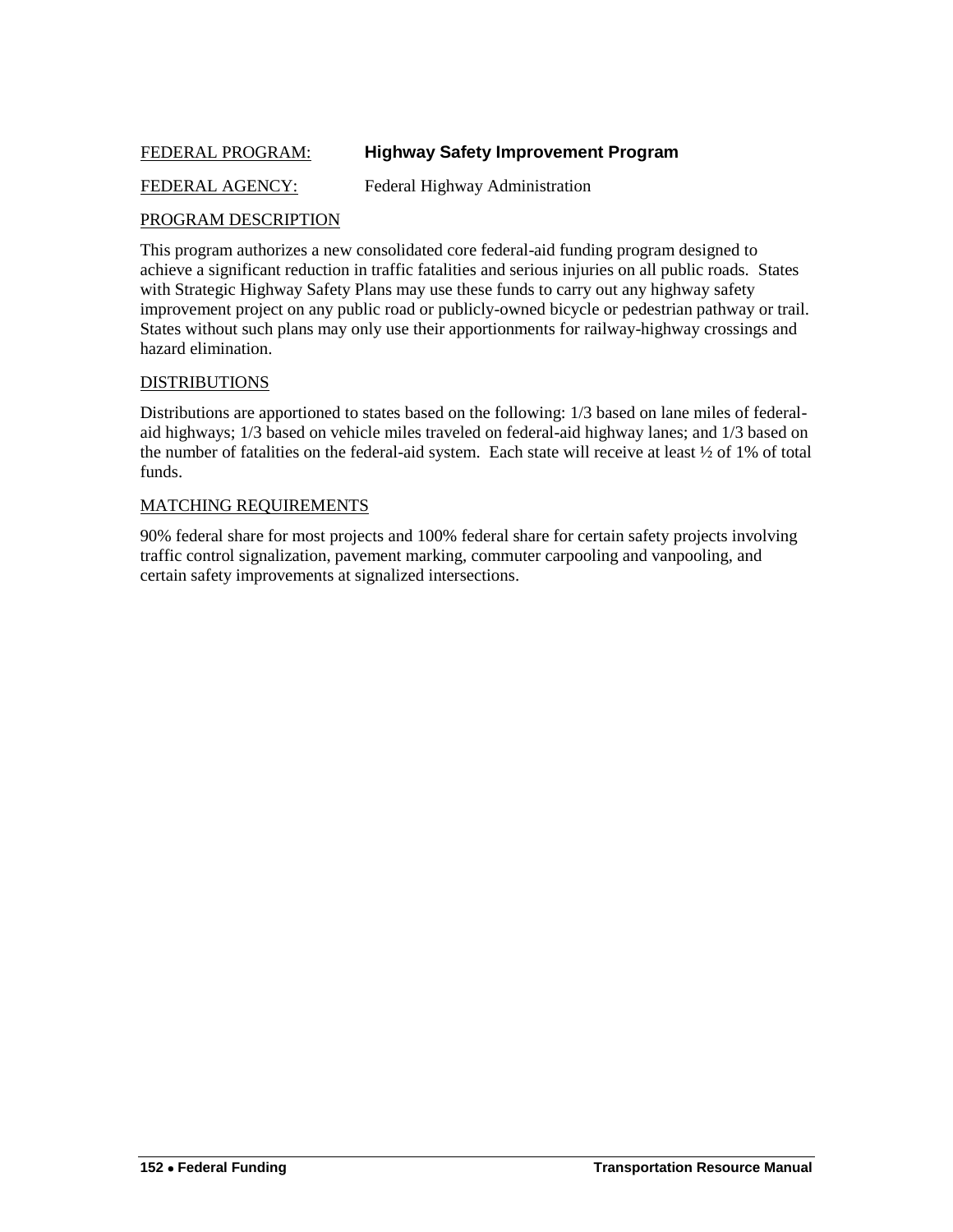## <span id="page-22-0"></span>FEDERAL PROGRAM: **Highways for Life Pilot Program**

## FEDERAL AGENCY: Federal Highway Administration

## PROGRAM DESCRIPTION

This new discretionary program provides funding to demonstrate and promote state-of-the-art technologies, elevated performance standards, and new business practices in the highway construction process that result in improved safety, faster construction, reduced congestion from construction, and improved quality and user satisfaction. Priority will be given to projects that are or will be ready for construction within one year of approval of the project proposal. The amount allocated may be up to 20% but not more than \$5 million of the total project cost, and may be used as nonfederal share of a project.

#### DISTRIBUTIONS

For the period 2005–2009, at least one project in each state shall be approved, if possible. No more than 15 projects may be approved in any one fiscal year. Over the 5-year life of SAFETEA-LU, WSDOT received \$375,000 through this program.

#### MATCHING REQUIREMENTS

Up to 100% federal share.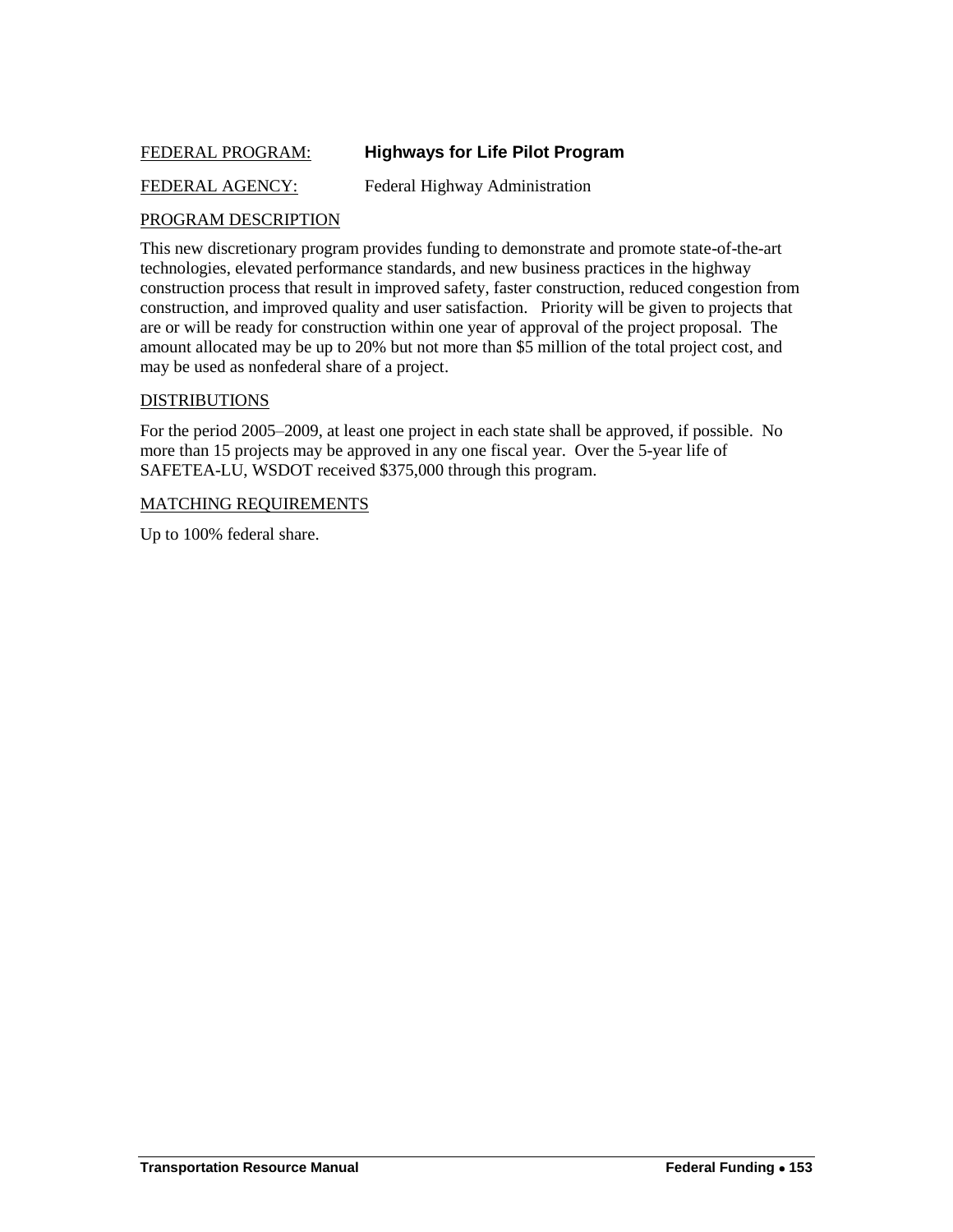## <span id="page-23-0"></span>FEDERAL PROGRAM: **Interstate Highway System – Interstate Maintenance Discretionary**

FEDERAL AGENCY: Federal Highway Administration

## PROGRAM DESCRIPTION

The Interstate Maintenance Discretionary Program provides funds at the discretion of the U.S. Secretary of Transportation to states for resurfacing, restoration, rehabilitation, and reconstruction projects on the Interstate System. To be eligible for these funds, a state must obligate all apportioned Interstate Maintenance (IM) funds and must not have transferred any IM funds to another program in the previous year. Congress authorized \$50 million for FFY 1998, and \$100 million per year for FFY 1999–2003.

#### STATE RECIPIENTS

WSDOT Programs I1, I2, I3, P1, and P3.

#### DISTRIBUTIONS

Distributions are made at the discretion of the U.S. Secretary of Transportation based on application of the states. WA State received funding in FY 2005, 2006, and 2008.

#### MATCHING REQUIREMENTS

The general rule is 90% federal share; 10% state share. The federal share may be increased up to 95% for states with large areas of federally-owned lands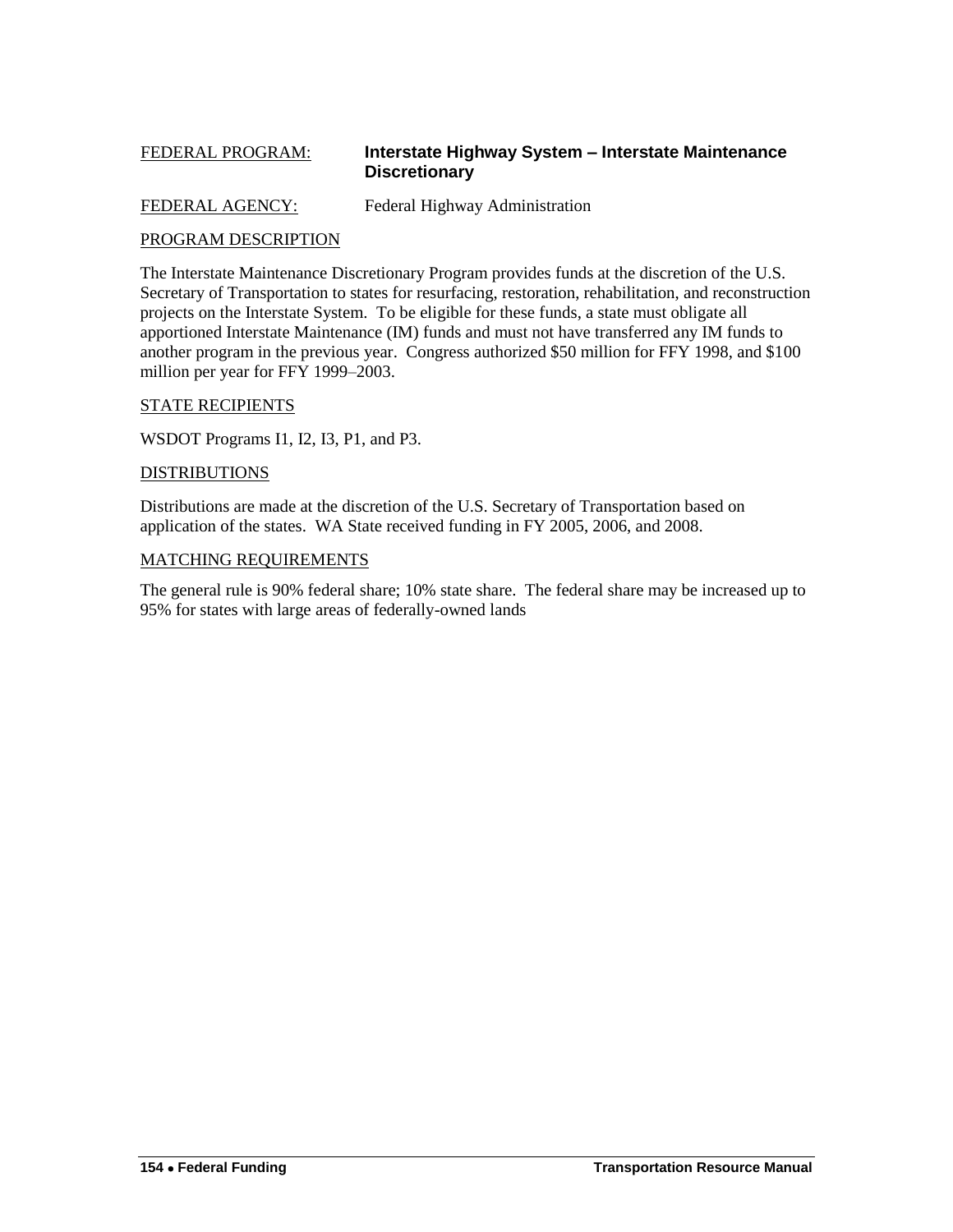## <span id="page-24-0"></span>FEDERAL PROGRAM: **Interstate Highway System – Interstate Maintenance**

FEDERAL AGENCY: Federal Highway Administration

## PROGRAM DESCRIPTION

The Interstate Maintenance Program provides funds to states to maintain the Interstate System, and includes resurfacing, restoration, rehabilitation, and reconstruction (ISTEA did not include reconstruction, but TEA-21 expanded the allowed uses). Interstate Maintenance funds may not be used for the expansion of the capacity of any Interstate highway or bridge unless the capacity expansion consists of one or more travel lanes that are High Occupancy Vehicle (HOV) or auxiliary lanes.

#### STATE RECIPIENTS

WSDOT Programs I1, I2, I3, P1, and P3.

#### DISTRIBUTIONS

State apportionments are based on a three-part formula:

- 33 1/3% based on the state's Interstate lane miles as a percent of total Interstate lane miles in all states.
- 33 1/3% based on the state's Interstate VMT as a percent of total Interstate VMT in all states.
- 33 1/3% based on the state's annual contributions to the Highway Account of the Highway Trust Fund attributable to commercial vehicles as a percent of the such contributions by all states.

Each state must receive a minimum apportionment of at least 1/2 of 1% of the national total.

Over the 5-year life of SAFETEA\_LU, Washington received \$470.2 million for this program.

#### MATCHING REQUIREMENTS

The general rule is 90% federal share; 10% state share. The federal share may be increased up to 95% for states with large areas of federally-owned lands. Washington's federal share is 90.66%.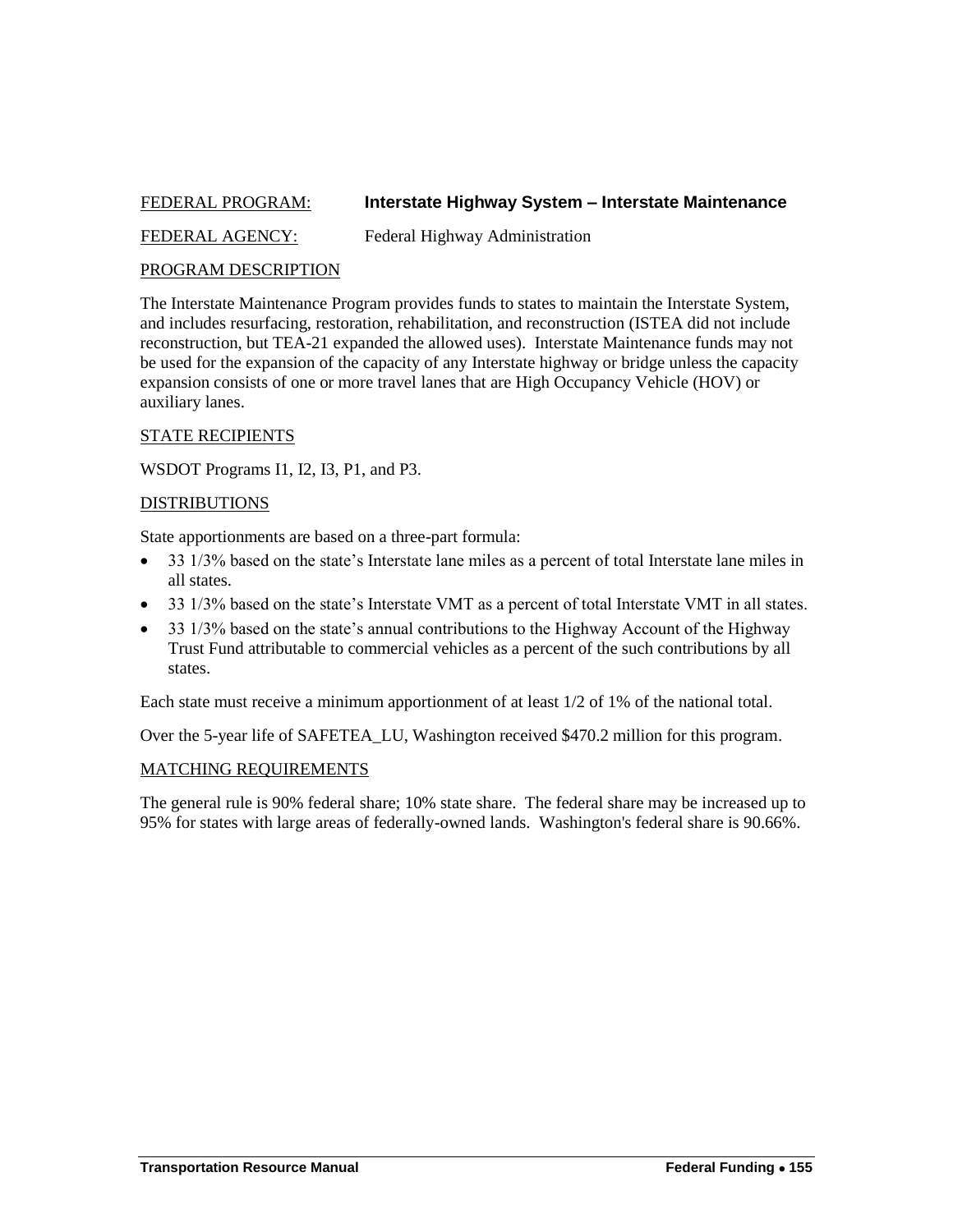## <span id="page-25-0"></span>FEDERAL PROGRAM: **Metropolitan Planning Program**

## FEDERAL AGENCY: Federal Highway Administration

## PROGRAM DESCRIPTION

Each year prior to making distribution of certain formula program funds, 1.25% of the funds available for apportionment to the states is set aside for the Metropolitan Planning Program. This program provides funds to states for further allocation to Metropolitan Planning Organizations (MPOs) to assist them in carrying out their planning requirements under Title 23, U.S.C. The programs subject to the 1.25% set-aside are the National Highway System, Surface Transportation Program, CMAQ, Interstate Maintenance and Bridge.

Funds are apportioned to states in the ratio which the population in urbanized areas or parts thereof in the state bears to the total population in such areas in all the states. No state receives less than 1/2% of the amount apportioned.

#### STATE RECIPIENTS

WSDOT Program T.

#### DISTRIBUTIONS

Distribution of Metropolitan Planning Organization (MPO) funds within the state is in accordance with a formula developed by WSDOT in cooperation with the eleven MPOs in the state. The eleven MPOs include the Puget Sound Regional Council (PSRC) covering King, Pierce, Snohomish and Kitsap Counties; Spokane Regional Transportation Council (SRTC), Southwest Washington Regional Transportation Council (SWRTC); Skagit MPO (SMPO); Whatcom Council of Governments (WCOG); Yakima Valley Council of Governments (YVCOG); Cowlitz – Wahkiakum Council of Governments (CWCOG); Benton-Franklin Council of Governments(BFCG); Lewis-Clark Valley MPO (LCVMPO)( includes Asotin County, WA); Wenatchee Valley Transportation Council (WVTC); and Thurston Regional Planning Council (TRPC). The MPO boundaries are shown at this link:<http://www.wsdot.wa.gov/planning/Metro/>

Over the 5-year life of SAFETEA-LU, Washington received approximately \$31.6 million for this program.

#### MATCHING REQUIREMENTS

The general rule is 80% federal share; 20% local share. The federal share is increased up to 95% for states with large areas of federally-owned lands. For Washington, the federal share is 86.5%.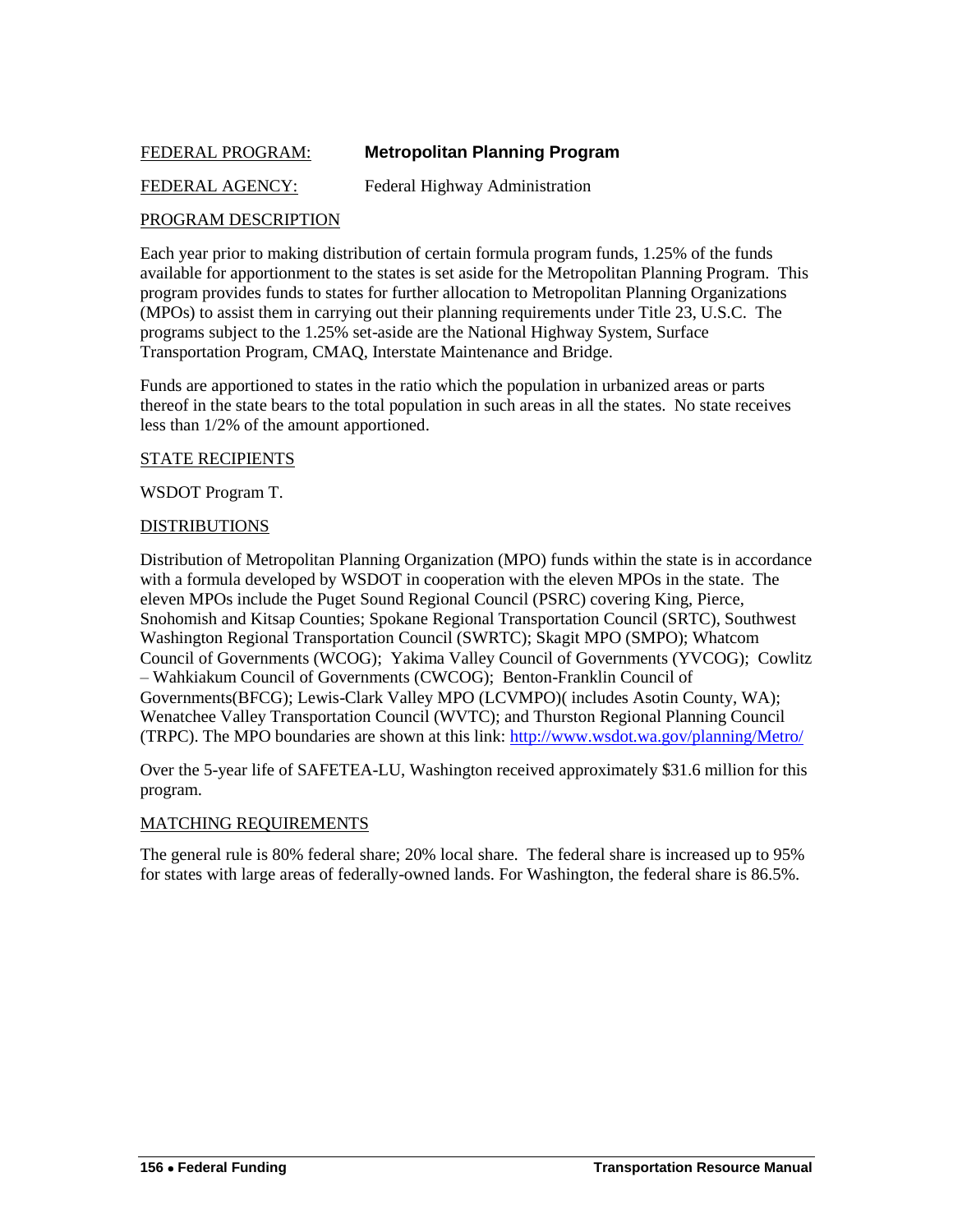## <span id="page-26-0"></span>FEDERAL PROGRAM: **National Corridor Infrastructure Improvement Program**

#### FEDERAL AGENCY: Federal Highway Administration

#### PROGRAM DESCRIPTION

This program provides funding for construction of highway projects in corridors of national significance to promote economic growth and international or interregional trade. It replaces Section 1118 of TEA-21, the National Corridor Planning and Development program.

#### **DISTRIBUTIONS**

All of these funds were earmarked for specific projects by Congress. None of those projects were in Washington State.

#### MATCHING REQUIREMENTS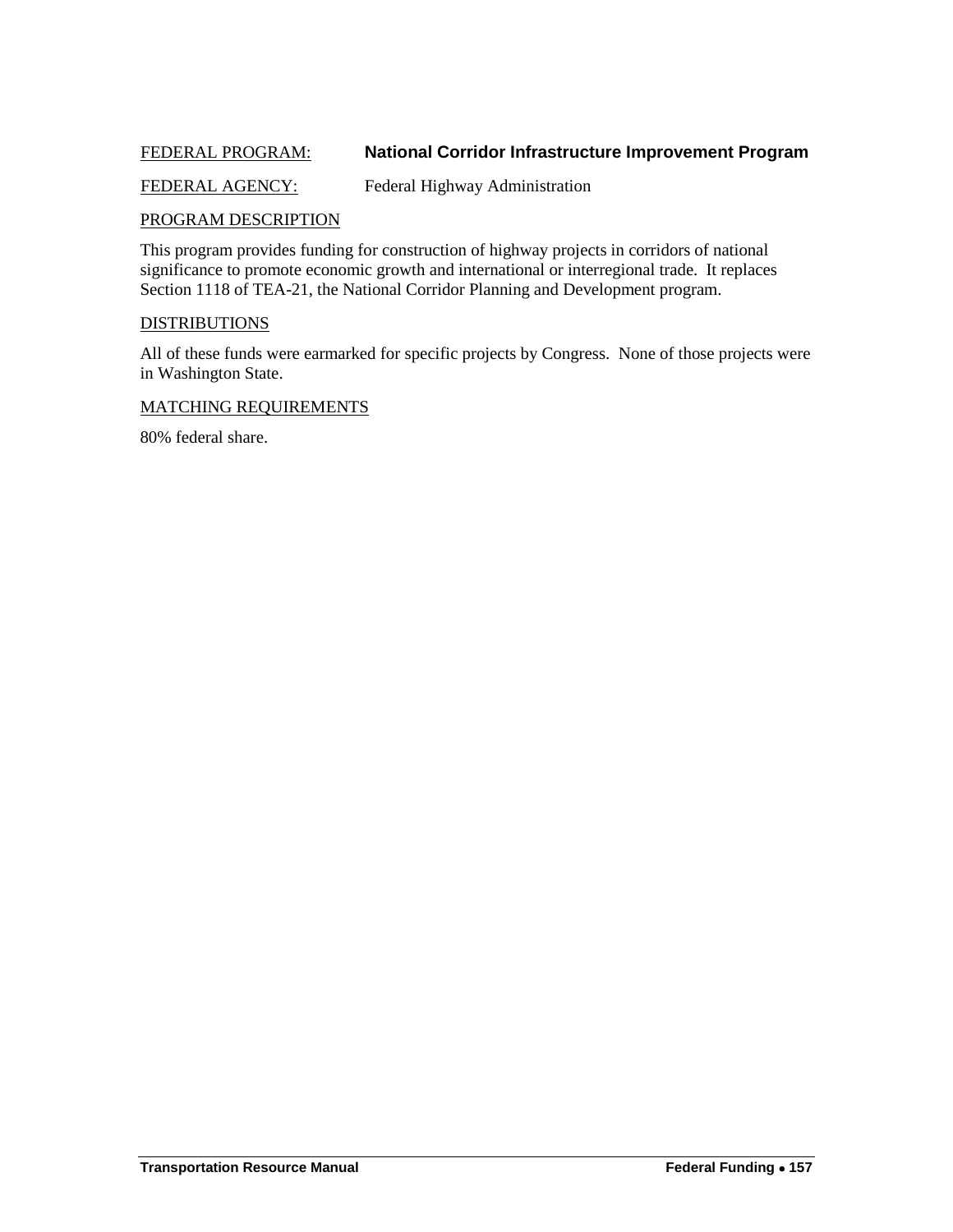## <span id="page-27-0"></span>FEDERAL PROGRAM: **National Highway System**

## FEDERAL AGENCY: Federal Highway Administration

## PROGRAM DESCRIPTION

The National Highway System Program was established under ISTEA. The system was officially designated by Congress in 1996. The National Highway System (NHS) is a 163,000 mile network of interconnected principal arterial routes that serves major population centers, international border crossings, ports, airports, public transportation facilities, and other intermodal transportation facilities and major travel destinations. The NHS is intended to meet national defense requirements and serve both interstate and interregional travel.

The designated NHS includes all Interstate System segments; other urban and rural principal arterials meeting the goals of the NHS; and all strategic highways and strategic highway connectors. Congress designated the system through enacting the National Highway System Designation Act on November 18, 1996.

Federal funds provided for the NHS Program may be used for a wide variety of projects on the NHS, including: construction, reconstruction, resurfacing, restoration, and rehabilitation; operational improvements; construction of and operational improvements for a non-NHS highway; construction of a transit project eligible for assistance under the Federal Transit Act (if the project is in an NHS corridor and in proximity to a fully access controlled NHS highway, if the project improves the level of service on the access controlled highway, and the project is more cost-effective than improvements to the highway); highway safety improvements; transportation planning; highway research and planning; technology transfer activities; start-up costs for traffic management and control; fringe and corridor parking facilities; carpool and vanpool projects; bicycle and pedestrian facilities; development of certain required management systems; and a variety of wetland mitigation efforts.

TEA-21 expanded the eligible uses of NHS funds to include natural habitat mitigation, publiclyowned intracity and intercity bus terminals and intelligent transportation system (ITS) capital improvements.

#### STATE RECIPIENTS

WSDOT Programs I1, I2, I3, I4, P1, P3 T and Z

## DISTRIBUTIONS

State apportionments are based on a four-part formula:

- 25% based on the state's total lane miles of principal arterials (excluding the Interstate System) as a percent of total principal arterial lane miles in all states
- 35% based on the state's VMT on principal arterials (excluding the Interstate System) as a percent of total VMT on principal arterials in all states
- 30% based on the state's diesel fuel used on all highways as a percent of diesel fuel used on highways in all states
- 10% based on the state's total lane miles of principal arterials divided by the state's total population as a percent of such ratio for all states

Each state must receive a minimum of at least 1/2 of 1% of the combined NHS and IM national apportionments.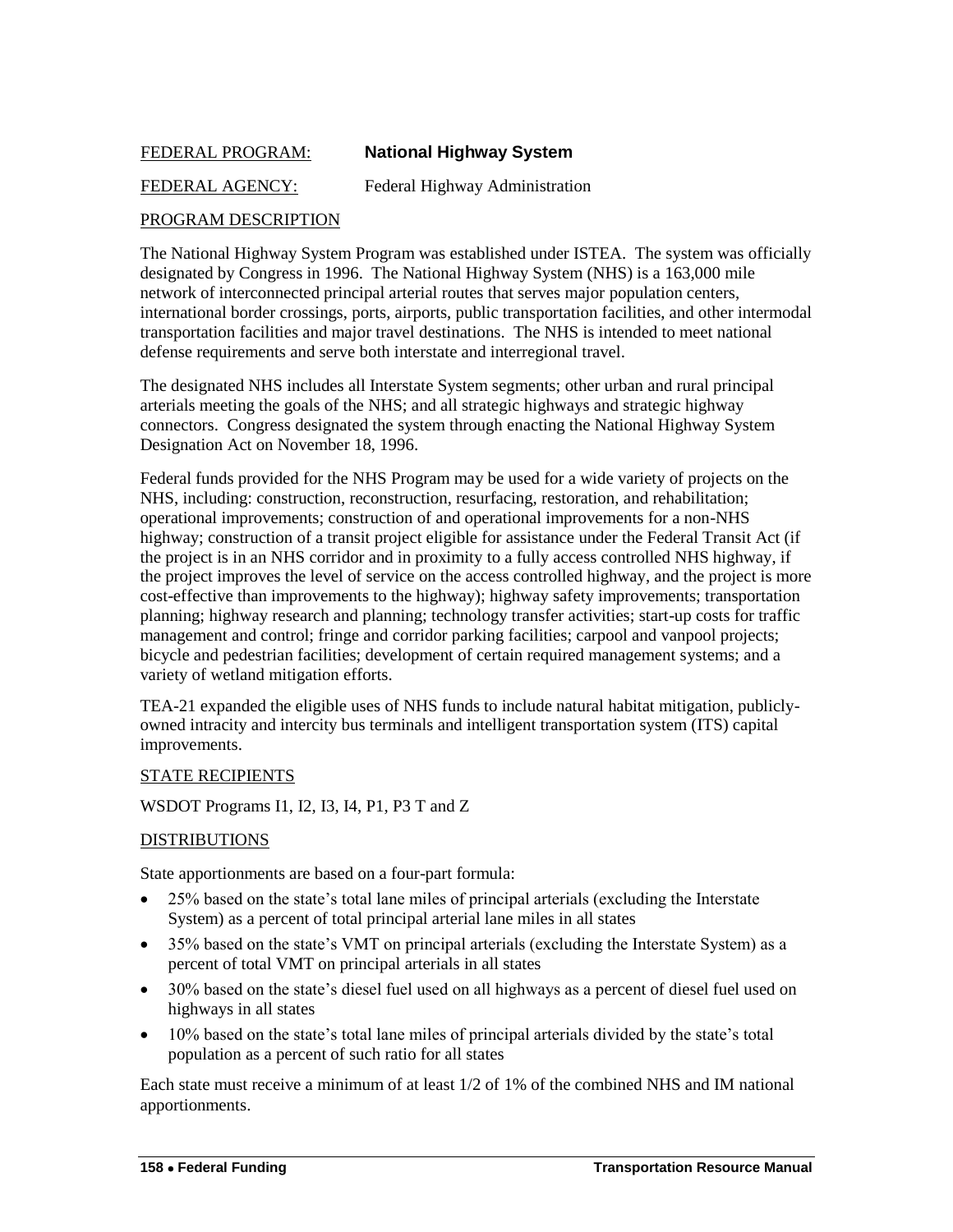## MATCHING REQUIREMENTS

The general rule is 80% federal share; 20% state share. The federal share may be increased up to 95% for states with large areas of federally-owned lands. Washington's federal share for FFY 1999 was 86.5%. For NHS projects on the Interstate System, the federal share is 90.66%, except for projects to add Interstate capacity other than HOV or auxiliary lanes, which are funded at an 86.5% federal share.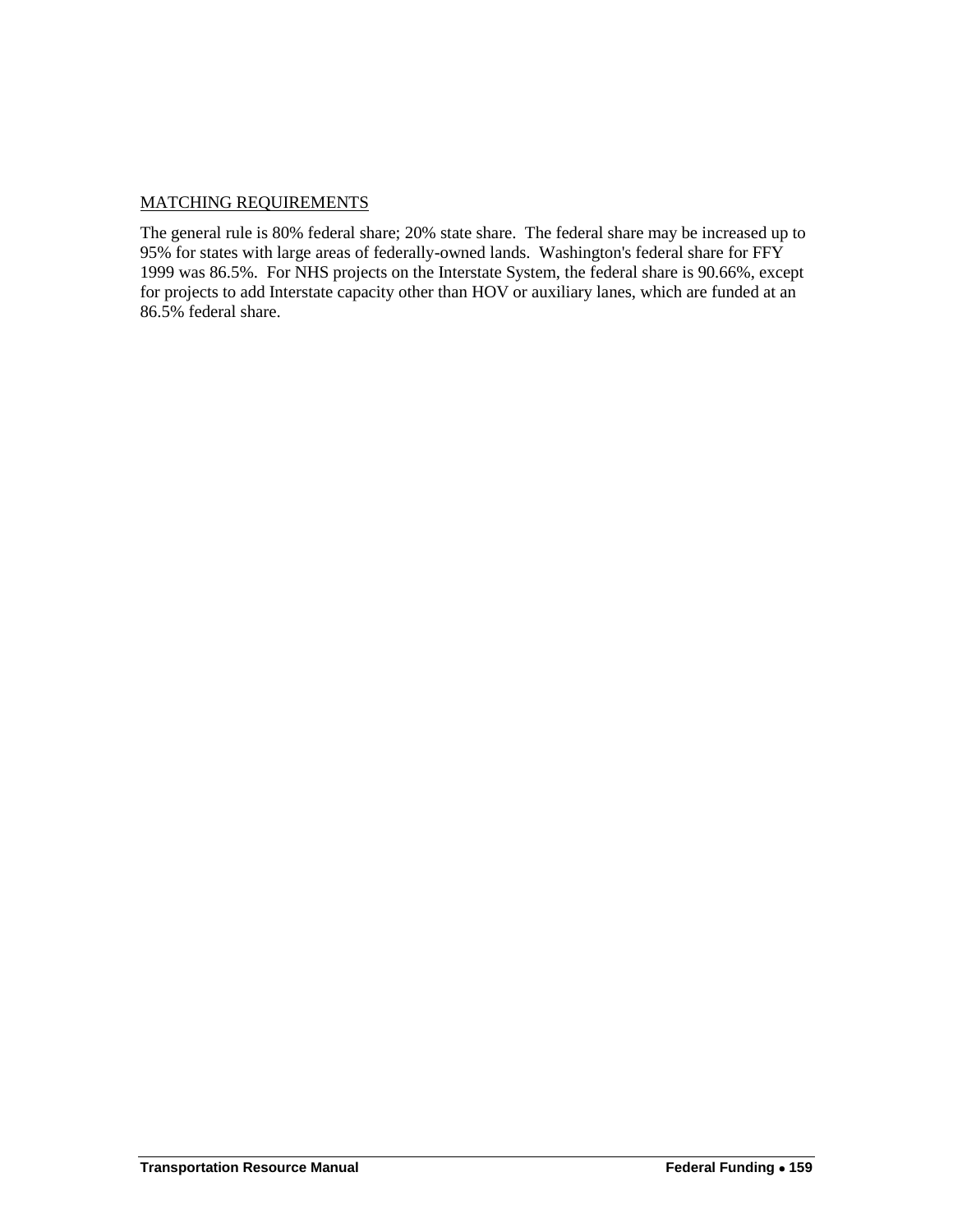## <span id="page-29-0"></span>FEDERAL PROGRAM: **National Historic Covered Bridge Preservation Program**

FEDERAL AGENCY: Federal Highway Administration

#### PROGRAM DESCRIPTION

This program provides funding for the rehabilitation, repair, or preservation of covered bridges that are listed or eligible for listing on the National Register of Historic Places.

#### **DISTRIBUTIONS**

Distributions are made at the discretion of the U.S. Secretary of Transportation based on application of the states or at Congressional direction. Washington State received no funds under this program.

#### MATCHING REQUIREMENTS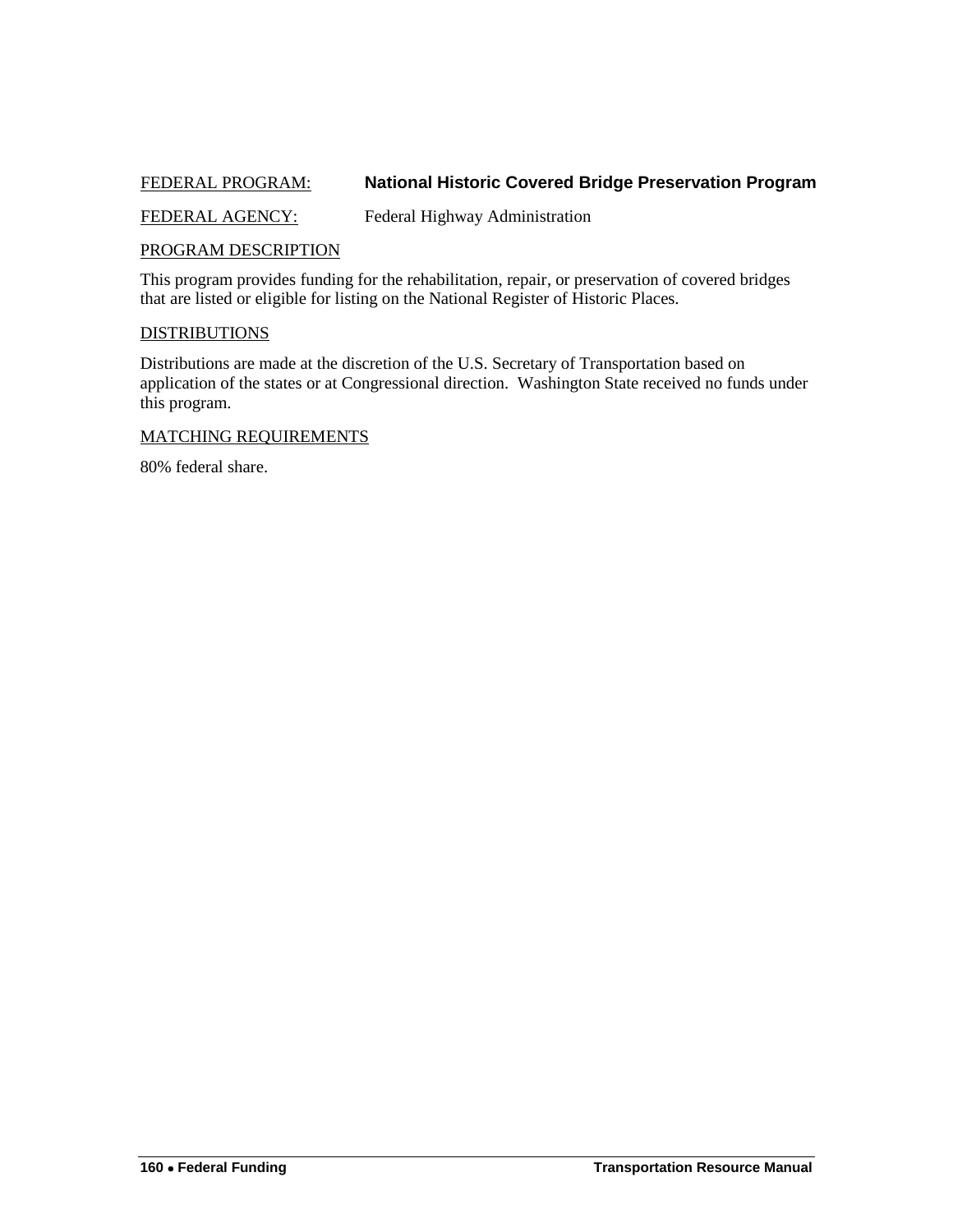## <span id="page-30-0"></span>FEDERAL PROGRAM: **National Scenic Byways Program**

## FEDERAL AGENCY: Federal Highway Administration

## PROGRAM DESCRIPTION

The National Scenic Byways Program provides grants to states with scenic highway programs for projects on highways that are designated by the U.S. Secretary of Transportation as All-American Roads or National Scenic Byways, or by the state as scenic byways. These roads are designated for having outstanding scenic, historic, cultural, natural, recreational, and archaeological qualities. Eligible projects include planning, designing, and developing of scenic byways programs; safety improvements to scenic byways; pedestrian and bicyclist facilities; rest areas, turnouts, shoulder improvements, passing lanes, overlooks, and interpretive facilities; improvements that enhance the area for the purpose of recreation; protection of historical and cultural resources; and developing and providing tourist information. TEA-21 expanded the list of eligible activities to include the development and implementation of scenic byway marketing programs.

#### STATE RECIPIENTS

WSDOT Program I3 or T.

#### DISTRIBUTIONS

Grants to states are at the discretion of the U.S. Secretary of Transportation, based on application of the states, or at Congressional direction. Over the 5-year life of SAFETEA-LU, Washington received \$5.8 million apportionment through this program.

#### MATCHING REQUIREMENTS

80% federal share; 20% state share. Federal land management agencies are allowed to provide the nonfederal share for projects on federal or Indian lands.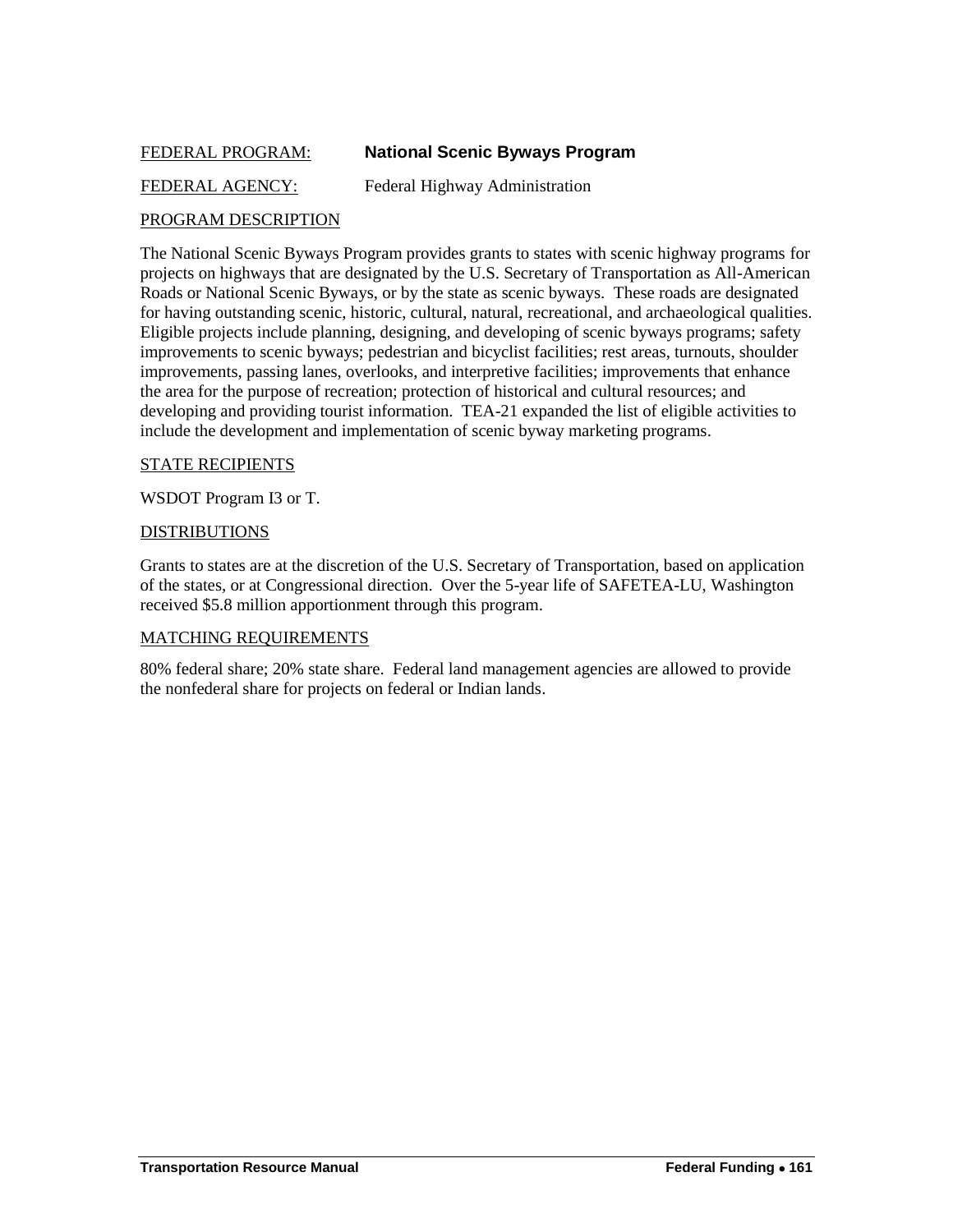## <span id="page-31-0"></span>FEDERAL PROGRAM: **New Freedom Program**

#### FEDERAL AGENCY: Federal Transit Administration

#### PROGRAM DESCRIPTION

This program is designed to encourage services and facility improvements to address the transportation needs of persons with disabilities that go beyond those required by the Americans with Disabilities Act.

#### **DISTRIBUTIONS**

Funds are allocated to states and certain other designated recipients through a formula based on the population of persons with disabilities. 60% of funds are provided to designated recipients in areas over 200,000; 20% to states for use in areas under 200,000; and 20% to states for use in non-urbanized areas. States and designated recipients must then select grantees competitively.

#### MATCHING REQUIREMENTS

Up to 80% federal share for capital projects and up to 50% federal share for operating assistance.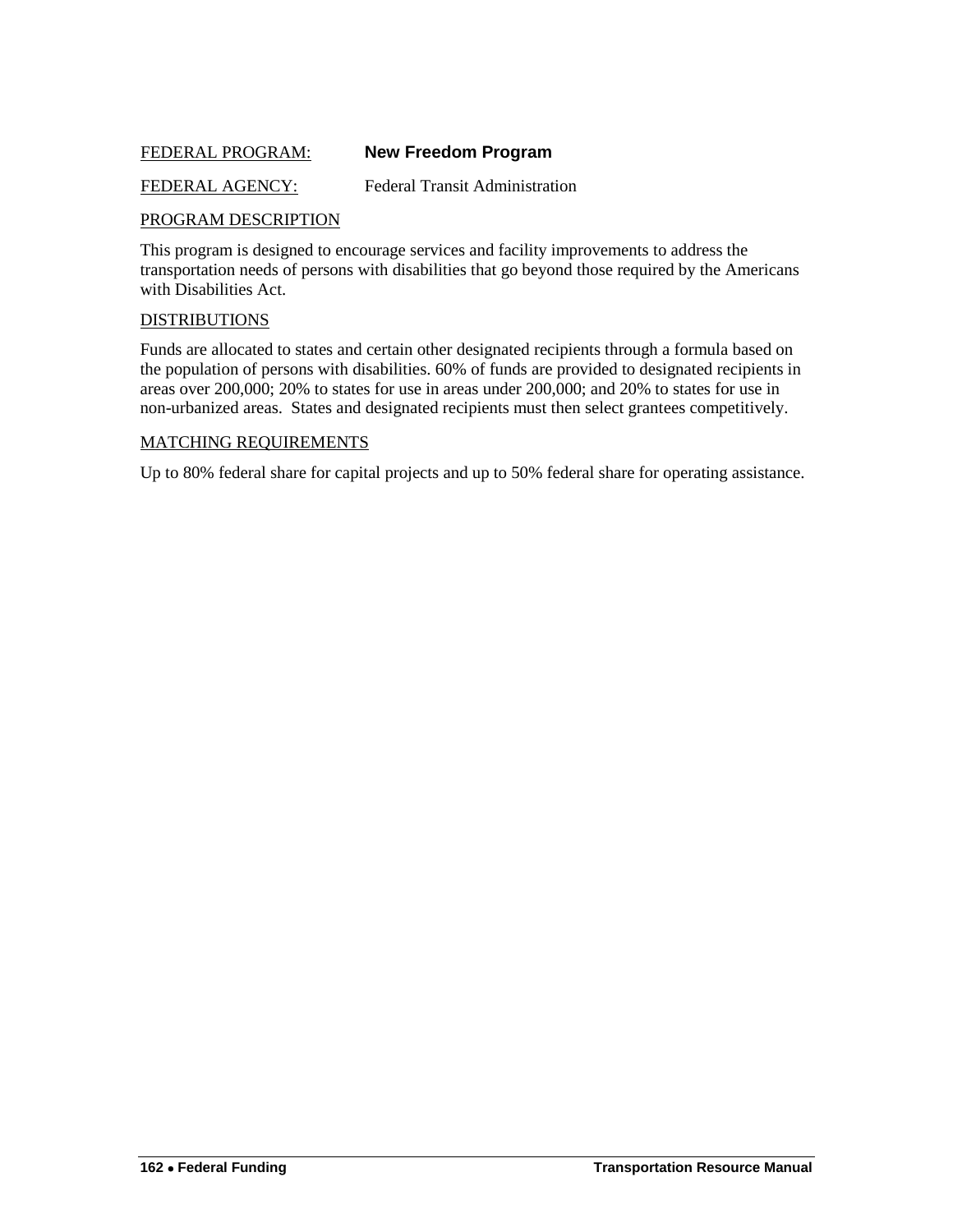## <span id="page-32-0"></span>FEDERAL PROGRAM: **Recreational Trails Program**

FEDERAL AGENCY: Federal Highway Administration

## PROGRAM DESCRIPTION

This program provides funds to develop and maintain recreational trails and trail-related facilities for both non-motorized and motorized recreational trail uses, including hiking, bicycling, in-line skating, equestrian use, cross-country skiing, snowmobiling, off-road motorcycling, all-terrain vehicle riding, four-wheel driving, or using other off-road motorized vehicles.

#### **DISTRIBUTIONS**

State apportionments are made by the following formula: 50% will be apportioned equally among eligible states and 50% will be apportioned among eligible states in proportion to the amount of non-highway recreational fuel used in each state during the preceding year.

#### MATCHING REQUIREMENTS

At least 80% federal share, except that the combination of USDOT and other federal agency funds may not exceed 95% of total project cost.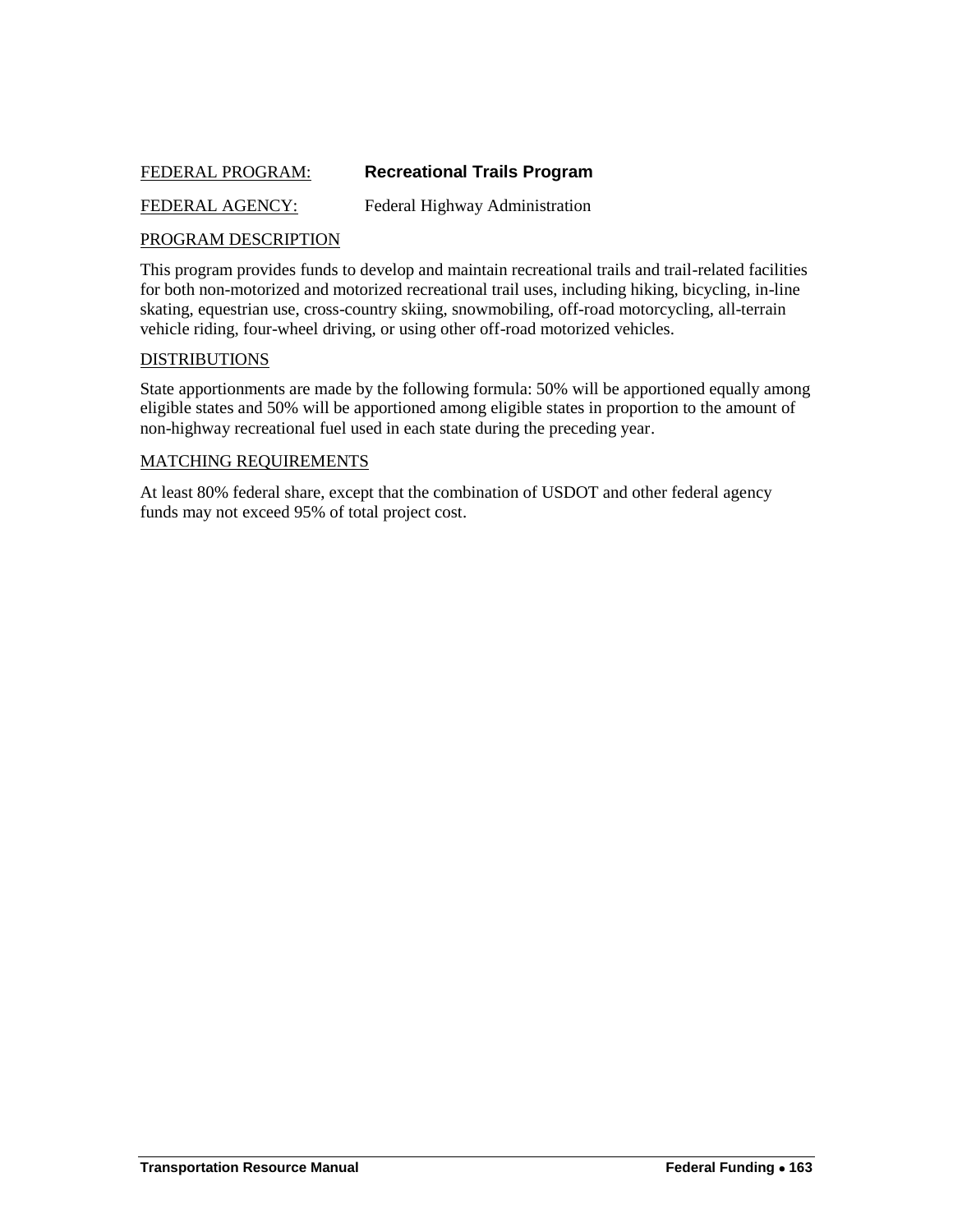## <span id="page-33-0"></span>FEDERAL PROGRAM: **Safe Routes to Schools Program**

## FEDERAL AGENCY: Federal Highway Administration

#### PROGRAM DESCRIPTION

This program provides funds to enable and encourage children to walk and bicycle to school; to make walking and bicycling to school more appealing; and to facilitate the planning, development and implementation of projects that will improve safety and reduce traffic, fuel consumption, and air pollution near schools. These include sidewalk improvements; traffic calming and speed reduction efforts; pedestrian and bicycle crossing improvements; bicycle facilities; and traffic diversion improvements in the vicinity of schools. Each state must set aside from its apportionment between 10 and 30% of its funds for non-infrastructure-related activities to encourage walking and bicycling to school.

#### DISTRIBUTIONS

Funds are apportioned to states based on their relative shares of total enrollment in primary and middle schools, but no state will receive less than \$1 million. Over the 5-year life of SAFETEA-LU, Washington received \$11 million through this program.

#### MATCHING REQUIREMENTS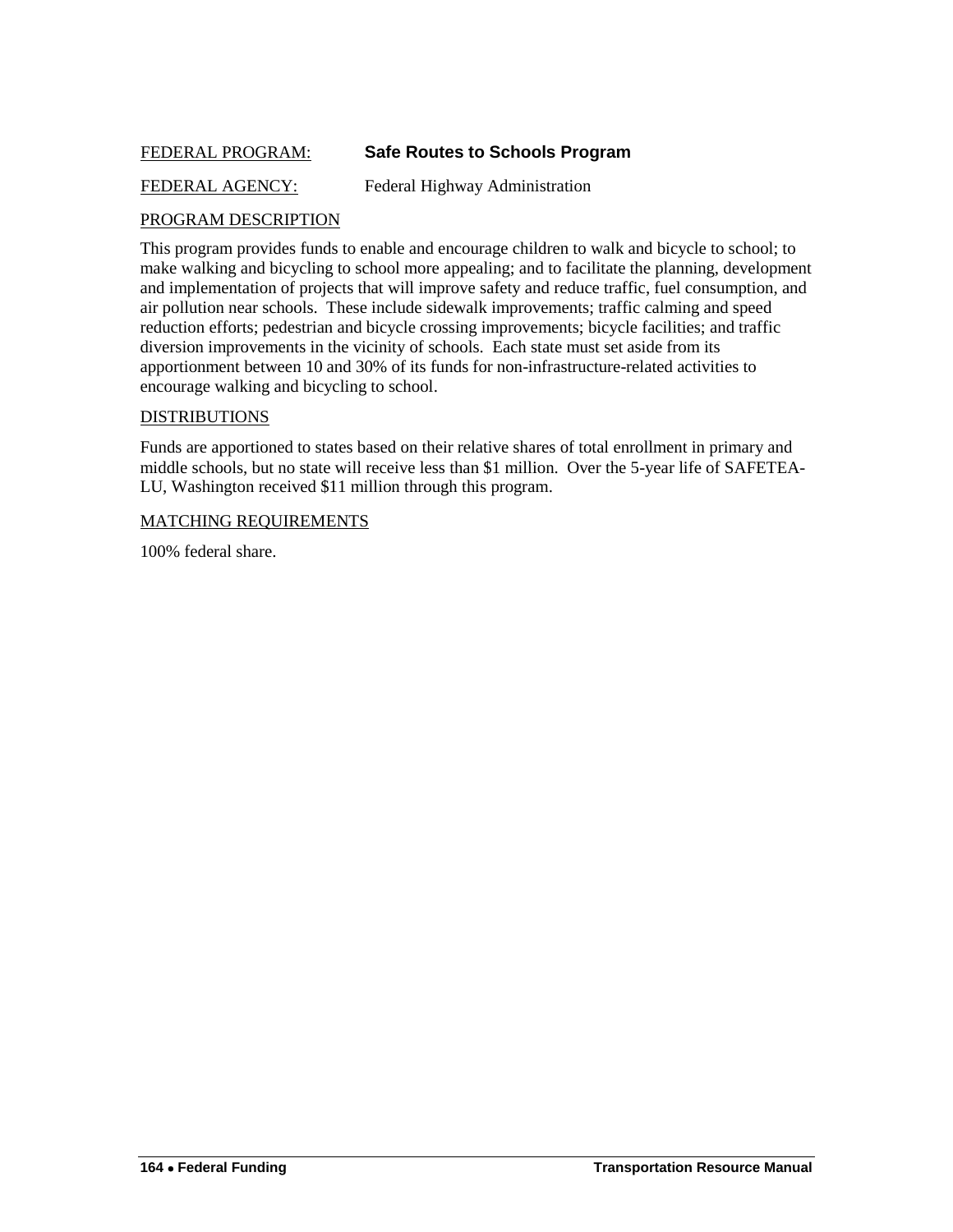## <span id="page-34-0"></span>FEDERAL PROGRAM: **Small Starts Program**

#### FEDERAL AGENCY: Federal Transit Administration

#### PROGRAM DESCRIPTION

This program provides funds for new fixed guideway systems, extensions and bus corridor improvements where the total project cost is under \$250 million and the federal share is under \$75 million. Such projects will be subject to a simpler, more streamlined review and approval process that the one imposed on larger new start projects.

#### DISTRIBUTIONS

Distributions are made at the discretion of the U.S. Secretary of Transportation based on application of transit sponsors or at Congressional direction. WSDOT was designated for \$42 million for the CRC project in the FY 2011 appropriations bill which is pending as of December 5, 2010.

#### MATCHING REQUIREMENTS

Up to 80% federal share by statute, but no more than 60% federal share by policy.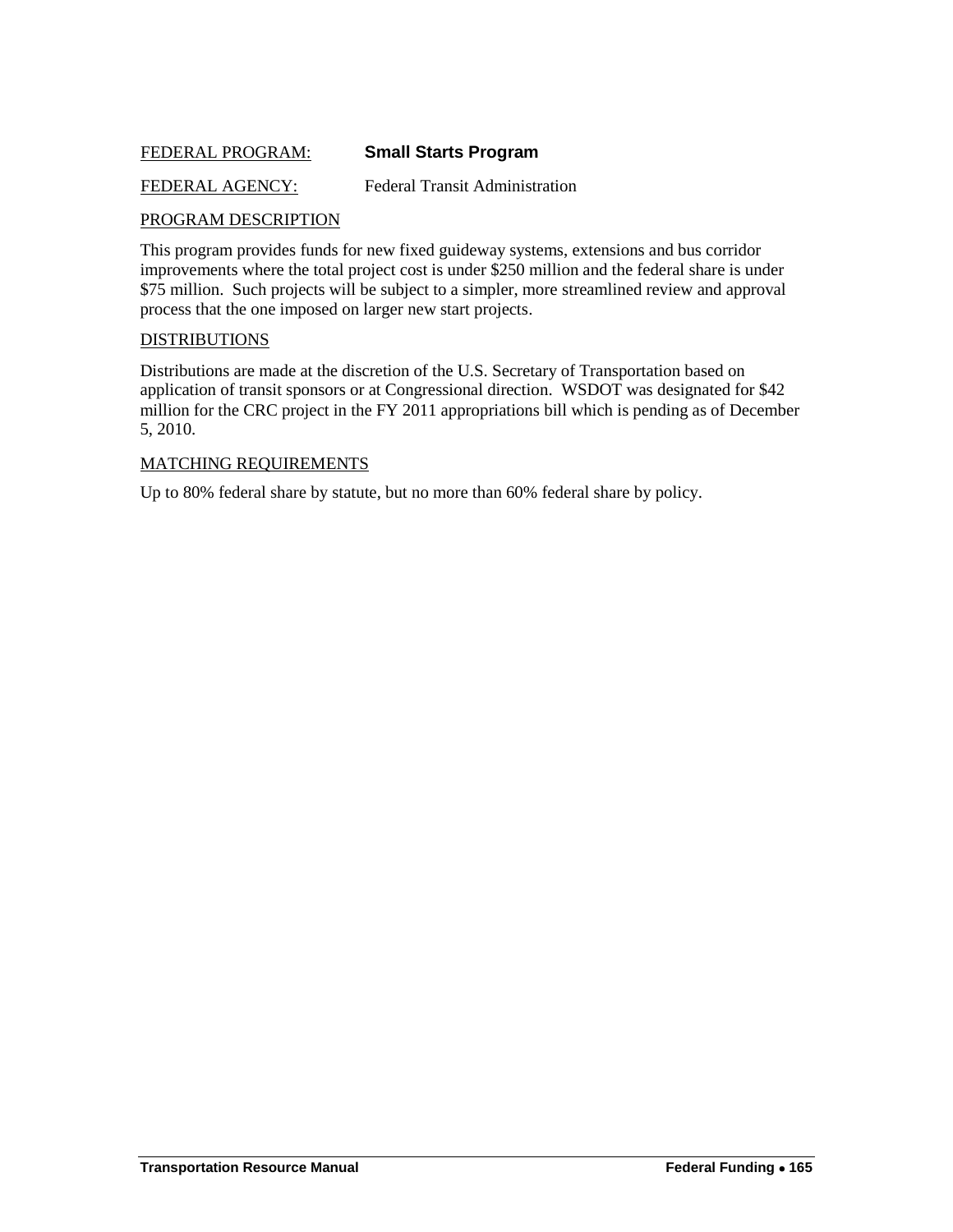## <span id="page-35-0"></span>FEDERAL PROGRAM: **Surface Transportation Program**

## FEDERAL AGENCY: Federal Highway Administration

## PROGRAM DESCRIPTION

The Surface Transportation Program (STP) was originally established under ISTEA. The STP is the most flexible of all federal-aid programs, allowing for the widest array of transportation projects. Examples of such projects are construction, reconstruction, resurfacing, restoration, rehabilitation, and operational improvements for highways (including Interstate highways) and bridges (including Interstate bridges), including any project necessary to accommodate other transportation modes; mitigation of damage to wildlife, habitat, and ecosystems caused by any transportation project; capital cost of transit projects eligible for assistance under the Federal Transit Act; publicly-owned intracity and intercity bus terminals and facilities; highway and transit safety improvements and hazard elimination; surface transportation planning; highway and transit research and planning and technology transfer activities; capital and operating costs for traffic monitoring, management, and control; fringe and corridor parking facilities; carpool and vanpool projects; bicycle and pedestrian facilities; transportation control measures; transportation enhancement activities; development of certain required management systems; and a variety of wetland mitigation efforts.

STP funds are distributed as follows:

- 10% of available funds shall only be available for highway-railway crossing programs and hazard elimination programs.
- 10% of available funds shall only be available for transportation enhancement activities. The term "transportation enhancement activities" means the provision of facilities for pedestrians and bicycles; acquisition of scenic easements and scenic or historic sites; scenic or historic highway programs; landscaping and other scenic beautification; historic preservation, rehabilitation, and operation of historic transportation buildings, structures, or facilities (including historic railroad facilities and canals); preservation of abandoned railway corridors (including conversion and use for pedestrian or bicycle trails); control and removal of outdoor advertising; archaeological planning and research; and mitigation of water pollution due to highway runoff.
- 50% of available funds must be obligated in urbanized areas of the state with an urbanized area population of over 200,000, and other areas of the state in proportion to their relative share of the state's population. Of the amounts required to be obligated in areas under 200,000 population, the state must obligate in areas under 5,000 population not less than 110% of the amount of funds apportioned to the state for the federal-aid secondary system for fiscal year 1991 (TEA-21 permits up to 15% of amounts reserved for rural areas to be spent on rural minor collectors). In Washington, the Seattle-Everett, Tacoma, Spokane, and Vancouver areas qualify as areas over 200,000 population.
- 30% of the available funds may be obligated in any area of the state.

#### STATE RECIPIENTS

WSDOT Programs I1, I2, I3, I4, P1, P3, T, W and Z for Local Agencies.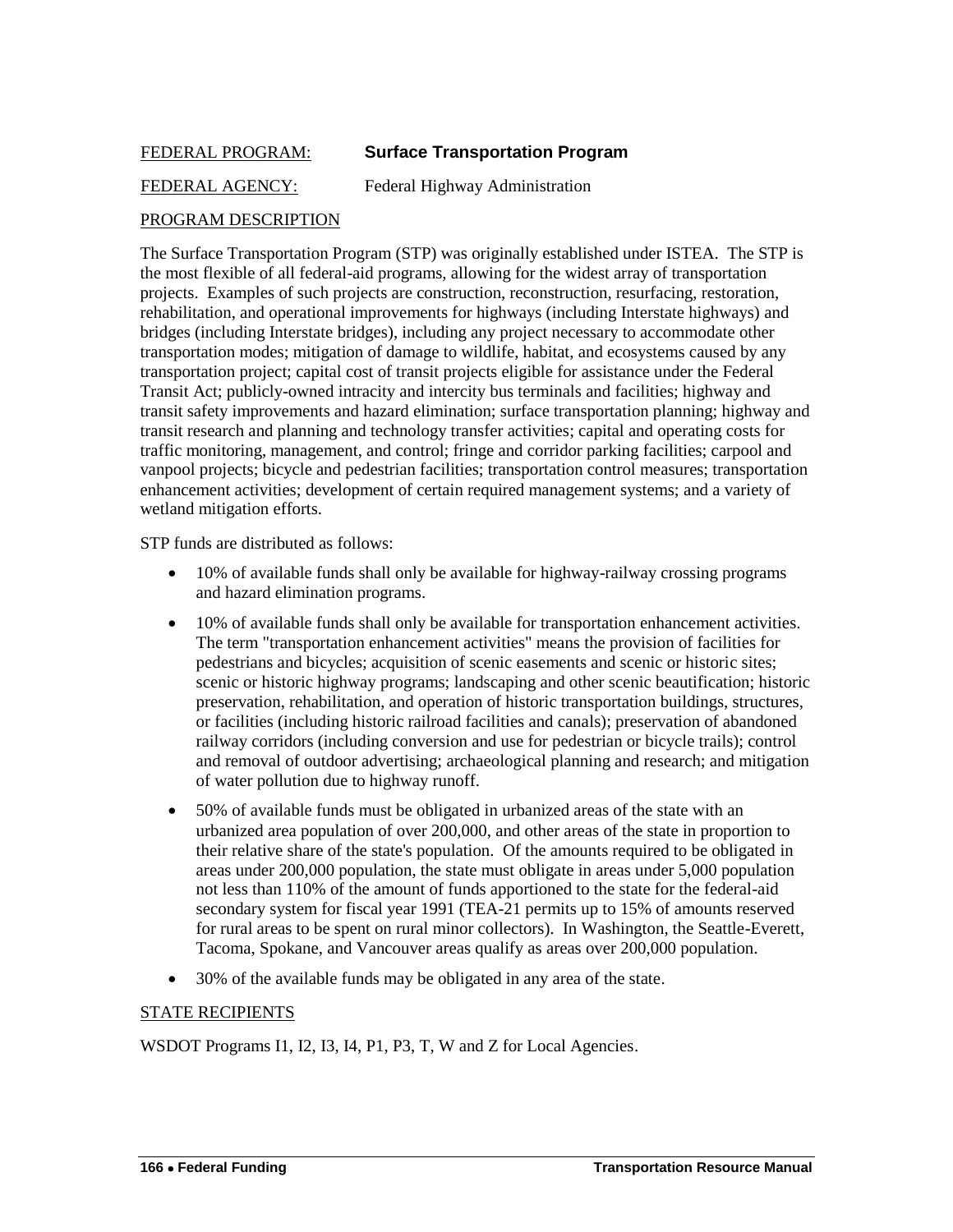## **DISTRIBUTIONS**

State apportionments are based on a three-part formula:

- 25% based on the state's total lane miles of federal-aid highways (FAH) as a percent of total FAH lane miles in all states.
- 40% based on the state's VMT on FAH as a percent of total VMT on FAH in all states.
- 35% based on the state's estimated tax payments attributable to highway users in the state paid into the Highway Account of the Highway Trust Fund in the latest fiscal year for which data are available, as a percent of total such payments by all states.

Over the 5-year life of SAFETEA-LU, Washington received \$610.8 million for this program.

#### MATCHING REQUIREMENTS

The general rule is 80% federal share; 20% state share. The federal share is increased up to 95% for states with large areas of federally-owned lands. Washington's federal share for FFY 1999 was 86.5%. For STP projects on the Interstate System, the federal share is 90.66%, except for projects to add Interstate capacity other than HOV or auxiliary lanes, which are funded at an 86.5% federal share.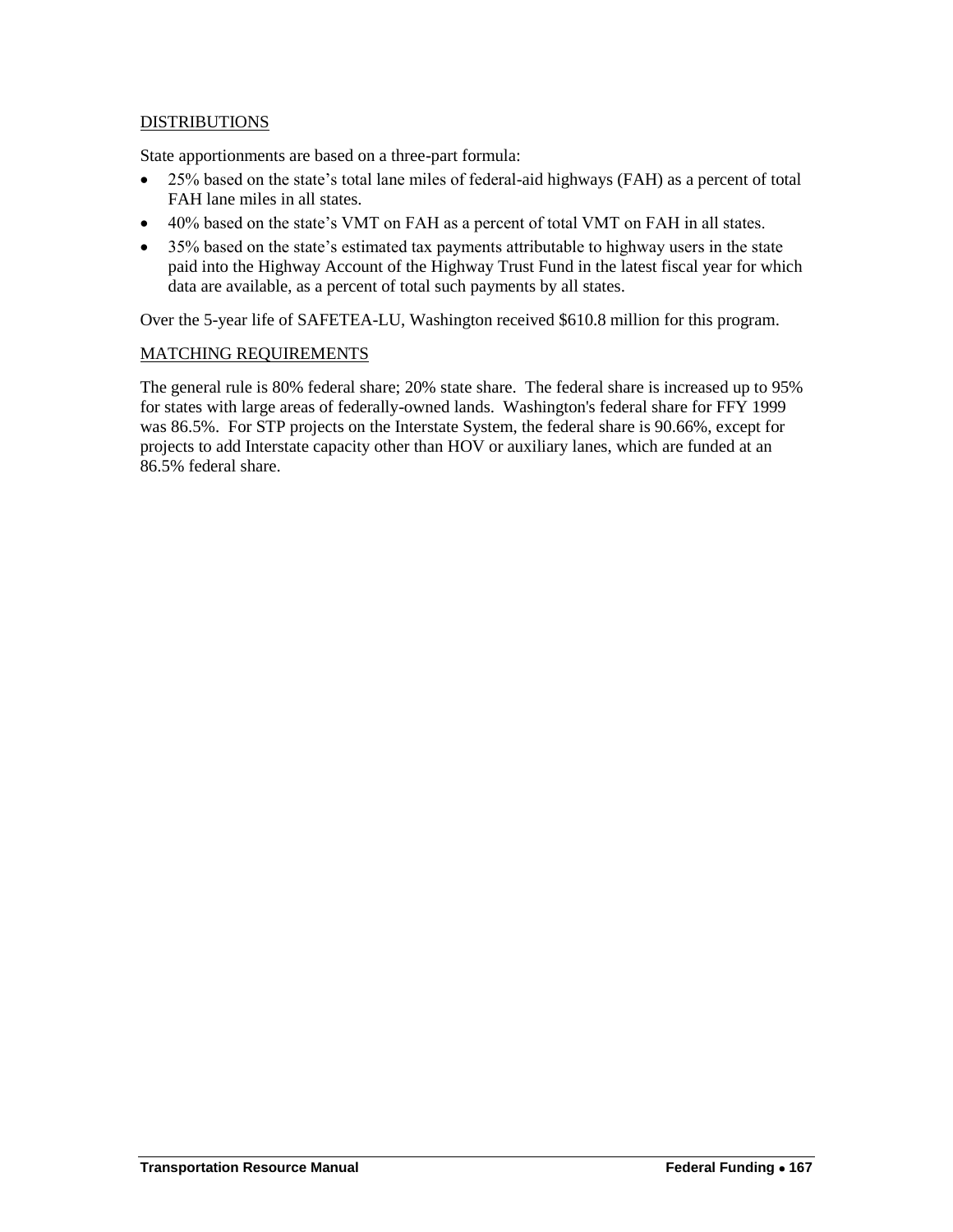## <span id="page-37-0"></span>FEDERAL PROGRAM: **Transportation, Community, and System Preservation Program**

FEDERAL AGENCY: Federal Highway Administration

#### PROGRAM DESCRIPTIONS

This program is intended to address the relationship among transportation, community, and system preservation plans and practices and identify private-sector-based initiatives to improve those relationships. Eligible projects should improve the efficiency of the transportation system; reduce the impact of transportation on the environment; reduce the need for costly future investments in public infrastructure; provide efficient access to jobs, services, and centers of trade; and examine community development patterns and identify strategies to encourage private sector development.

#### **DISTRIBUTIONS**

Distributions are usually made at Congressional direction, but if funding is available, could be made to state, metropolitan planning organizations, and local and tribal governments at the discretion of the U.S. Secretary of Transportation, typically through a competitive grant process.

#### MATCHING REQUIREMENTS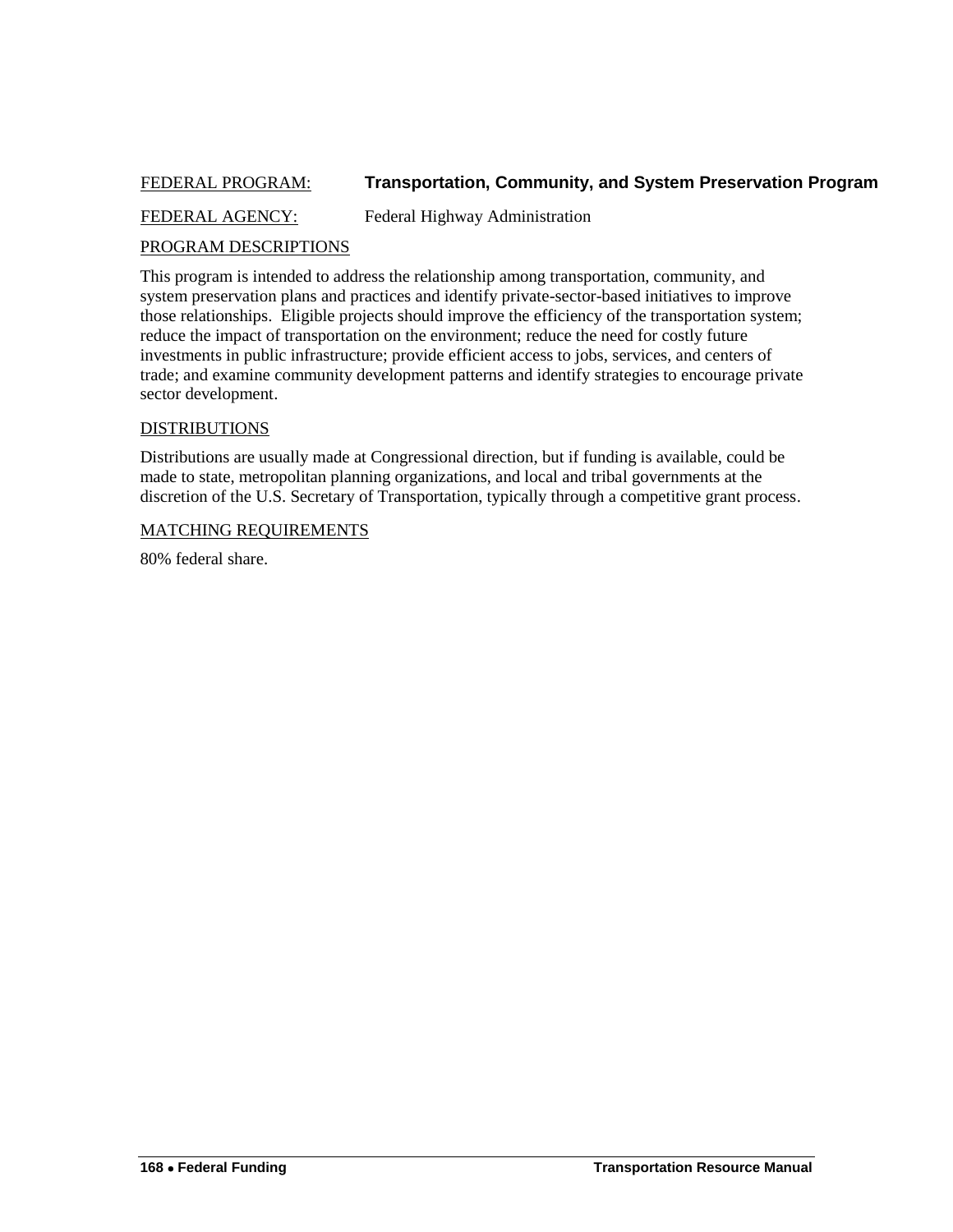## <span id="page-38-0"></span>FEDERAL PROGRAM: **Transportation Improvements**

## FEDERAL AGENCY: Federal Highway Administration

#### PROGRAM DESCRIPTIONS

This program provides funds for specified transportation projects, none of which is in Washington State.

#### **DISTRIBUTIONS**

To specified states.

## MATCHING REQUIREMENTS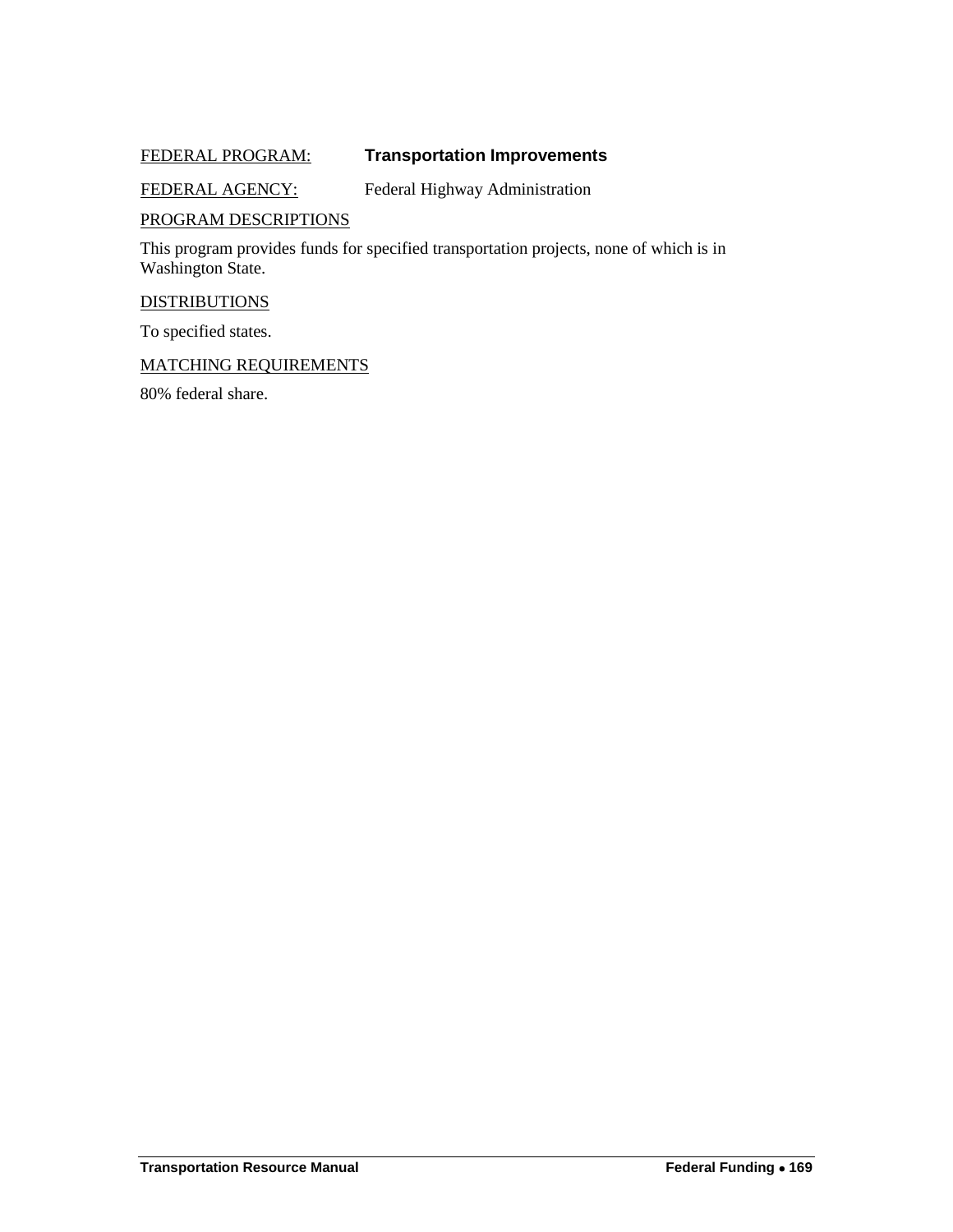## <span id="page-39-0"></span>FEDERAL PROGRAM: **Truck Parking Facilities Program**

## FEDERAL AGENCY: Federal Highway Administration

## PROGRAM DESCRIPTIONS

This program is a pilot program that provides funding to address the shortage of long-term parking for commercial vehicles on the National Highway System. Eligible uses include constructing safety rest areas that include commercial vehicle parking; constructing commercial vehicle parking facilities adjacent to commercial truck stops and travel plazas; opening existing facilities to commercial vehicles; promoting the use of truck parking facilities; constructing turnouts for commercial vehicles; making capital improvements to public commercial vehicle parking facilities to allow year-round use; and improving the geometric design of interchanges to improve access to parking facilities.

#### DISTRIBUTIONS

Distributions are made at the discretion of the U.S. Secretary of Transportation based on the applications of states, MPOs, and local governments. Over the 5-year life of SAFETEA-LU, Washington received no funding through this program.

#### MATCHING REQUIREMENTS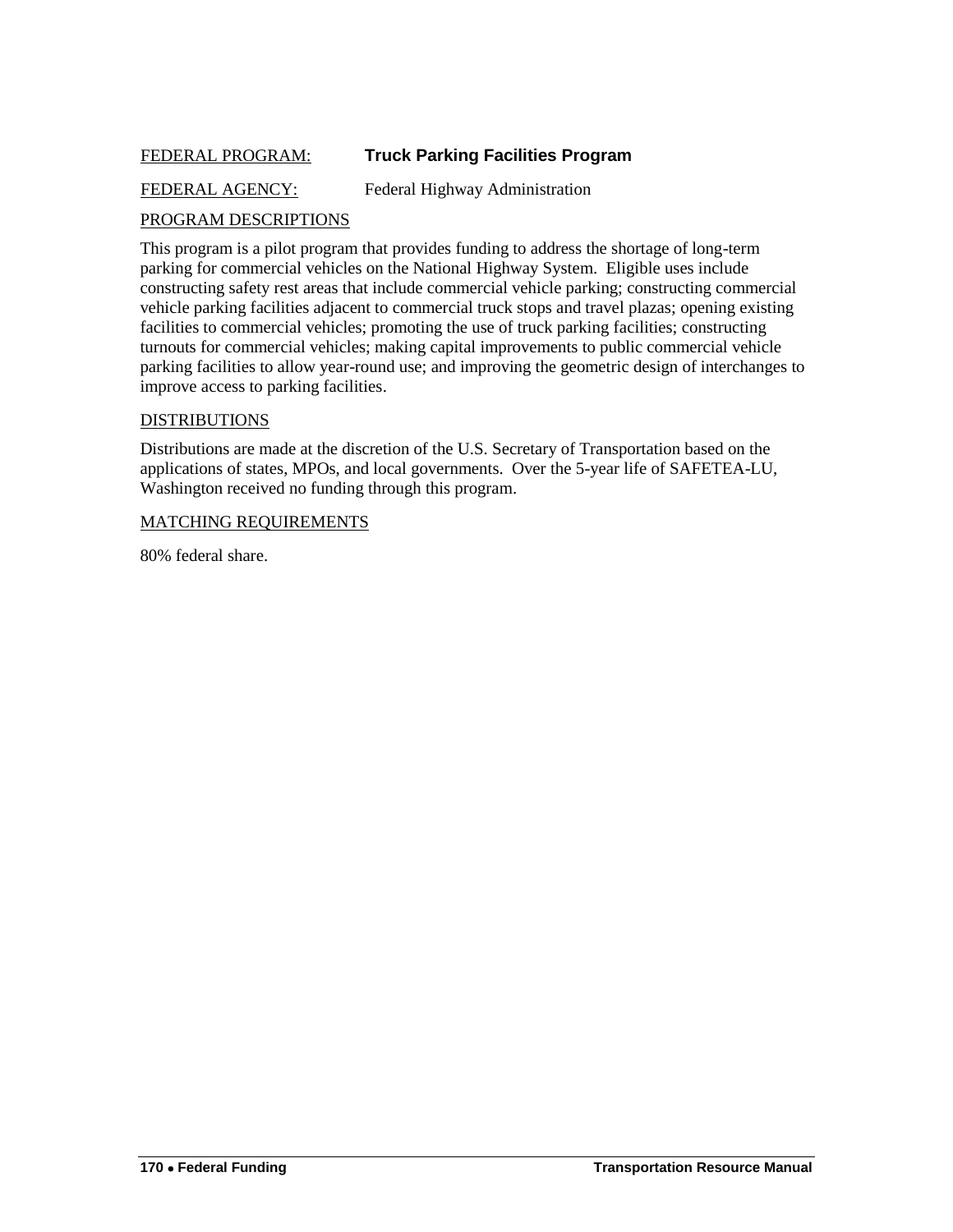## <span id="page-40-0"></span>FEDERAL PROGRAM: **Work Zone Safety Grants**

## FEDERAL AGENCY: Federal Highway Administration

#### PROGRAM DESCRIPTIONS

This program provides grants for (1) construction worker training to prevent injuries and fatalities, (2) the development of guidelines to prevent work zone injuries and fatalities, and (3) training for state and local governments, transportation agencies, and other groups to implement those guidelines.

#### **DISTRIBUTIONS**

Distributions are made at the discretion of the U.S. Secretary of Transportation to nonprofit and not-for-profit organizations based on their applications.

#### MATCHING REQUIREMENTS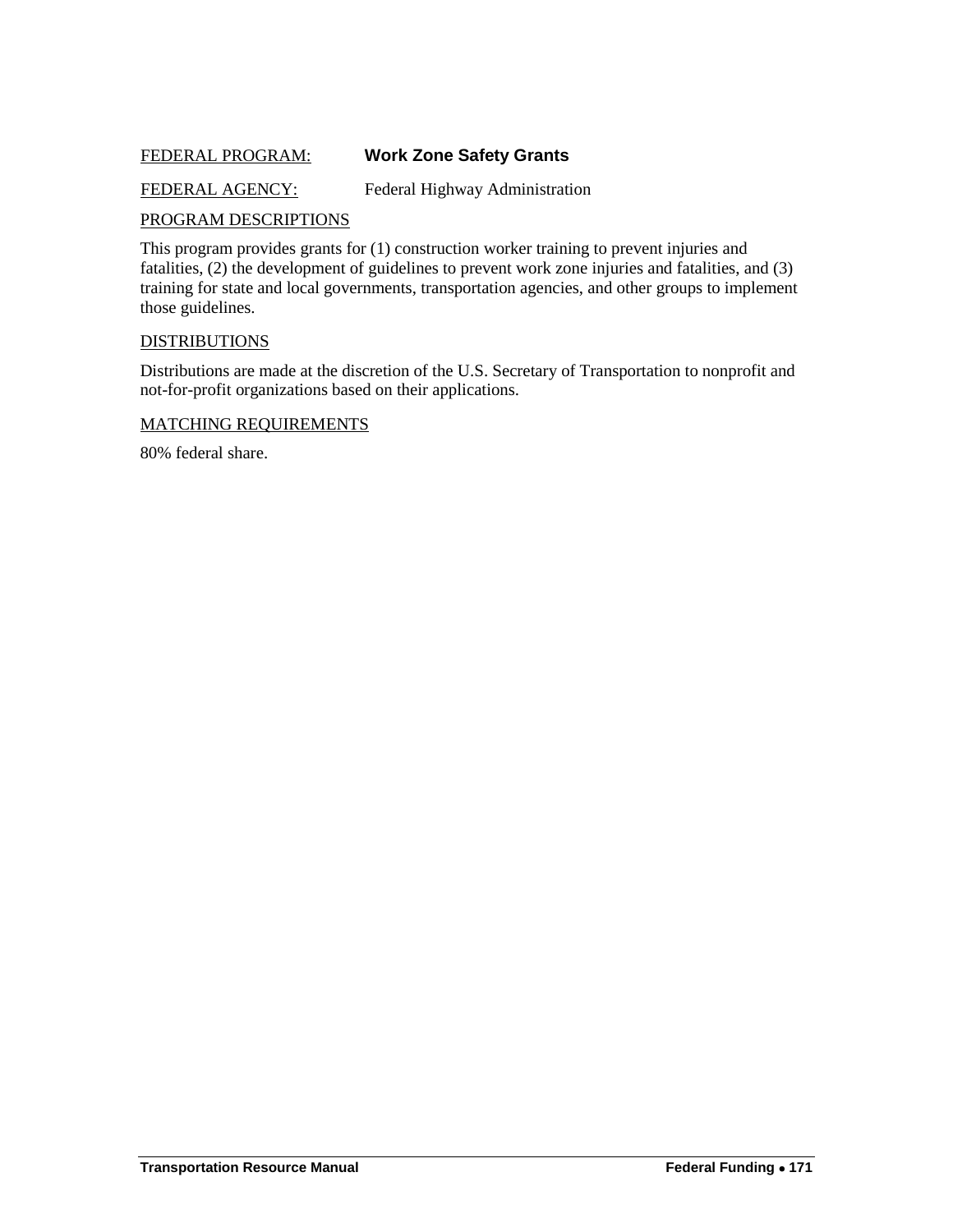<span id="page-41-0"></span>**Federal Transportation Programs –Traffic Safety**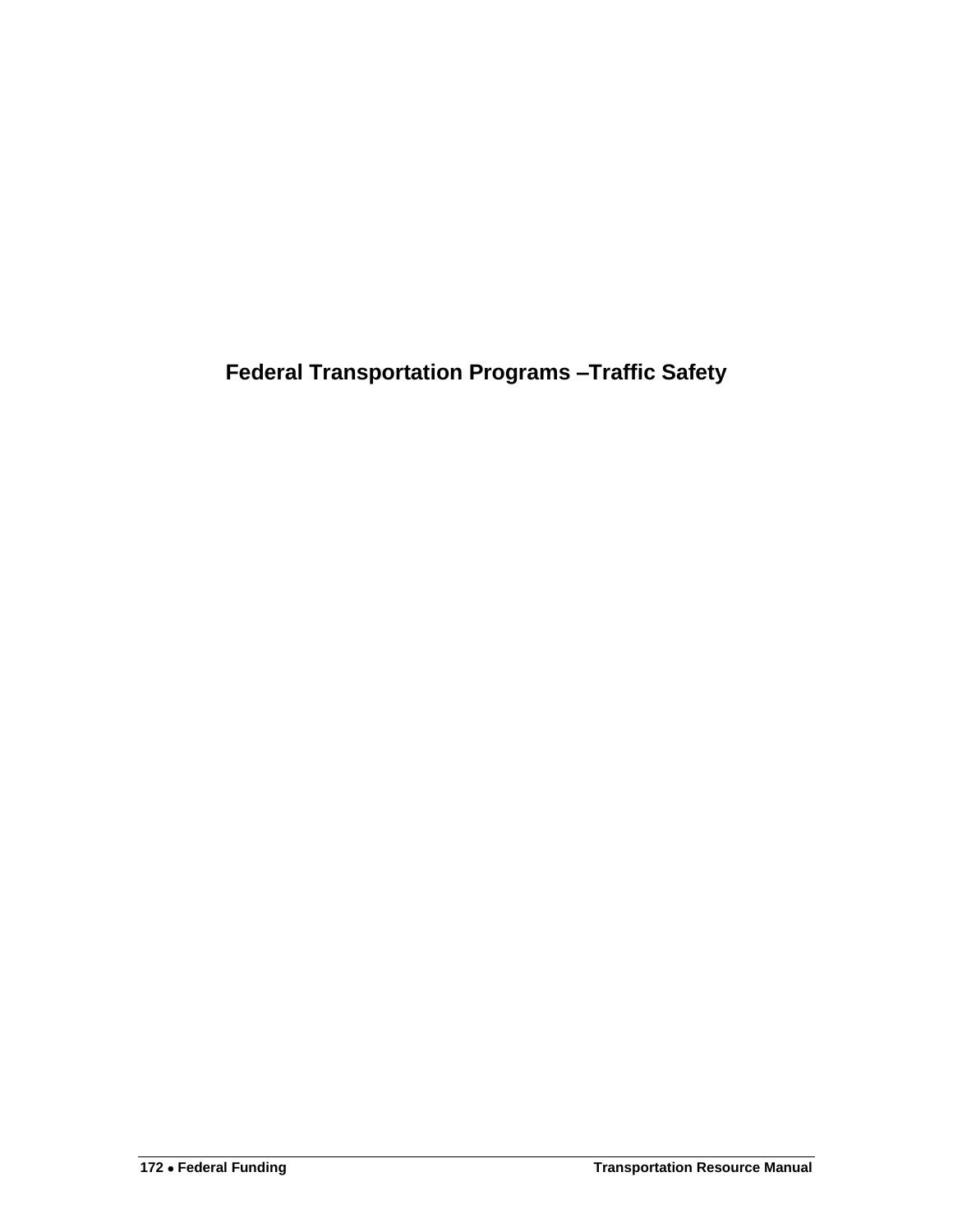## <span id="page-42-0"></span>FEDERAL PROGRAM: **Motor Carrier Safety Assistance Program (MCSAP)**

## FEDERAL AGENCY: Federal Motor Carrier Safety Administration

## PROGRAM DESCRIPTION

The National Motor Carrier Safety Assistance Program (MCSAP) is a grant program that provides financial assistance to states to reduce the number and severity of crashes and hazardous materials incidents involving commercial motor vehicles (CMV) on Washington State roadways. MCSAP gives the state the ability to have structured focus on strategic safety investments, increased flexibility for grantees by eliminating earmarks, strengthened federal and state enforcement capabilities, and greater administrative flexibility to promote innovative approaches to improving motor carrier safety. The goal of the MCSAP program is to reduce CMV-involved crashes, fatalities, and injuries through consistent, uniform, and effective CMV safety programs. Additional emphasis is given to targeting unsafe carriers; improving information systems and analyses that underlie all national motor carrier safety activities.

#### **State Grants**

- Eligible activities include uniform roadside driver and vehicle safety inspections, traffic enforcement, compliance reviews, safety audits, Northern Border safety enforcement, and other complementary activities. All states were required to adopt and implement a performance-based program by the year 2000 (Washington already had a plan in place).
- Up to 5% of federal allocated MCSAP funds may be distributed for high-priority activities and projects at the discretion of the program Administrator.

#### **Information Systems**

Establishes a permanent funding source for information and analysis. Funds may be used for grants, cooperative agreements, or contracts. This program will fund:

- Improvements to electronic vehicle-based information systems containing carrier, vehicle, and driver safety records; and development of new databases.
- Expanded data analysis capacity and programs.
- Improvements to driver programs.

## **Partnering With Other State Agencies to Enhance MCSAP**

• The State Patrol will be partnering with the Utilities and Transportation Commission on compliance reviews conducted for solid waste companies, household goods movers, and motor carriers of passengers. This will decrease the list of high-risk carriers and improve safety ratings.

#### **RECIPIENTS**

Washington State Patrol.

#### DISTRIBUTIONS

The federal funding is distributed to states based on a complicated formula that includes factors such as the number of commercial vehicles, miles driven, etc. These funds are appropriated from the State Patrol Highway Account.

#### MATCHING REQUIREMENTS

Up to 80% federal funding; 20% state match is required.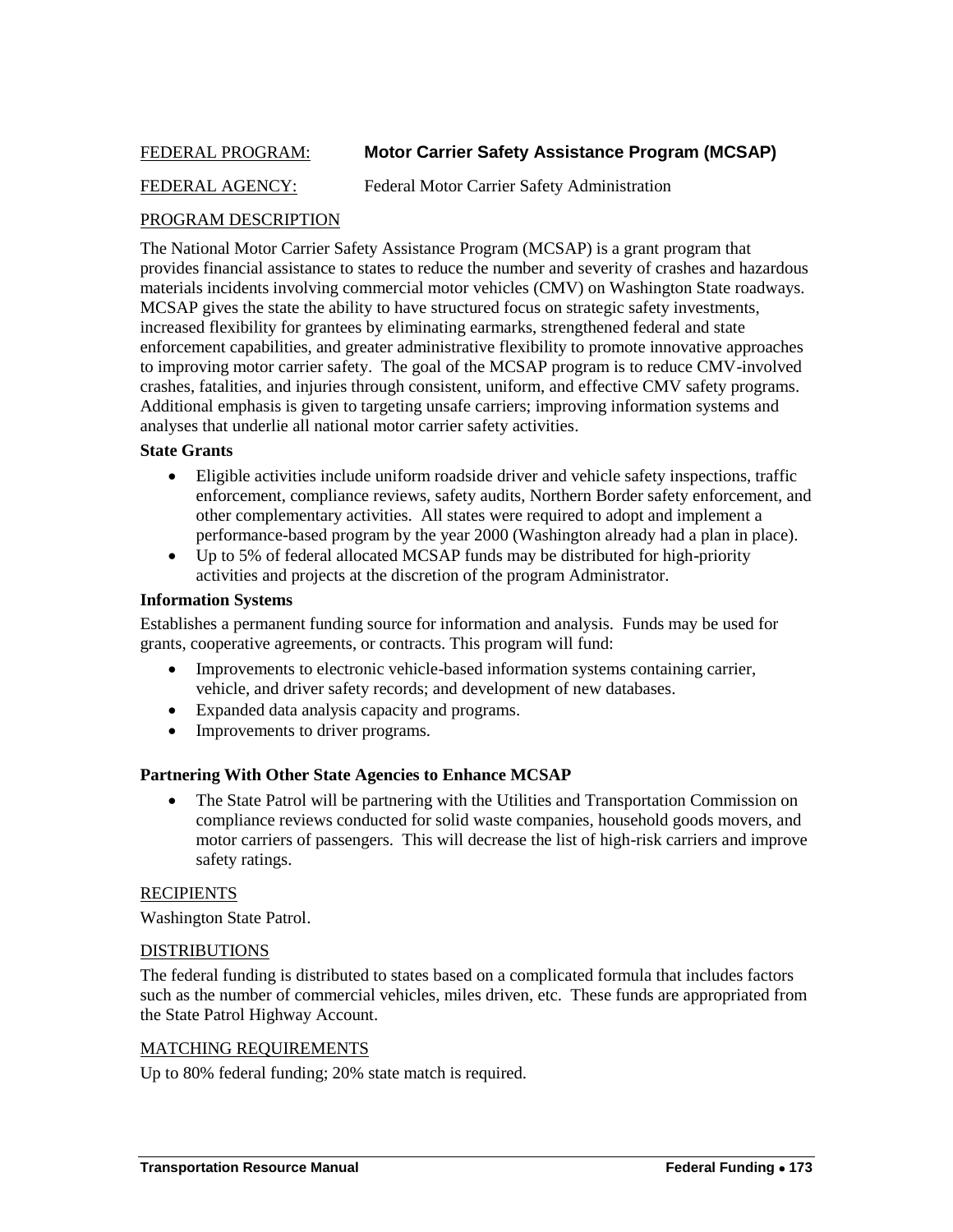## <span id="page-43-0"></span>FEDERAL PROGRAM: **State and Community Highway Safety Grants (Section 402)**

## FEDERAL AGENCY: National Highway Traffic Safety Administration

#### PROGRAM DESCRIPTION

The Washington Traffic Safety Commission (and similar agencies in other states) prepares an annual Highway Safety Plan (HSP) in which the state's traffic safety problems are identified and countermeasures and cost estimates are developed. The plan is jointly developed by the WTSC member agencies, their subcommittees, and staff. WTSC projects are developed that are consistent with priorities and proven strategies identified in the State Strategic Highway Safety Plan: Target Zero. High priorities include impaired driving, speeding, occupant protection, run off the road crashes, intersection crashes and traffic data system improvements.

Section 402 grants are provided to support state highway safety programs designed to reduce traffic crashes and resulting deaths, injuries, and property damage. The current federal transportation authorization, SAFETEA-LU, authorizes section 402 grant funds that the states are to use exclusively for behavioral traffic safety purposes At least 40% of these funds are to be used to address local traffic safety problems.

#### STATE RECIPIENTS

#### Traffic Safety Commission

State agencies, non-profit organizations and political subdivisions of the state are eligible to apply for a federal grant from the Washington Traffic Safety Commission to support projects to improve traffic safety

## DISTRIBUTIONS

The Section 402 formula is:

- 75% based on the ratio of the state's population in the latest federal census to the total population in all states.
- 25% based on the ratio of the public road miles in the state to the total public road miles in all states.

Under this program WTSC receives approximately \$4.2 million (about 2% of the total 402 funds available nationally) in each federal fiscal year.

#### MATCHING REQUIREMENTS

WTSC planning and administration expenses (building overhead, accounting, etc.) require a 50% state cash match. The state's share is typically less than \$500K/biennium. No more than 10% of the federal funds can be used for planning and administration. Money for program operations is matched 75% federal and 25% state with a "soft" match at the state level (for Washington, WSP Field Force expenditures). Soft match can be an existing expenditure that fulfills the program requirement.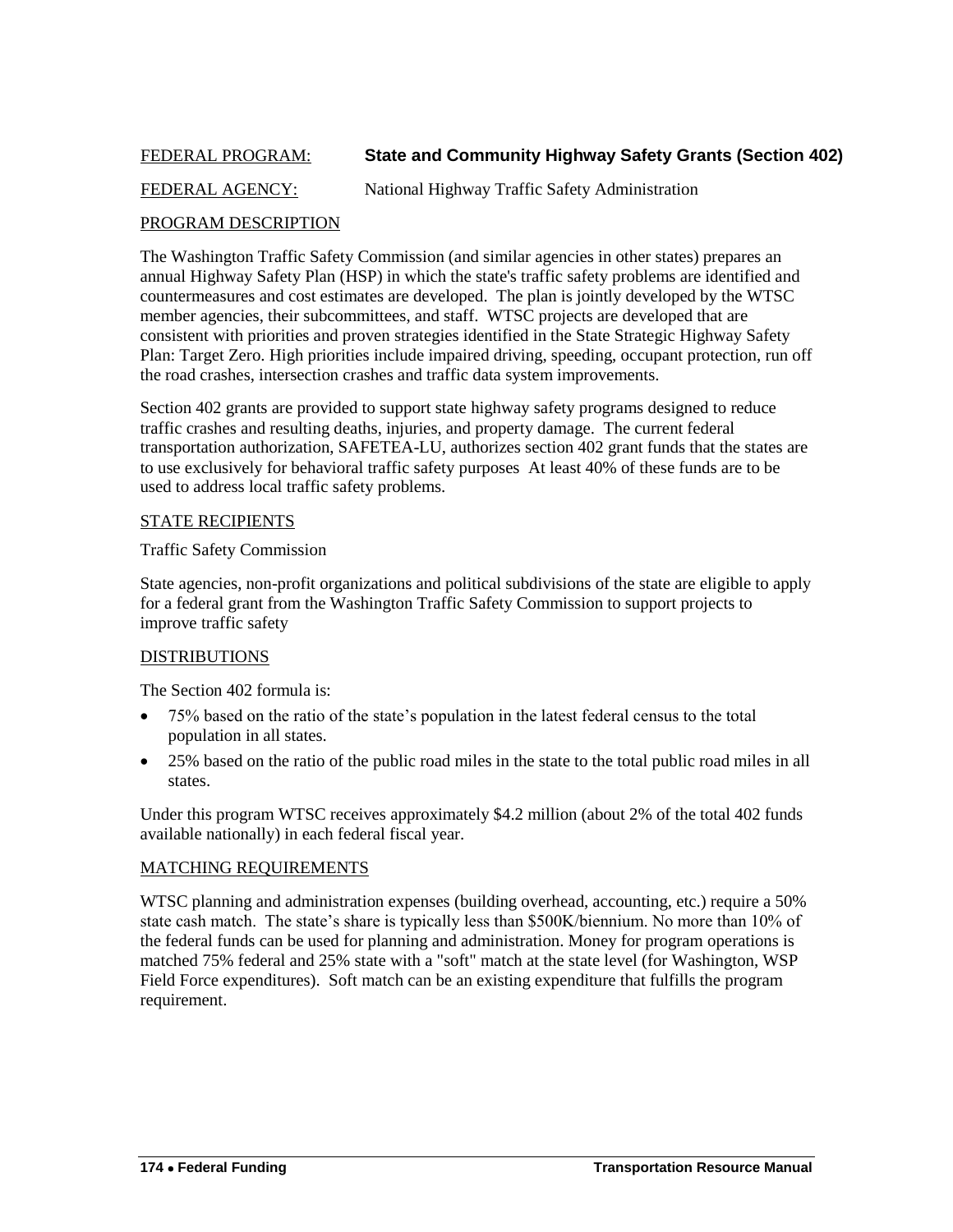## <span id="page-44-0"></span>FEDERAL PROGRAM: **Alcohol-Impaired Driving Countermeasures Incentive Grants (Section 410)**

FEDERAL AGENCY: National Highway Traffic Safety Administration

## PROGRAM DESCRIPTION

Section 410 grants are awarded as an incentive to improve the DUI countermeasures system. The state must qualify each year by meeting nationally established performance criteria and the monies are to be spent on DUI programs. Programs initiated with these funds range from statewide high-visibility enforcement projects such as "Drive Hammered, Get Nailed" and "X-52‖ to smaller locally implemented projects to reduce impaired driving. Reducing impaired driving crashes is one of two of the top priorities found in the state SHSP: Target Zero.

The Traffic Safety Commission prepares an annual Alcohol Traffic Safety Plan that identifies problems and deficiencies within the DUI arena. Countermeasures with cost estimates are developed. The plan is developed by WTSC staff members with assistance from our Impaired Driving Advisory Committee and the executive level Impaired Driving Advisory Council. The plan is aligned with the goals and proven strategies identified in Target Zero.

#### STATE RECIPIENTS

Traffic Safety Commission

State agencies, non-profit organizations and political subdivisions of the state are eligible to apply for a federal grant from the Washington Traffic Safety Commission to support projects to improve traffic safety

## DISTRIBUTIONS

States that qualify by meeting several DUI-related performance criteria receive an amount based on a percentage applied to their Section 402 apportionment. The WTSC receives approximately \$2.2 million in each federal fiscal year.

#### MATCHING REQUIREMENTS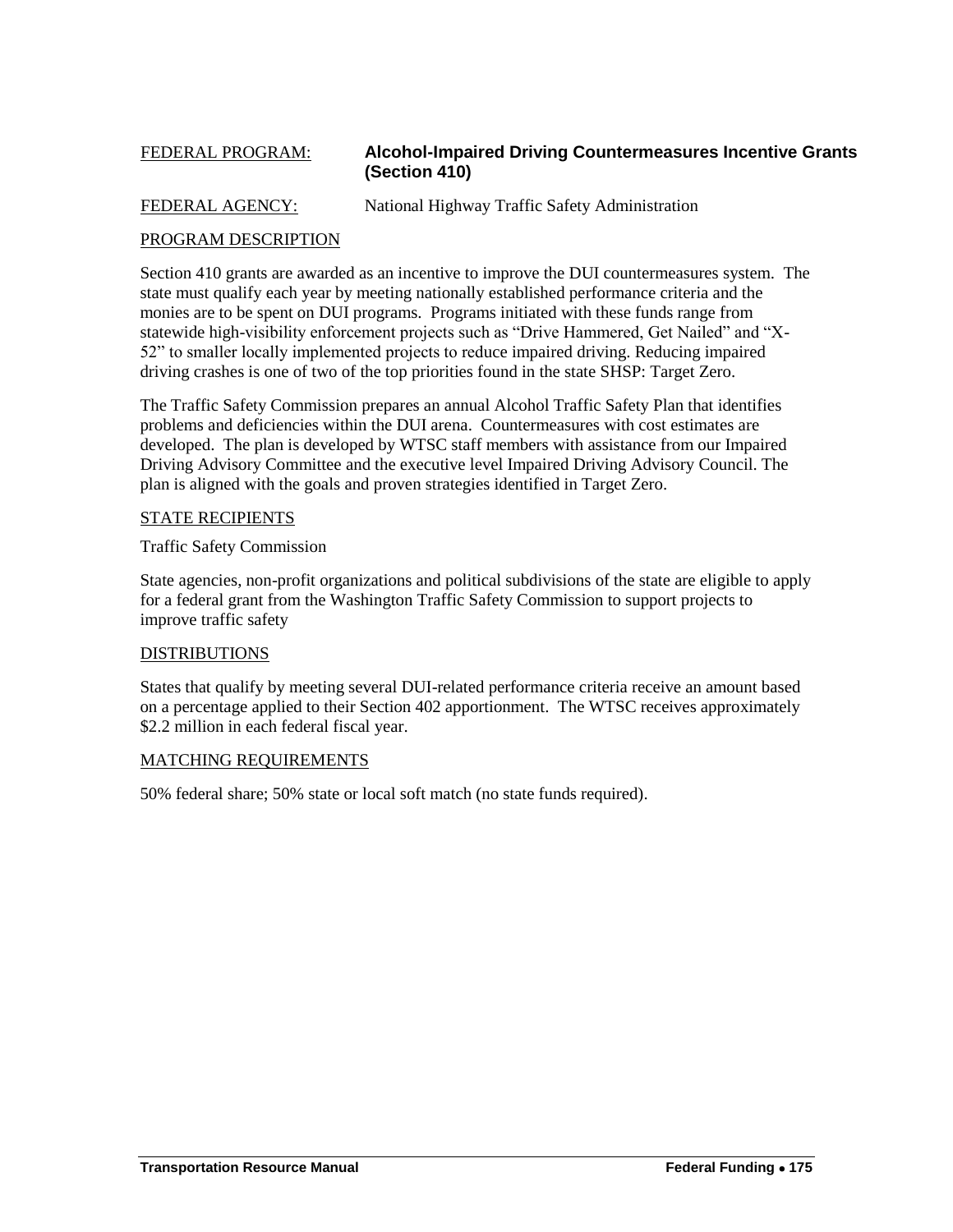## <span id="page-45-0"></span>FEDERAL PROGRAM: **Occupant Protection Incentive Grants (Section 405)**

## FEDERAL AGENCY: National Highway Traffic Safety Administration

#### PROGRAM DESCRIPTION

Section 405 grants are provided to encourage states to adopt and implement effective programs to reduce highway deaths and injuries resulting from individuals riding unrestrained or improperly restrained in motor vehicles. A state may use these grant funds only to implement and enforce occupant protection programs.

#### STATE RECIPIENTS

Traffic Safety Commission

State agencies, non-profit organizations and political subdivisions of the state are eligible to apply for a federal grant from the Washington Traffic Safety Commission to support projects to improve traffic safety

#### DISTRIBUTIONS

A state is eligible for an incentive grant by demonstrating that it has implemented a number of criteria. US total is \$25M each year of the authorization, with Washington State receiving approximately 2%, or \$500,000 each year.

#### MATCHING REQUIREMENTS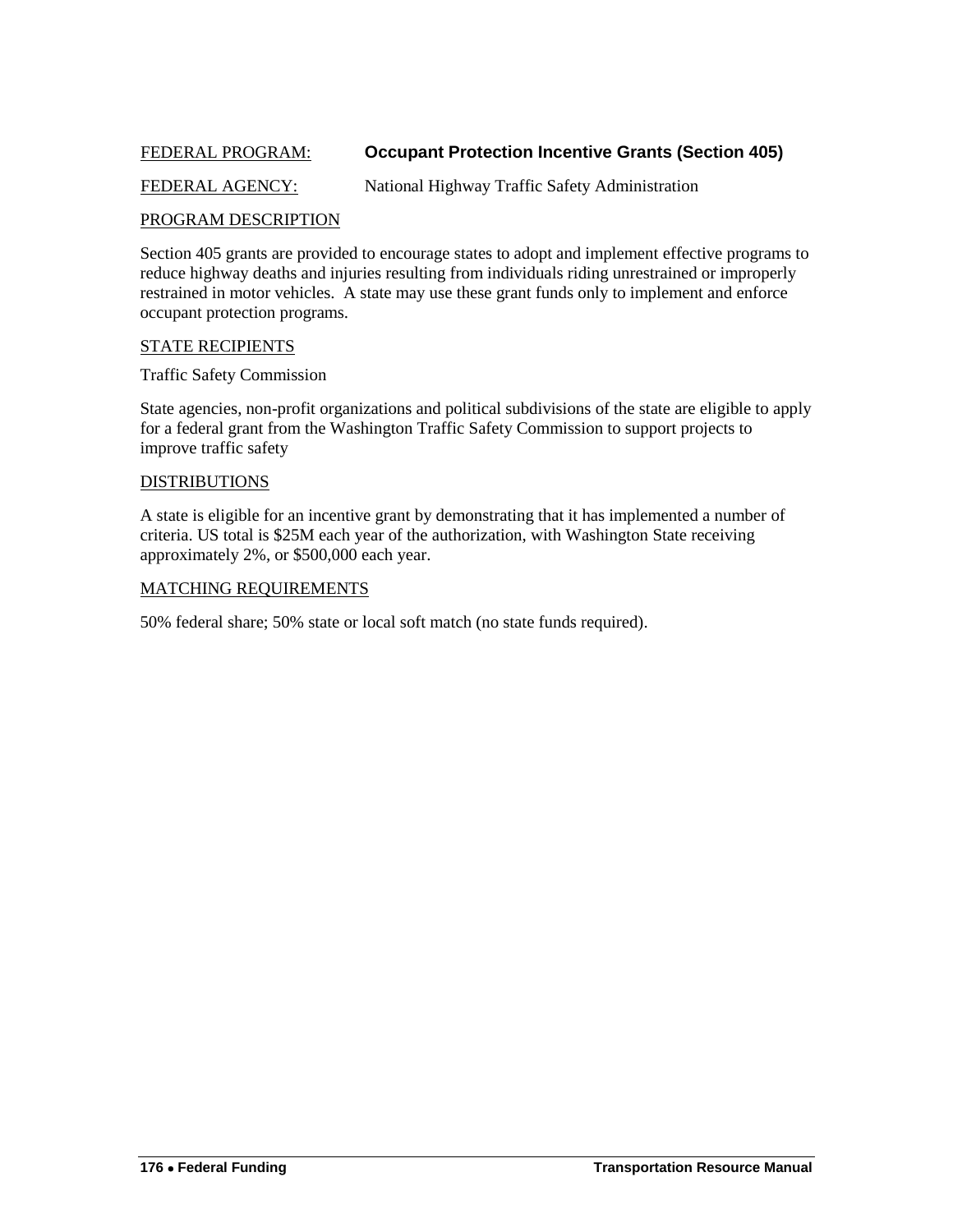## <span id="page-46-0"></span>FEDERAL PROGRAM: **Safety Incentive Grants for Use of Seat Belts (Section 406)**

## FEDERAL AGENCY: National Highway Traffic Safety Administration

#### PROGRAM DESCRIPTION

Section 406 grants are provided to encourage states to pass primary enforcement seat belt use laws. A state may use these grant funds for any project eligible for assistance under Title 23 of the US Code. The amount of funding each state is awarded will be based on the date a state enacted a primary enforcement seat belt law. The longer a state has had a primary law in effect, the less they receive in federal funding under this grant.

#### STATE RECIPIENTS

#### Traffic Safety Commission

State agencies, non-profit organizations and political subdivisions of the state are eligible to apply for a federal grant from the Washington Traffic Safety Commission to support projects to improve traffic safety

#### DISTRIBUTIONS

Washington State expects to receive a total of \$6 million in Section 406 funding over the entire SAFETEA-LU authorization that runs through FFY 2009.

#### MATCHING REQUIREMENTS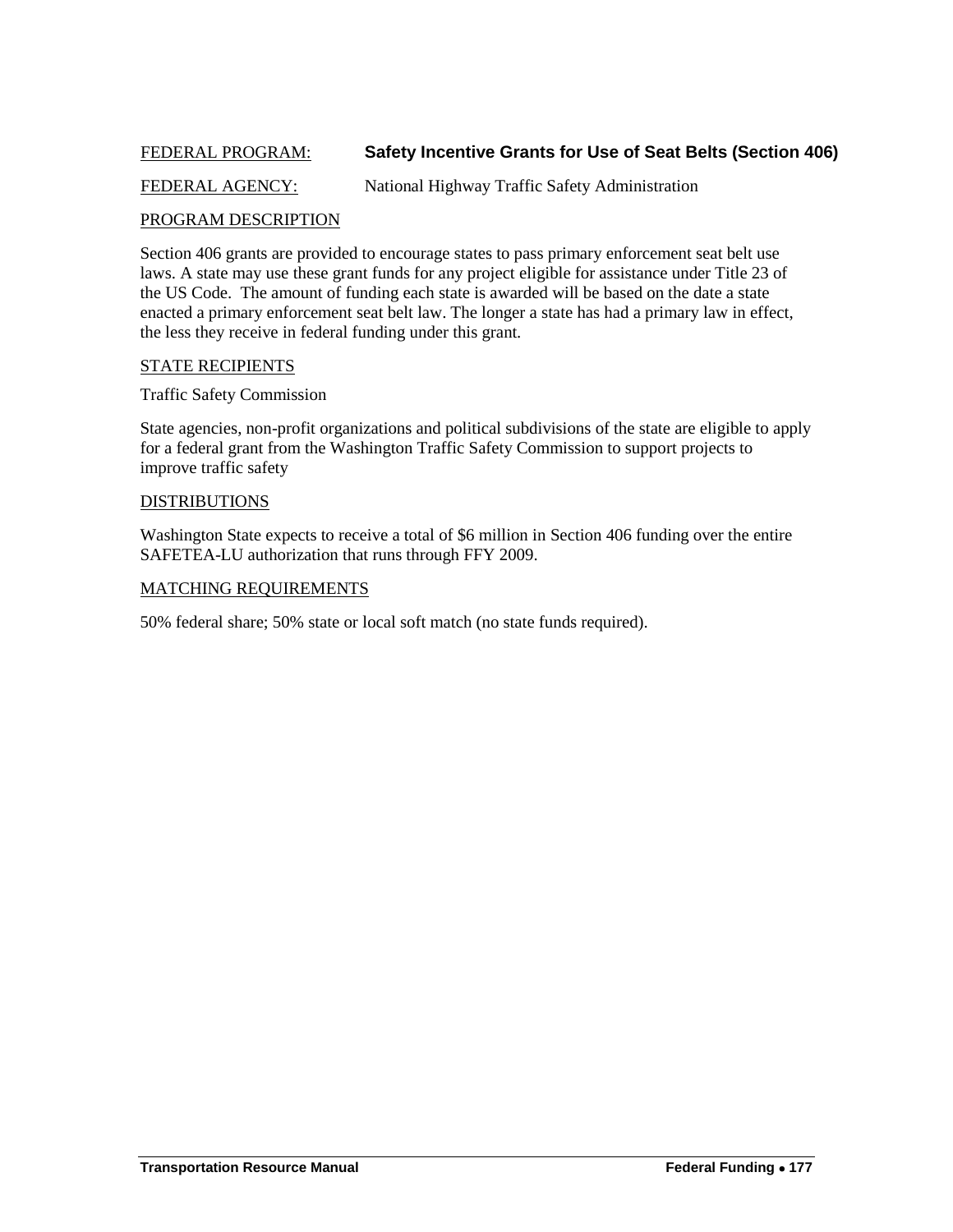## <span id="page-47-0"></span>FEDERAL PROGRAM: **State Highway Safety Data Improvements Incentive Grants (Section 408)**

FEDERAL AGENCY: National Highway Traffic Safety Administration

## PROGRAM DESCRIPTION

Section 408 grants are provided to encourage states to adopt and implement effective programs to improve the timeliness, accuracy, completeness, uniformity, and accessibility of state data that is needed to identify priorities for national, state, and local highway and traffic safety programs; to evaluate the effectiveness of efforts to make such improvements; to link these state data systems, including traffic records, with other data systems within the state; and to improve the compatibility of the state data system with national data systems and data systems of other states to enhance the ability to observe and analyze national trends in crash occurrences, rates, outcomes, and circumstances. A state may use these grant funds only to implement such data improvement programs. Washington State uses these funds to fund priority projects from our state traffic records strategic plan, including eTRIP (electronic ticketing and crash reporting.)

#### STATE RECIPIENTS

Traffic Safety Commission

State agencies, non-profit organizations and political subdivisions of the state are eligible to apply for a federal grant from the Washington Traffic Safety Commission to support projects to improve traffic safety

#### DISTRIBUTIONS

Washington State has qualified for approximately \$500,000 in 408 funding each year of SAFETEA-LU.

## MATCHING REQUIREMENTS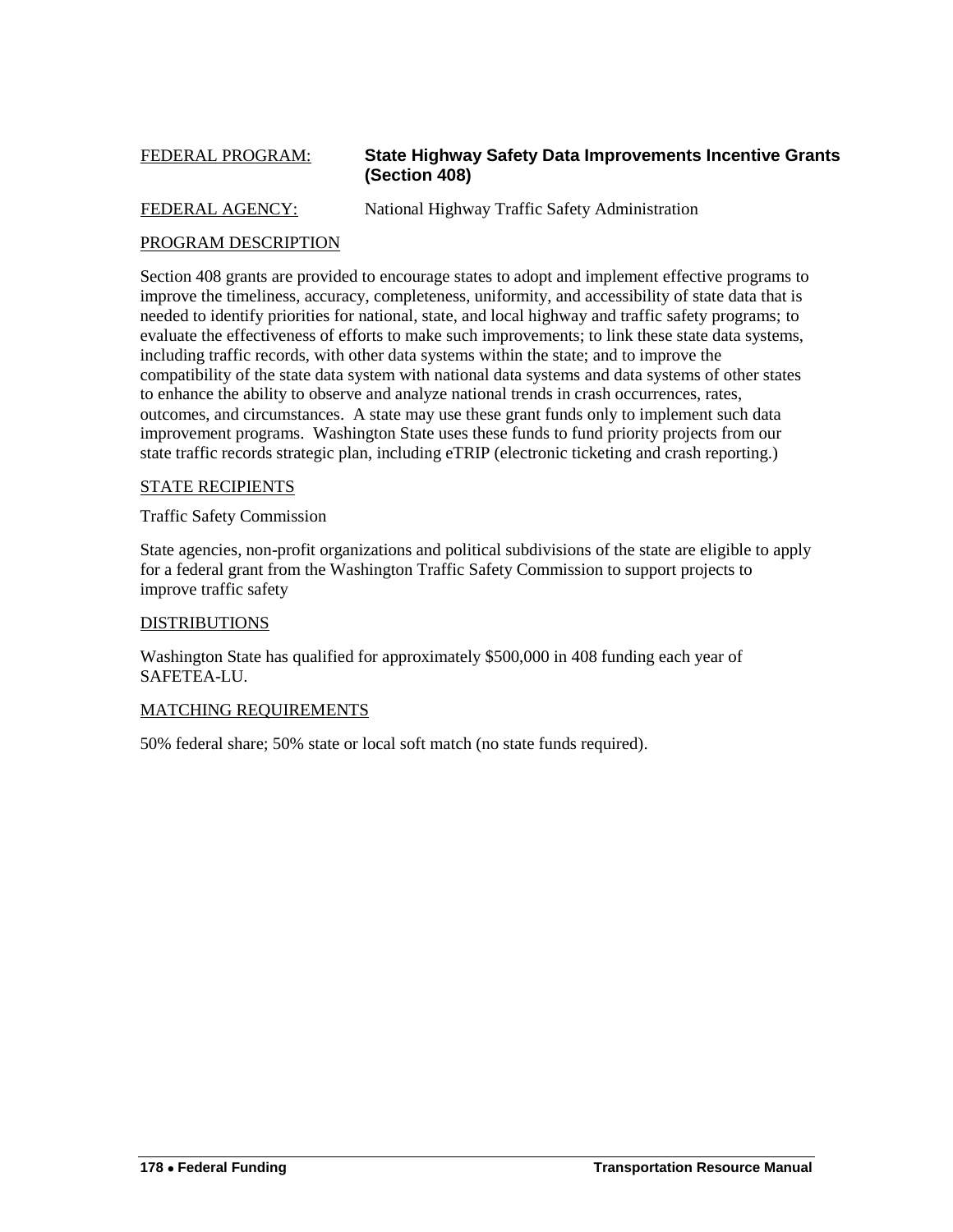<span id="page-48-0"></span>**Federal Transportation Programs – Transit**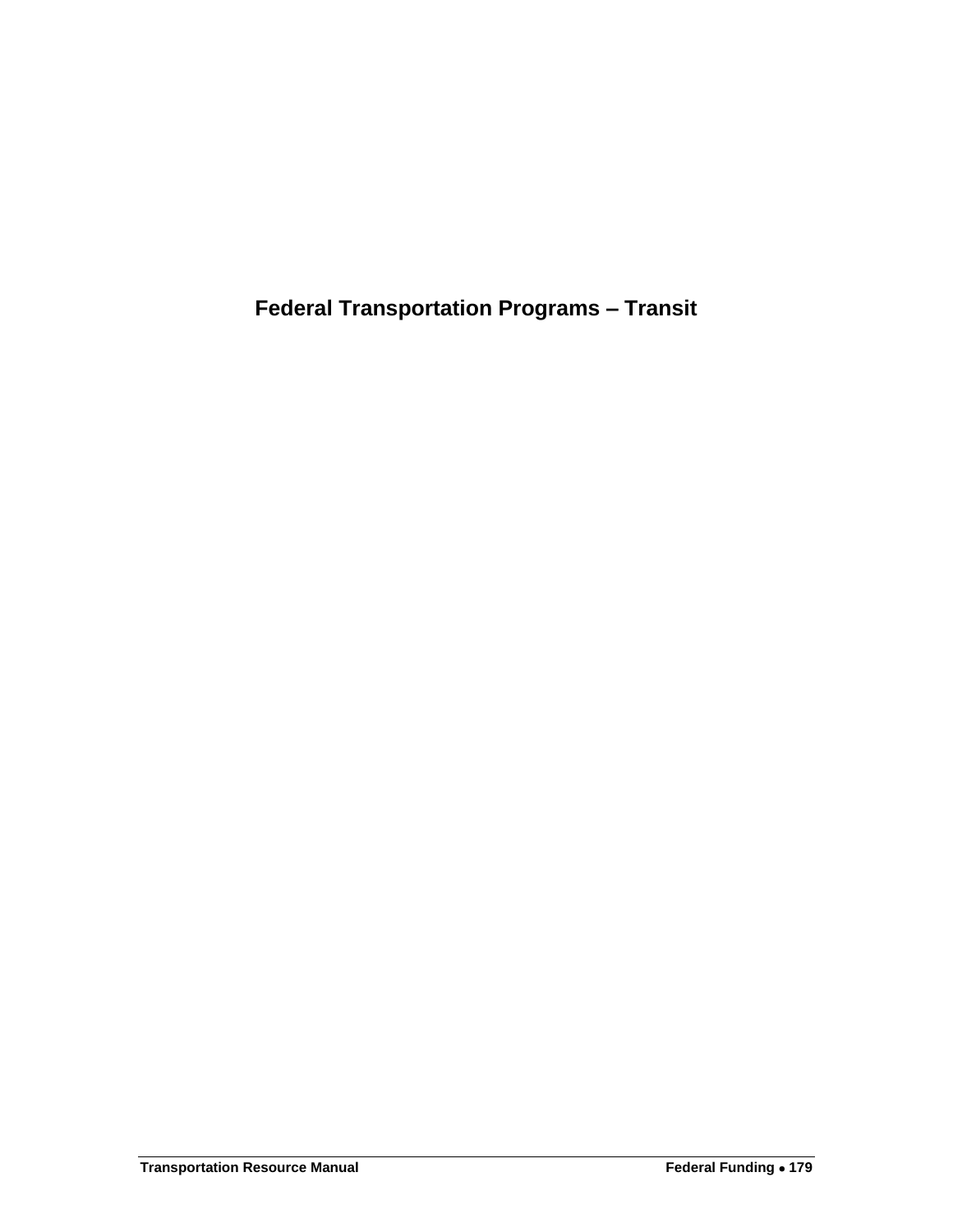## <span id="page-49-0"></span>FEDERAL PROGRAM: **Alternatives Analysis Program**

FEDERAL AGENCY: Federal Transit Administration

#### PROGRAM DESCRIPTION

This program provides funds to states, authorities of the states, metropolitan planning organizations, and local governmental authorities to develop alternatives analyses for potential transit "new starts" projects.

#### DISTRIBUTIONS

Distributions are made at the discretion of the U.S. Secretary of Transportation based on application of transit sponsors or at Congressional direction. WSDOT received no funding through this program.

#### MATCHING REQUIREMENTS

Up to 80% federal share.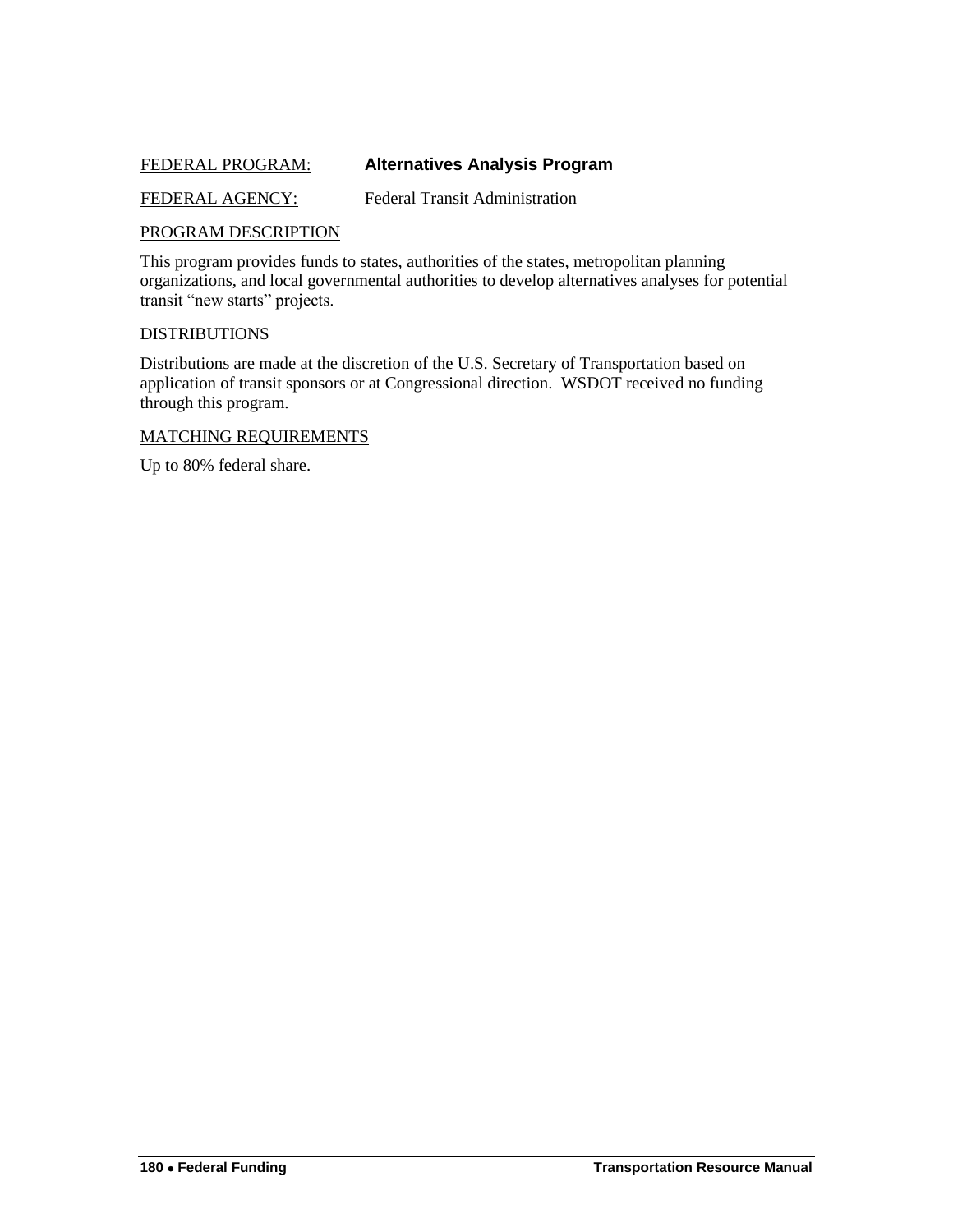## <span id="page-50-0"></span>FEDERAL PROGRAM: **Capital Grants (Section 5309)**

## FEDERAL AGENCY: Federal Transit Administration

#### PROGRAM DESCRIPTION

The FTA Section 5309 Capital Grants Program consists of three separate parts: formula apportionments for fixed guideway modernization; discretionary allocations for the construction of new fixed guideway systems and extensions to existing systems (new starts); and discretionary allocations for buses and bus facilities.

#### STATE RECIPIENTS

Fixed Guideway Modernization: Seattle New Starts: Sound Transit Buses and Bus Facilities: Varies from year to year

#### **DISTRIBUTIONS**

Distributions for fixed guideway modernization are pursuant to formula. Distributions for new starts and buses and bus facilities are at the discretion of Congress.

Allocations of Section 5309 funds for FFY 2009 and 2010 were as follows:

|                                                           | <b>FFY 2009</b> | <b>FFY 2010</b> |
|-----------------------------------------------------------|-----------------|-----------------|
| <b>Fixed Guideway Modernization:</b>                      |                 |                 |
| Seattle                                                   | \$41,194,547    | \$43,189,172    |
| <b>New Starts:</b>                                        |                 |                 |
| Bellevue-Redmond BRT, King County                         | \$10,842,807    | \$9,368,193     |
| Pacific Highway South BRT, King County                    | \$278,705       | \$6,815         |
| Seattle Sound Transit Central Link                        | \$25,702,441    | \$3,144,294     |
| University Link LRT Extension                             | \$99,000,000    | \$110,000,000   |
| <b>Buses &amp; Bus Facilities:</b>                        |                 |                 |
| Seattle - Multimodal Terminal Redevelopment and Expansion | \$1,100,000     |                 |
| Ben Franklin Transit, Maintenance Facility                | \$1,757,500     |                 |
| City of Shoreline BRT Aurora Corridor                     | \$475,000       |                 |
| Clallam Transit Vehicle Replacement                       | \$286,900       |                 |
| <b>Community Transit Bus and Bus Facilities</b>           | \$237,500       |                 |
| C-Tran Transit Vehicle Replacement                        |                 | \$1,850,600     |
| Enumclaw Welcome Center Intermodal Facility               | \$1,425,000     |                 |
| <b>Everett Transit Vehicle Replacement</b>                | \$712,500       |                 |
| Grant Transit Ops and Maintenance Facility                | \$475,000       |                 |
| <b>Grant Transit Vehicle Replacement</b>                  | \$425,600       |                 |
| Ilwaco Park and Ride Lot                                  | \$22,572        |                 |
| <b>Ilwaco Shuttle Vehicles</b>                            | \$22,572        |                 |
| Intercity Transit Intermodal Facility                     | \$2,232,500     |                 |
| <b>Island Transit Vehicle Replacement</b>                 | \$203,148       | \$1,735,200     |
| Island Transit Operations Base Facility Project           | \$541,728       |                 |
| King County Hybrid Bus Program                            | \$237,500       |                 |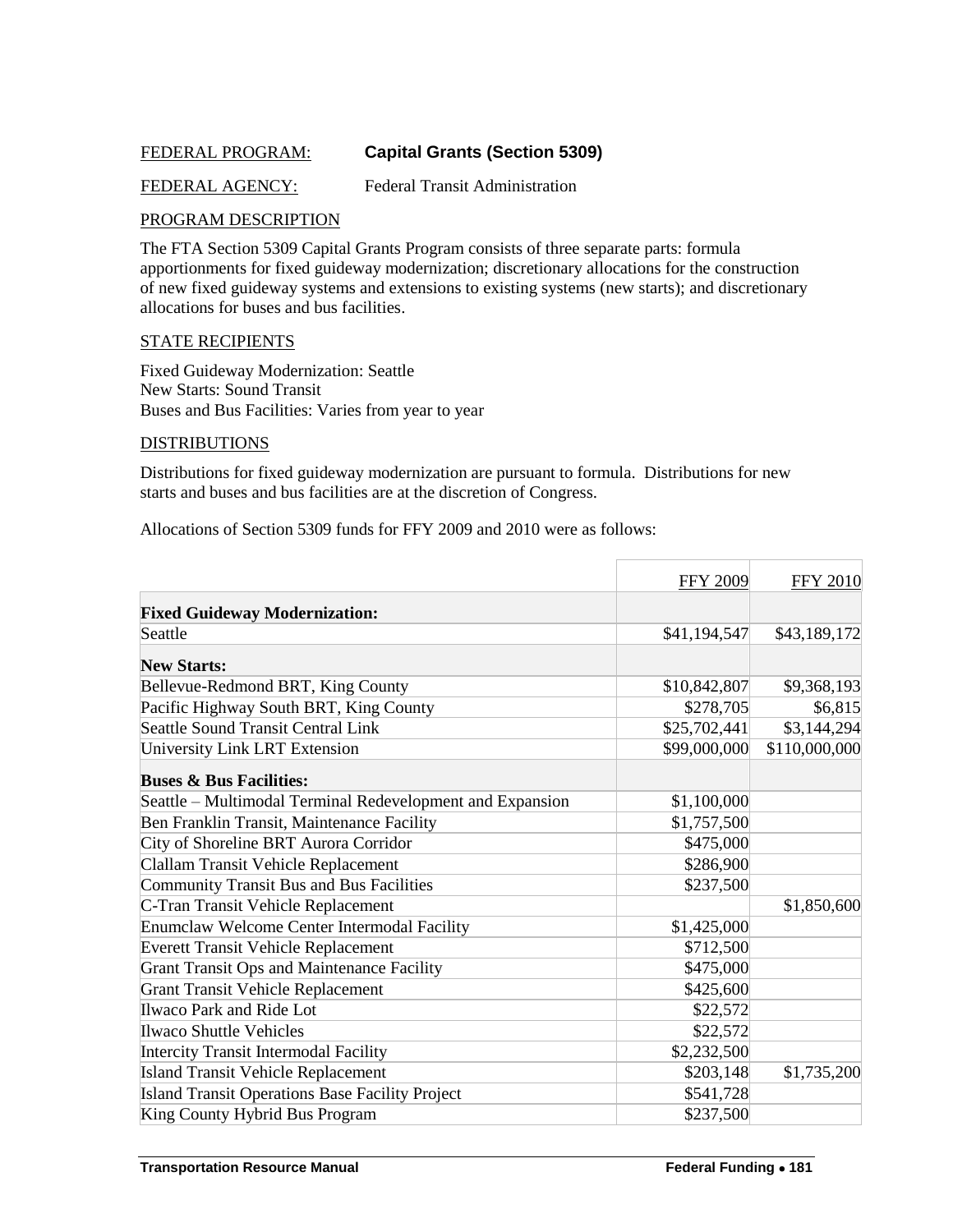|                                                        | <b>FFY 2009</b> | <b>FFY 2010</b> |
|--------------------------------------------------------|-----------------|-----------------|
| <b>Link Transit Low Floor Coaches</b>                  |                 | \$2,496,700     |
| Mukilteo Multi-Modal Terminal                          | \$1,309,176     |                 |
| North Bend Park and Ride Lot                           | \$180,576       |                 |
| Oak Harbor Multimodal Facility                         | \$225,720       |                 |
| Pacific Transit Vehicle Replacement                    | \$456,000       | \$250,000       |
| Pierce Transit Peninsula Park and Ride                 | \$2,351,250     |                 |
| Pierce Transit Diesel-Electric Bus Acquisition         |                 | \$1,272,700     |
| Port Angeles International Gateway Project             |                 | \$550,000       |
| Pullman Transit Vehicle Replacement                    | \$1,288,200     |                 |
| Seattle (West) RapidRide and Hybrid Bus Program        |                 | \$600,000       |
| <b>Skagit Transit Chuckanut Drive Station</b>          |                 | \$400,000       |
| Community Transit Buses and Facility Enhancement       | \$677,160       |                 |
| Spokane Transit Diesel-Electric Hybrid Bus Acquisition |                 | \$1,266,200     |
| Tacoma (Downtown) Intermodal Center                    | \$1,235,000     | \$974,400       |
| <b>Twin Transit Vehicle Replacement</b>                | \$579,500       |                 |
| Valley Transit Vehicle Replacement                     | \$368,600       |                 |
| <b>Washington Southworth Terminal Redevelopment</b>    | \$1,500,000     |                 |
| King Street Center-Intercity Bus Terminal              | \$70,000        |                 |
| Whatcom Transportation Authority Bus Replacement       | \$1,900,000     | \$974,000       |

## MATCHING REQUIREMENTS

The federal share of any project financed under Section 5309 is a maximum of 80% of the "net project cost." Net project cost is defined as the portion of the cost of a project that cannot reasonably be financed from revenues.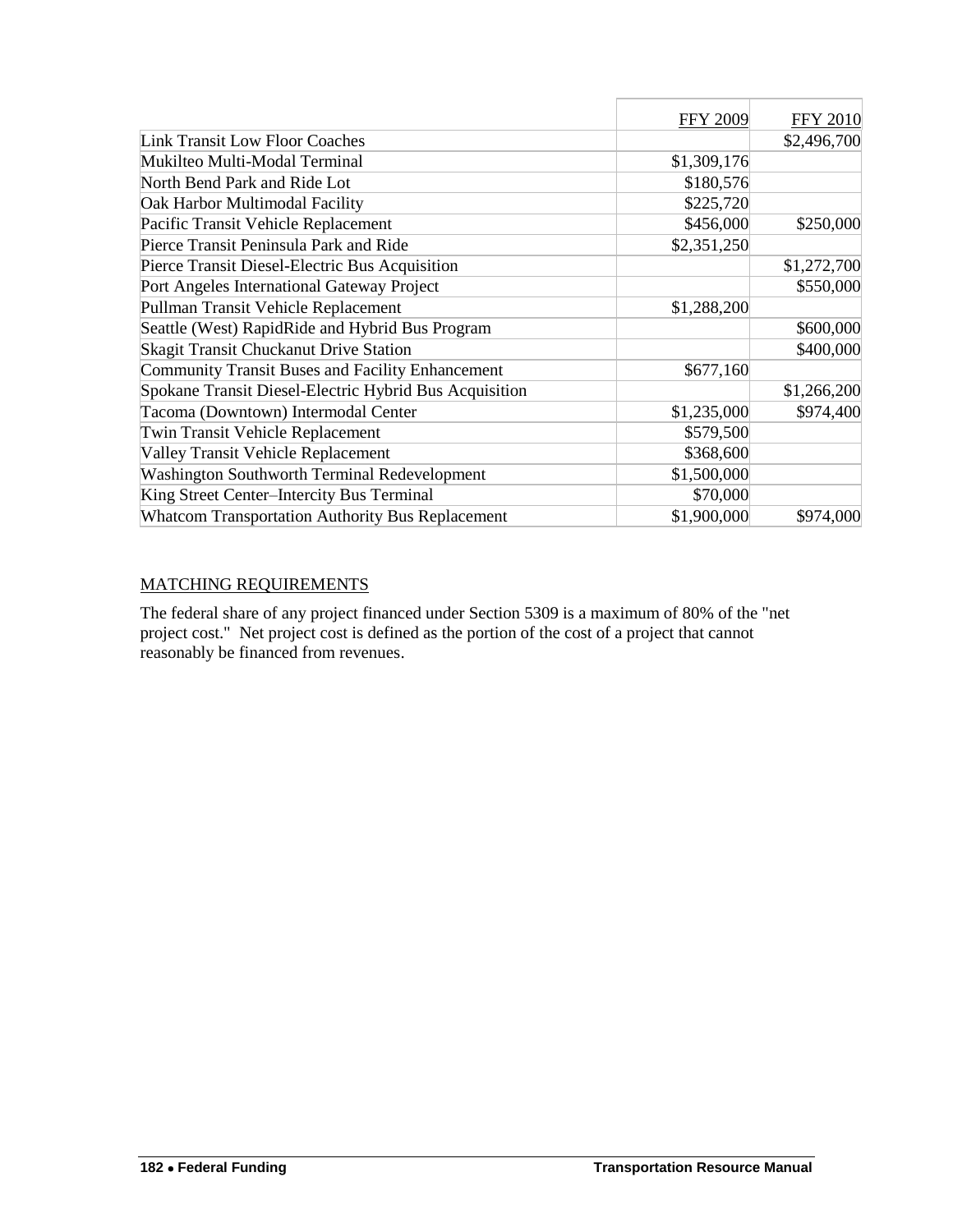## <span id="page-52-0"></span>FEDERAL PROGRAM: **Formula Capital and Operating Grants (Section 5307)**

#### FEDERAL AGENCY: Federal Transit Administration

#### PROGRAM DESCRIPTION

This program provides grants that may be used to finance the planning, acquisition, construction, improvement, preventative maintenance, and operating costs (in Metropolitan areas under 200,000) of mass transportation services.

#### STATE RECIPIENTS

Recipients of Section 5307 funds in Vancouver, Seattle-Tacoma-Everett-Bremerton, and Spokane, are determined by the state's three Transportation Management Areas (TMAs). The Governor delegated authority to the Department of Transportation the apportioned amounts for distribution to the state's urbanized areas under 200,000 population: Bellingham, Longview, Marysville, Olympia, Richland-Kennewick-Pasco, Wenatchee, Mount Vernon, Yakima, and Lewiston, ID-WA. Washington State Ferries receives funding through Seattle-Everett and Tacoma TMA.

| <b>DISTRIBUTIONS</b>             | <b>FFY 2009</b> | <b>FFY 2010</b> |
|----------------------------------|-----------------|-----------------|
| Portland-Vancouver               | \$37,670,961    | \$37,084,609    |
| Seattle-Tacoma-Everett-Bremerton | 94,390,501      | 96,013,644      |
| Spokane                          | 8,002,310       | 7.987.591       |
| Smaller Areas*                   | 16,617,325      | 17,228,703      |

\*Includes apportionments for Bellingham, Longview, Olympia-Lacey, Richland-Kennewick-Pasco, Yakima, Marysville Wenatchee, Mount Vernon, and Lewiston, ID-WA.

Over the 5-year life of SAFETEA-LU, Washington received \$727.1 million for this program.

#### MATCHING REQUIREMENTS

80% federal share for capital projects, including preventative maintenance. 50% federal share for operating expenses for projects in the six smaller areas only.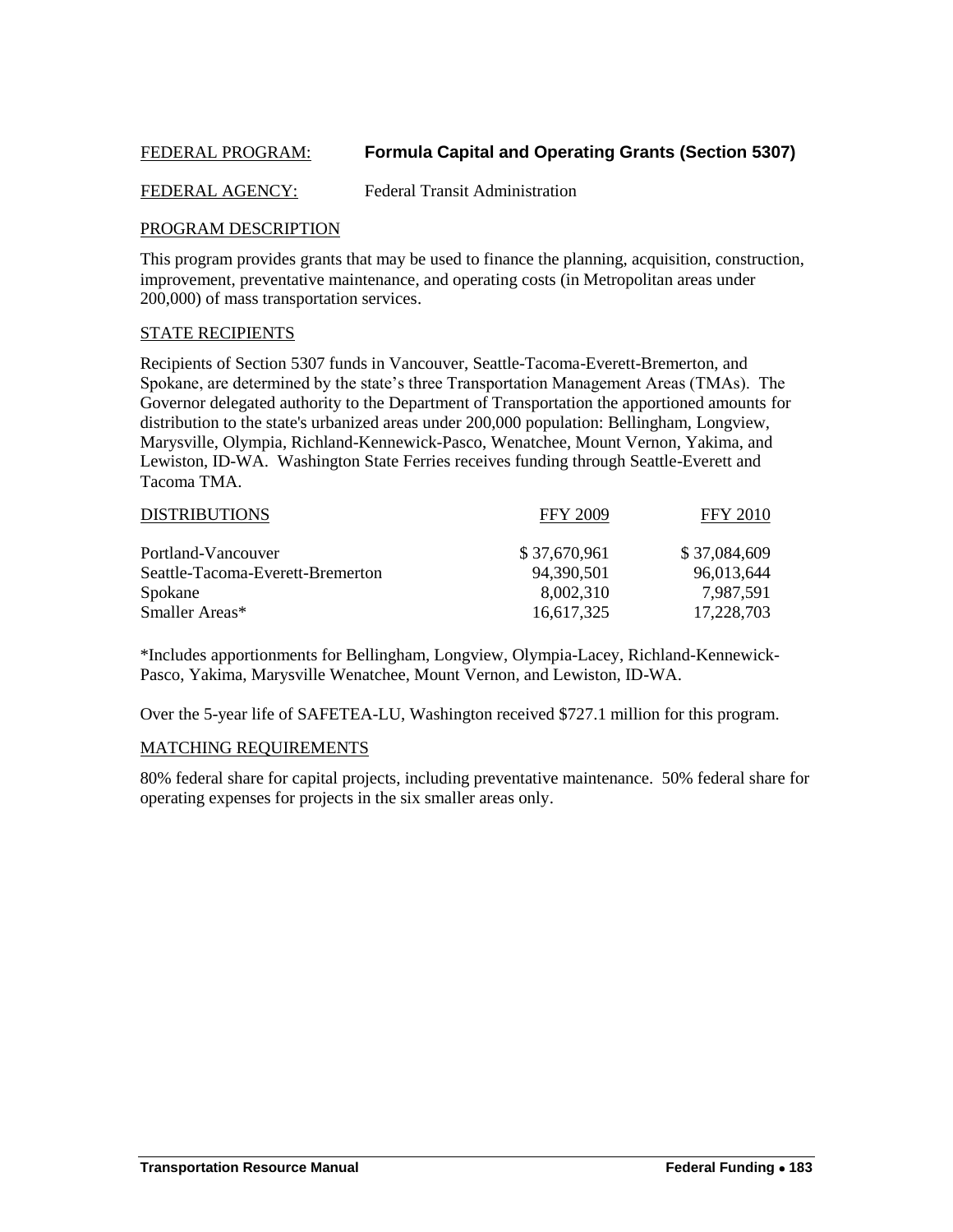#### FEDERAL PROGRAM: **Grants for Transportation to Meet Special Needs of Elderly and Persons with Disabilities (Section 5310)**

#### FEDERAL AGENCY: Federal Transit Administration

<span id="page-53-0"></span>

## PROGRAM DESCRIPTION

The U.S. Secretary of Transportation is authorized to make grants to states and public bodies for the purpose of assisting them in providing mass transportation services to meet the special needs of the elderly and persons with disabilities. The Secretary also authorizes states to make grants to private nonprofit corporations and associations for the purpose of assisting them in providing mass transportation services to meet the special needs of the elderly and persons with disabilities for whom services carried out by public entities are not available, not sufficient, or inappropriate. SAFETEA-LU allows funds to be used by public bodies to coordinate services or to provide services where no private or nonprofit corporation or association is readily available for such purposes.

All funds for this program are distributed by the WSDOT Public Transportation Division on a competitive grant application basis.

#### STATE RECIPIENTS

WSDOT provides grants to local providers.

#### DISTRIBUTIONS

Formula apportionments to states are prescribed in law. To be eligible for apportionments, states are required to submit an annual program of projects for elderly and disabled services that considers the number of such persons within the state.

#### MATCHING REQUIREMENTS

80% federal share; 20% state and local.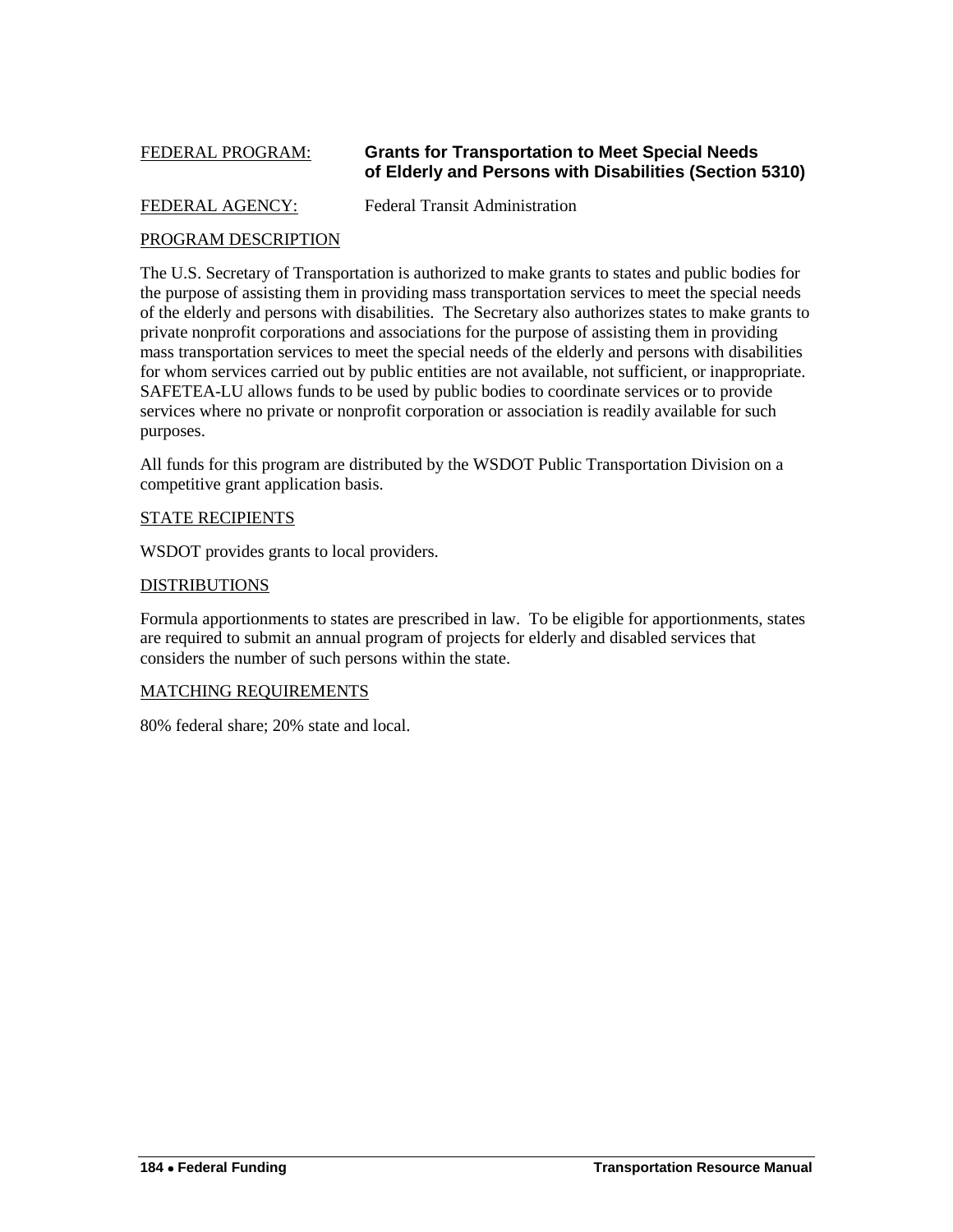## <span id="page-54-0"></span>FEDERAL PROGRAM: **Non-Urbanized Area Formula Assistance (Section 5311) (Rural Assistance)**

## FEDERAL AGENCY: Federal Transit Administration

## PROGRAM DESCRIPTION

This program provides funding for public transportation projects in rural areas (areas over 50,000 population are provided assistance under Section 5307). Projects are to be in the annual program of projects for public transportation services in rural areas. The program must provide a fair and equitable distribution of funds within the state, including Indian reservations, and provides the maximum feasible coordination of public transportation services assisted by this program and other federal sources.

Up to 15% of the apportioned funds may be used for state administration of the program and for providing technical assistance to recipients.

A state must expend not less than 15% of amounts made available under Section 5311 for a program for the development and support of intercity bus transportation. Eligible activities include operating grants through purchase-of-service agreements and user-side subsidies.

In addition, Congress appropriates funds for the Rural Transit Assistance Program (RTAP) to assist states in providing training and technical assistance.

#### STATE RECIPIENTS

WSDOT provides grants to local providers.

#### DISTRIBUTIONS

Funds are apportioned to the Governor based on populations in rural areas. The formula is updated using population estimates prepared following the fourth or eighth years after the publication of the Census. All funds for this program are distributed by the WSDOT Public Transportation Division on a competitive grant application basis.

#### MATCHING REQUIREMENTS

The federal share for administration is 100%. The federal share of any capital project is 80% of the net project cost. The maximum federal share for any payment of subsidies of operating expenses is 50%.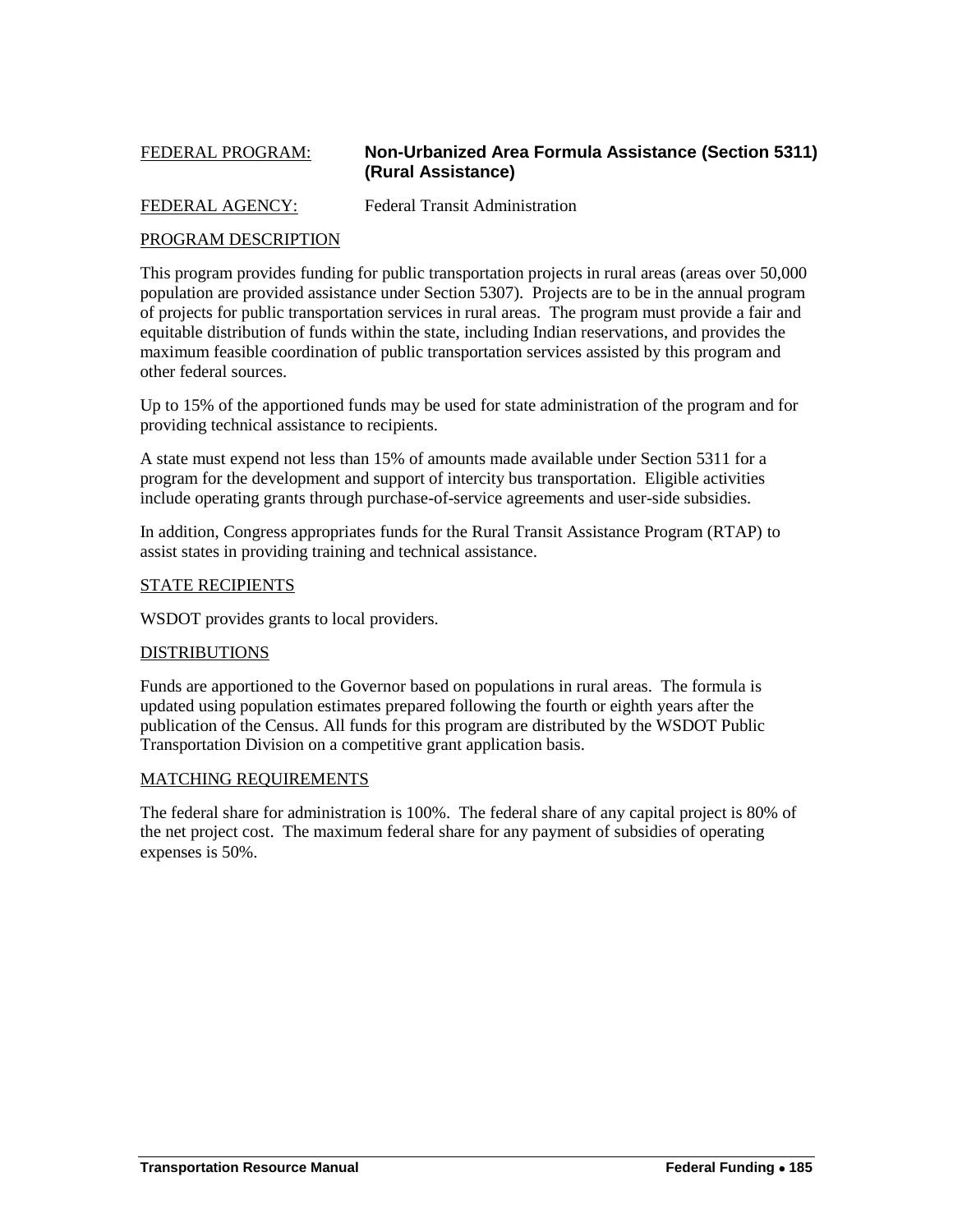## <span id="page-55-0"></span>FEDERAL PROGRAM: **Metropolitan Planning Grants (Section 5303)**

#### FEDERAL AGENCY: Federal Transit Administration

#### PROGRAM DESCRIPTION

The U.S. Secretary of Transportation is authorized to make grants to states for Metropolitan Planning Organizations (MPOs). MPOs use these funds for planning, engineering, designing and evaluating public transportation projects and in performing other technical studies. Before receiving funds, MPOs are required to submit an annual Unified Planning Work Program (UPWP).

#### STATE RECIPIENTS

WSDOT Program T Metropolitan Planning Organizations Transportation Management Areas

#### DISTRIBUTIONS

80% of program revenue is distributed to the states based on urbanized area population. A supplemental allocation of the remaining 20% is provided based on an FTA administrative formula to address planning needs in the larger, more complex urbanized areas. Further, WSDOT has developed a formula to distribute funds to MPOs in Washington.

#### MATCHING REQUIREMENTS

80% federal share; 20% local.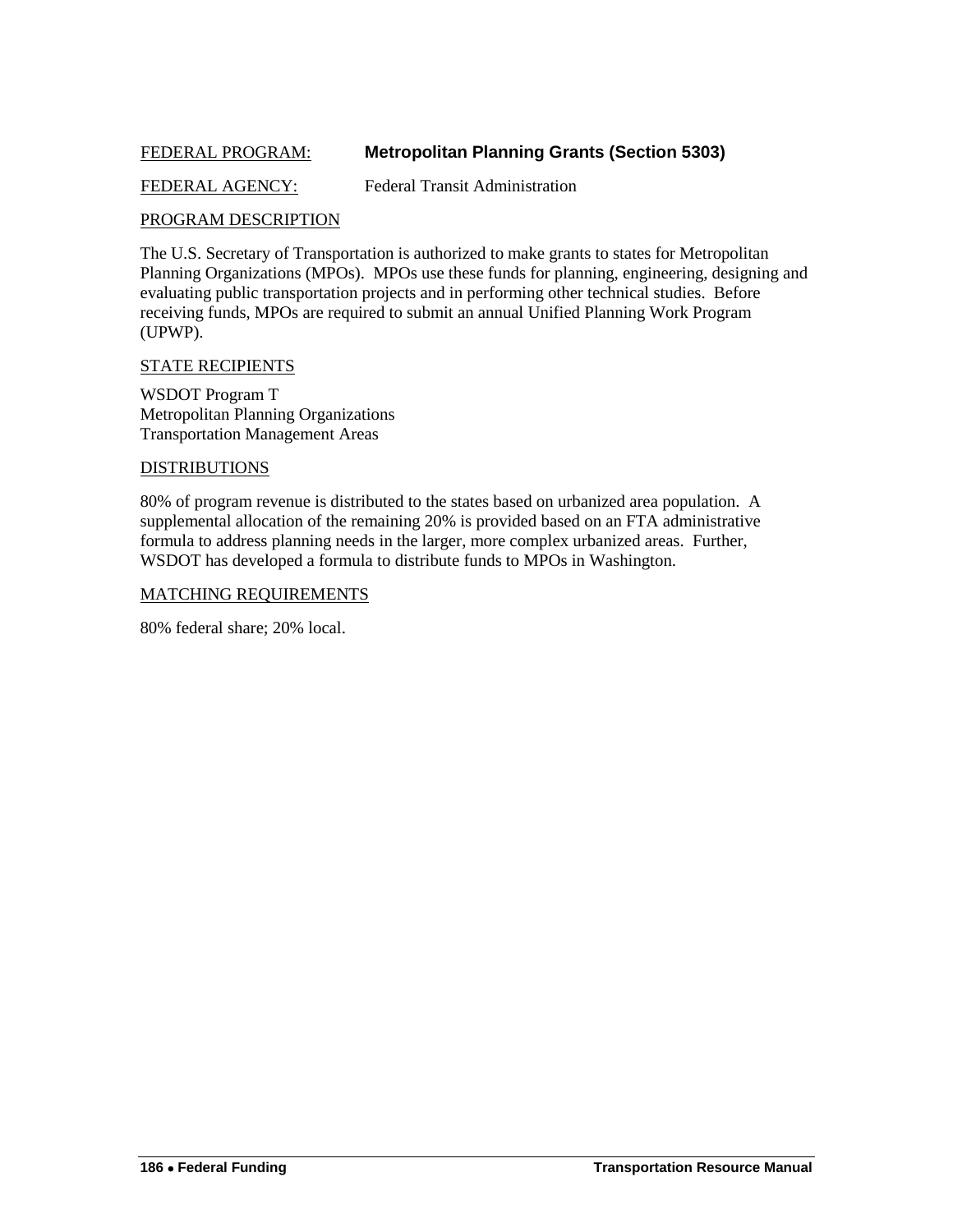## <span id="page-56-0"></span>FEDERAL PROGRAM: **State Planning Grants (Section 5304)**

## FEDERAL AGENCY: Federal Transit Administration

#### PROGRAM DESCRIPTION

Section 5304 grants provide funding to states for state planning efforts.

#### STATE RECIPIENTS

WSDOT Program Y.

#### **DISTRIBUTIONS**

Amounts are apportioned to states on the basis of population in urbanized areas as shown in the most recent census, except no state shall receive less than 1/2% of the available funds.

#### MATCHING REQUIREMENTS

80% federal share; 20% state share.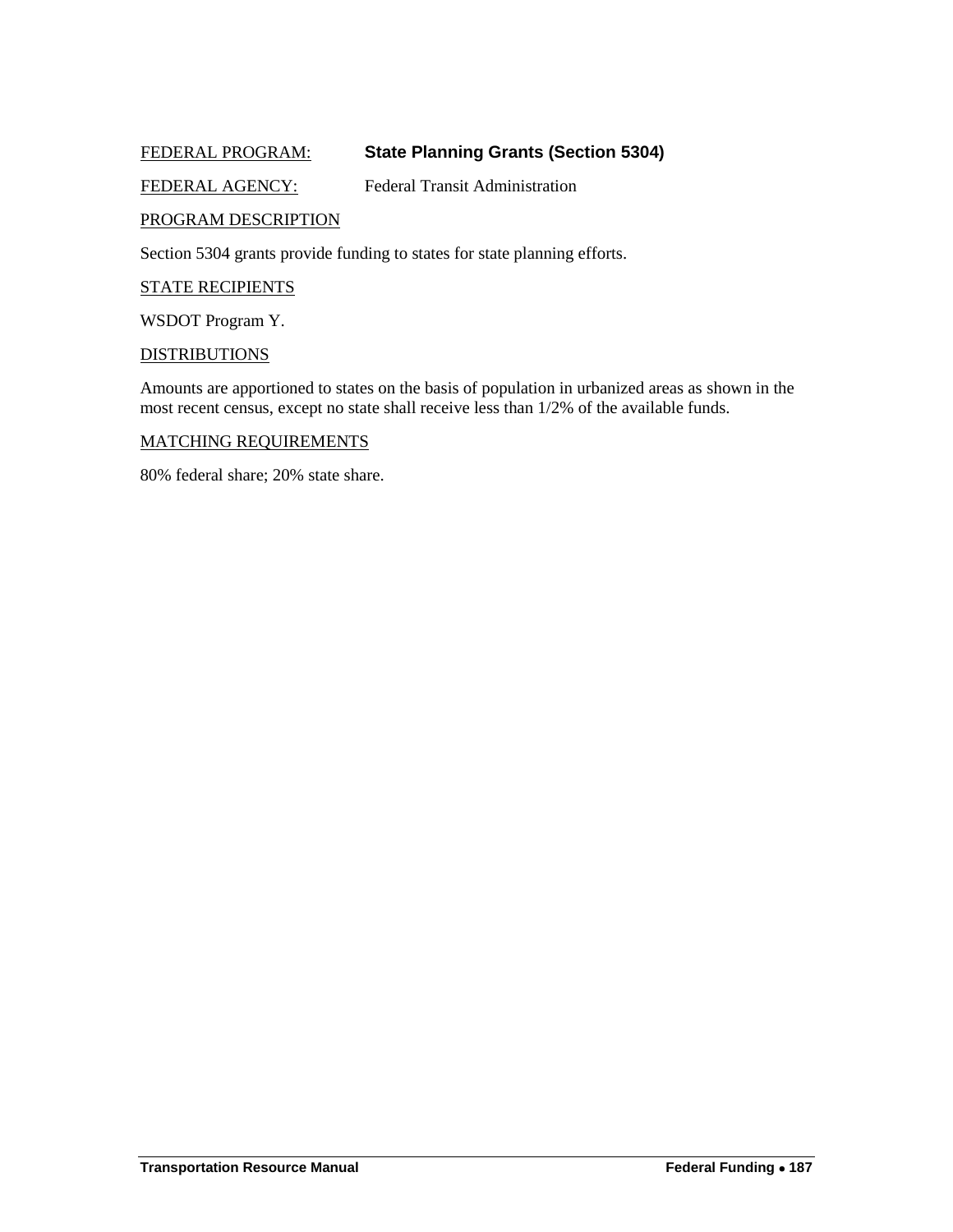<span id="page-57-0"></span>**Federal Transportation Programs – Rail**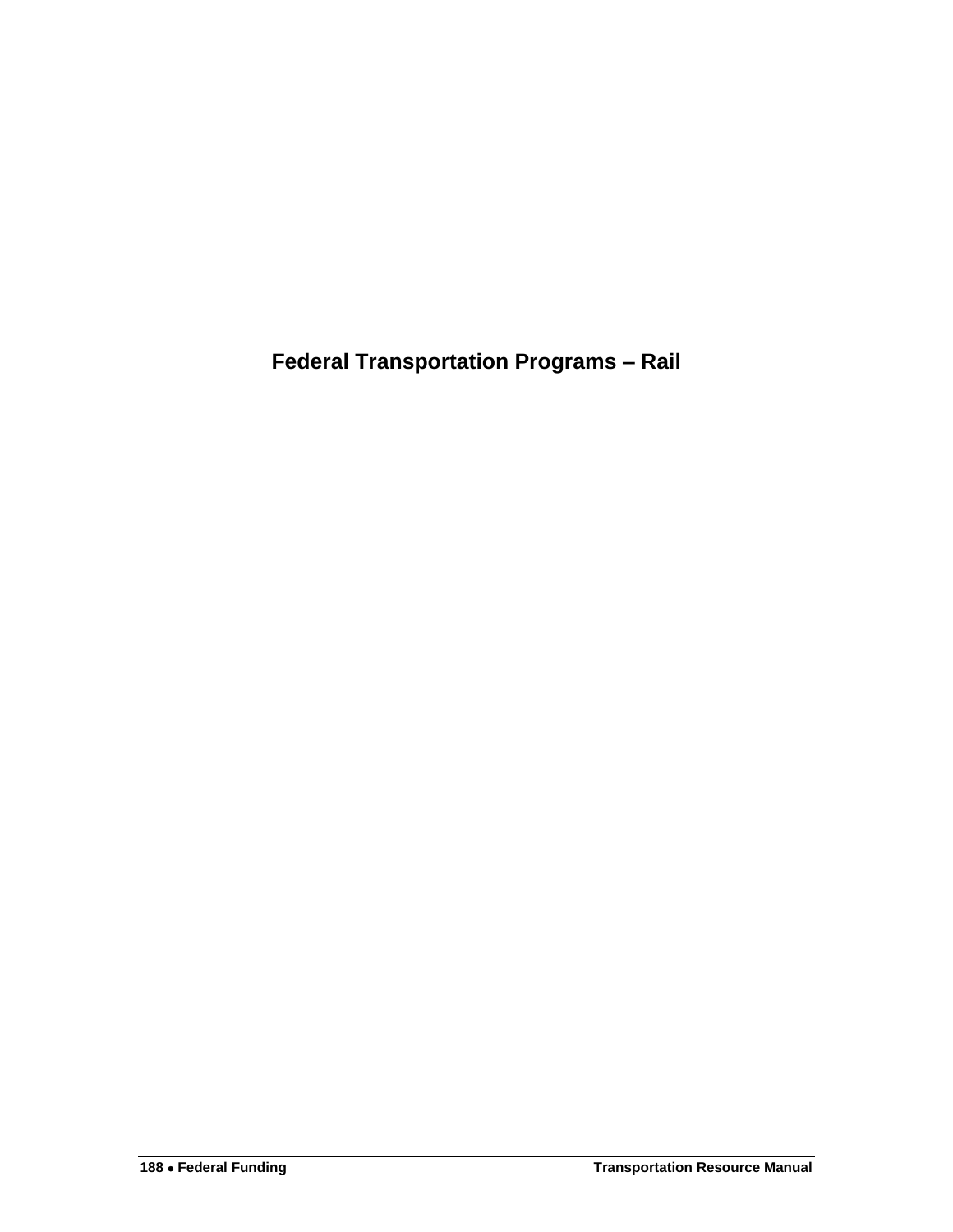## <span id="page-58-0"></span>FEDERAL PROGRAM: **High Speed Rail Grade Crossing Improvement Program**

## FEDERAL AGENCY: Federal Highway Administration and Federal Railroad Administration

## PROGRAM DESCRIPTION

This program was originally established in ISTEA for the installation or improvement of warning devices, improvements of track circuitry, and other crossing improvements, closure of crossings, grade separation construction or reconstruction and combined crossing warning systems with advanced train control. Congress had reauthorized this program in TEA-21 and then again in SAFETEA-LU. Current authorization is \$5 million annually nationwide.

#### STATE RECIPIENTS

WSDOT Program Y.

#### DISTRIBUTIONS

Grants to states are at the discretion of the U.S. Secretary of Transportation based on application.

#### MATCHING REQUIREMENTS

None. 100% federal funding.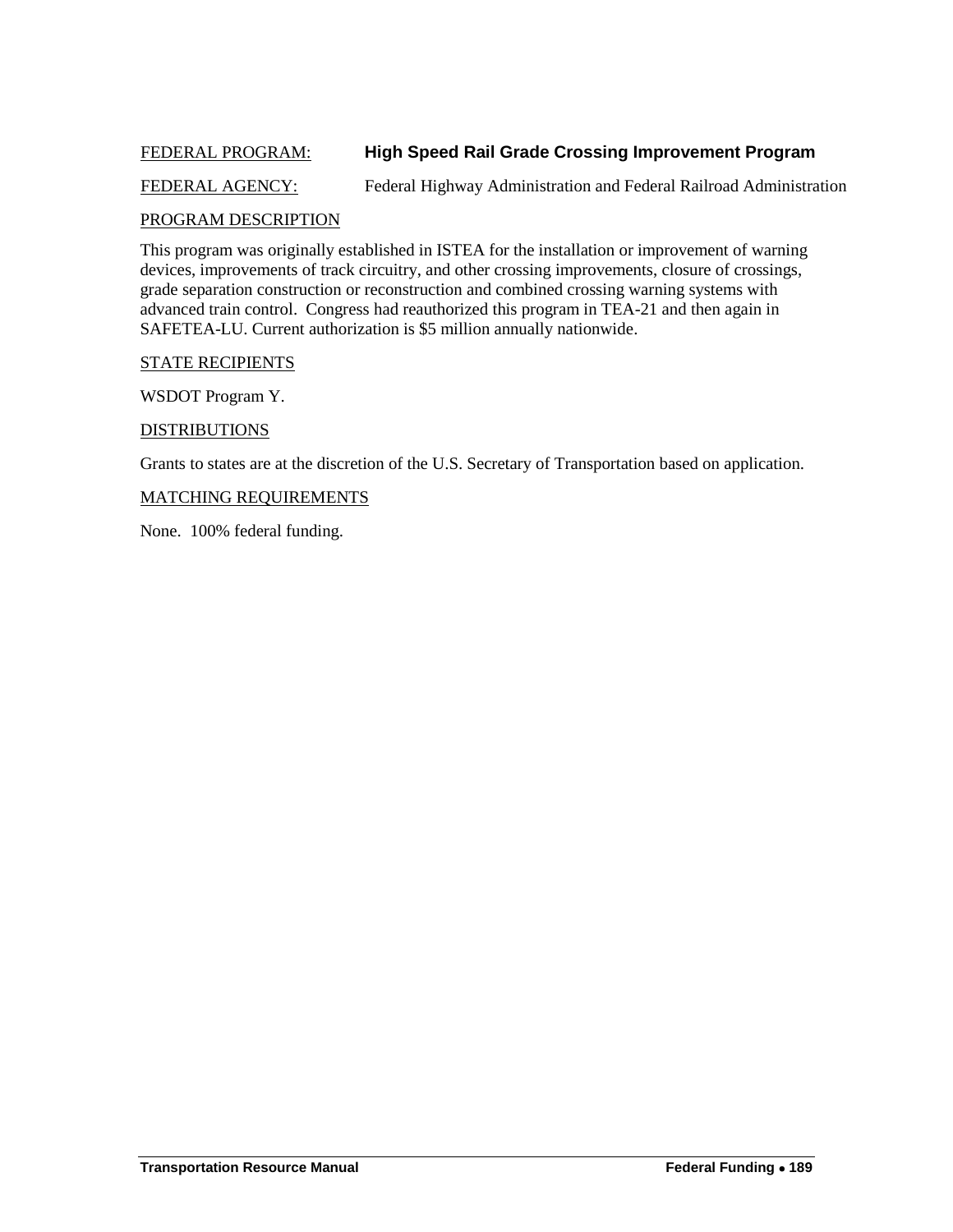## <span id="page-59-0"></span>FEDERAL PROGRAM: **Railroad Rehabilitation and Improvement Financing**

## FEDERAL AGENCY: Federal Railroad Administration

## PROGRAM DESCRIPTION

This program is intended to make funding available through loans and loan guarantees for railroad capital improvements. SAFTEA-LU provides up to \$35 Billion in direct loans and loan guarantees. Direct loans and loan guarantees can be made to state and local governments, government-sponsored authorities, corporations, railroads, and joint ventures that include at least one railroad, and limited option freight shippers who intend to construct a new rail connection. The funding can be used to: acquire, improve, or rehabilitate intermodal facilities, rail equipment or facilities, including track, components of track, bridges, yards, buildings, and shops; refinance outstanding debt incurred for the purposes listed above; and develop or establish new intermodal or railroad facilities. Direct loans can fund up to 100% of a railroad project with repayment periods of up to 25 years and interest rates equal to the cost of borrowing to the government.

Priority in selecting projects is to be given to those that enhance public safety and the environment; promote economic development; enable United States companies to be more competitive in international markets; are endorsed in state and local transportation plans; or preserve or enhance rail or intermodal service to small communities or rural areas.

All federal financial assistance programs must pay for the cost to the government of providing that financial assistance. In most cases this is done with appropriations from Congress. Since the RRIF Program does not currently have an appropriation, this cost must be borne by the applicant, or another entity on behalf of the applicant, through the payment of the Credit Risk Premium. The Administrator will calculate the amount of the Credit Risk Premium that must be paid for each loan before it can be disbursed.

In addition to the Credit Risk Premium, which is paid only if a loan is approved, each applicant must pay an Investigation Fee regardless of whether the loan is approved. The Investigation Fee defrays costs the FRA incurs in evaluating RRIF loan applications. The Investigation Fee may not exceed one half of one percent of the requested loan amount, but it is often substantially less.

#### STATE RECIPIENTS

#### WSDOT Program Y.

#### DISTRIBUTIONS

Loans and loan guarantees are at the discretion of the U.S. Secretary of Transportation based on application. Washington State did not apply for funding through this program during the five years of SAFETEA-LU.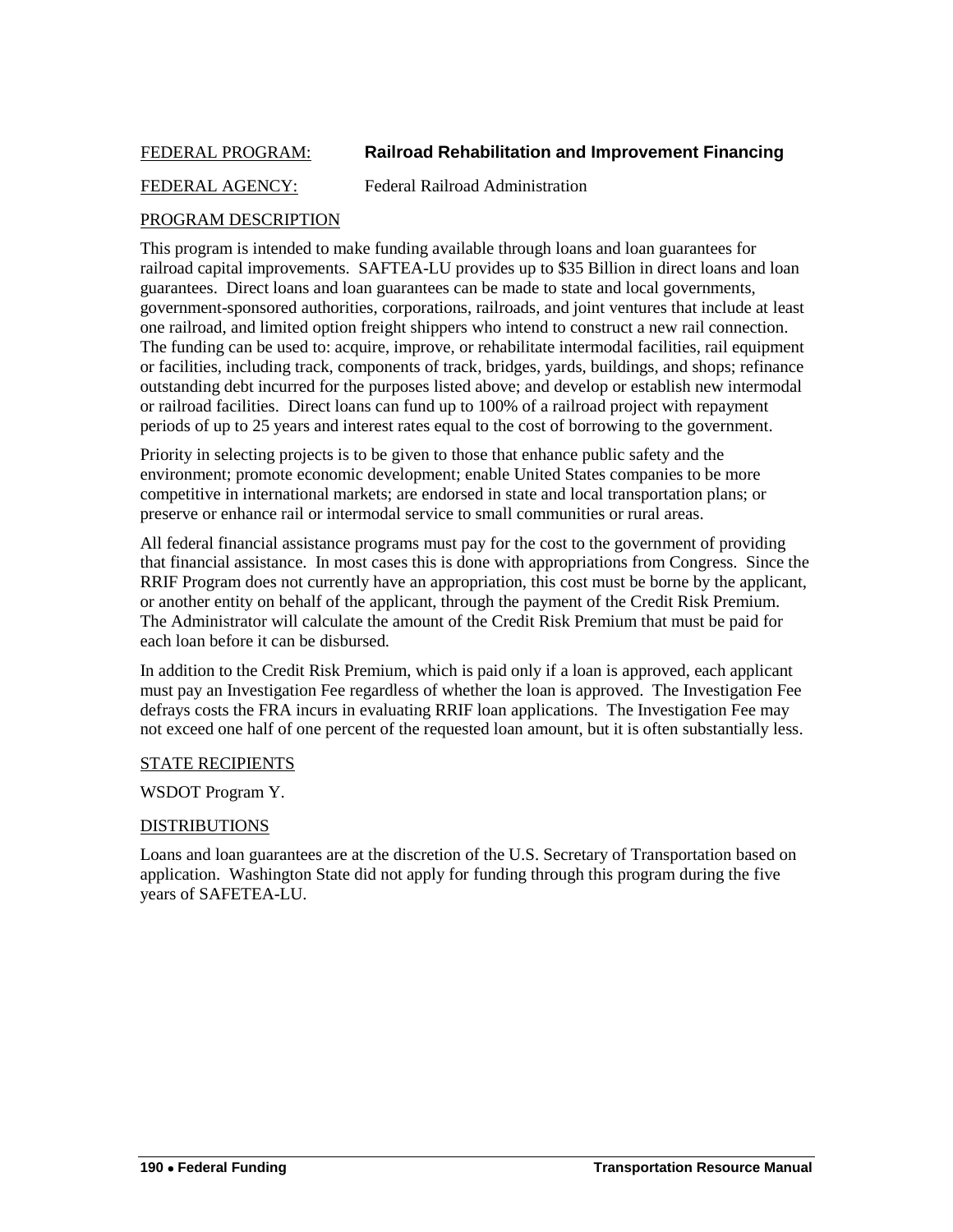## <span id="page-60-0"></span>FEDERAL PROGRAM: **American Recovery and Reinvestment Act (ARRA)**

## FEDERAL AGENCY: Federal Railroad Administration

## PROGRAM DESCRIPTION

Signed by President Obama on February 17, 2009, the transportation portion of the American Recovery and Reinvestment Act (Recovery Act) is aimed at funding improvements to our infrastructure and saving or creating tens of thousands of jobs. FHWA committed \$26.6 billion to more than 12,000 road, highway and bridge projects across the country.

#### DISRIBUTIONS

Washington State received \$492 million in federal American Recovery and Reinvestment Act funds for highway and road projects. Nationally a total of \$26.6 billion was apportioned to States with the distribution formula based on 50/50 combination of the Surface Transportation Program in 23 USC 104(b) and same ratio as the obligation and limitation distribution for FY 2008.

TIGER Grants: As part of the Recovery Act, the FHWA also awarded 51 Transportation Investments Generating Economic Recovery, or TIGER grants, totaling \$1.5 billion nationwide. These grants went to creative projects that represent the future of our diverse transportation system, everything from multi-modal projects to regional bicycle networks, to intermodal centers, to commuter rail, to safer highways.

TIGER grants were awarded in February 2010 based on application submittals to and selection by FHWA. WSDOT received \$35 million for the construction of additional lanes on the North Spokane Corridor project. The City of Seattle received \$30 million for its Mercer Corridor Project. The funding program inspired a similar \$600 million program in the Federal 2010 budget nicknamed TIGER II. Three Washington projects, including King County's South Park Bridge Replacement, received \$45 million in TIGER II grants in October 2010.

To date Washington has received a total of more than \$1.5 billion from this program, including up to \$751 million in High Speed Rail funds. Further detail on these grants follows. Also, see the Cascades High Speed Rail under " Modes" section for more information on the program's funds and projects.

#### MATCHING REQUIREMENTS

There are no matching requirements for ARRA program. However the presence of matching funds was a factor in USDOT's selection of TIGER grant awards.

TIER 2 & 3 Projects: Bids below engineer's estimates allowed WSDOT to apply surplus ARRA funds to a secondary list of more than \$80 million in projects that had been identified by Governor Chris Gregoire and the Legislature as projects that WSDOT could advance if additional funding became available.

#### ARRA TRANSPORTATION PROJECTS BY TYPE

The ARRA funded many different types of highway construction projects. As of the end of 2010, the majority of the 219 state and local Recovery Act highway projects were classified as preservation or mobility projects, including 128 preservation projects valued at \$542 million (\$229 million in Recovery Act funding) and 40 mobility projects valued at \$610 million (\$176 million in Recovery Act funding).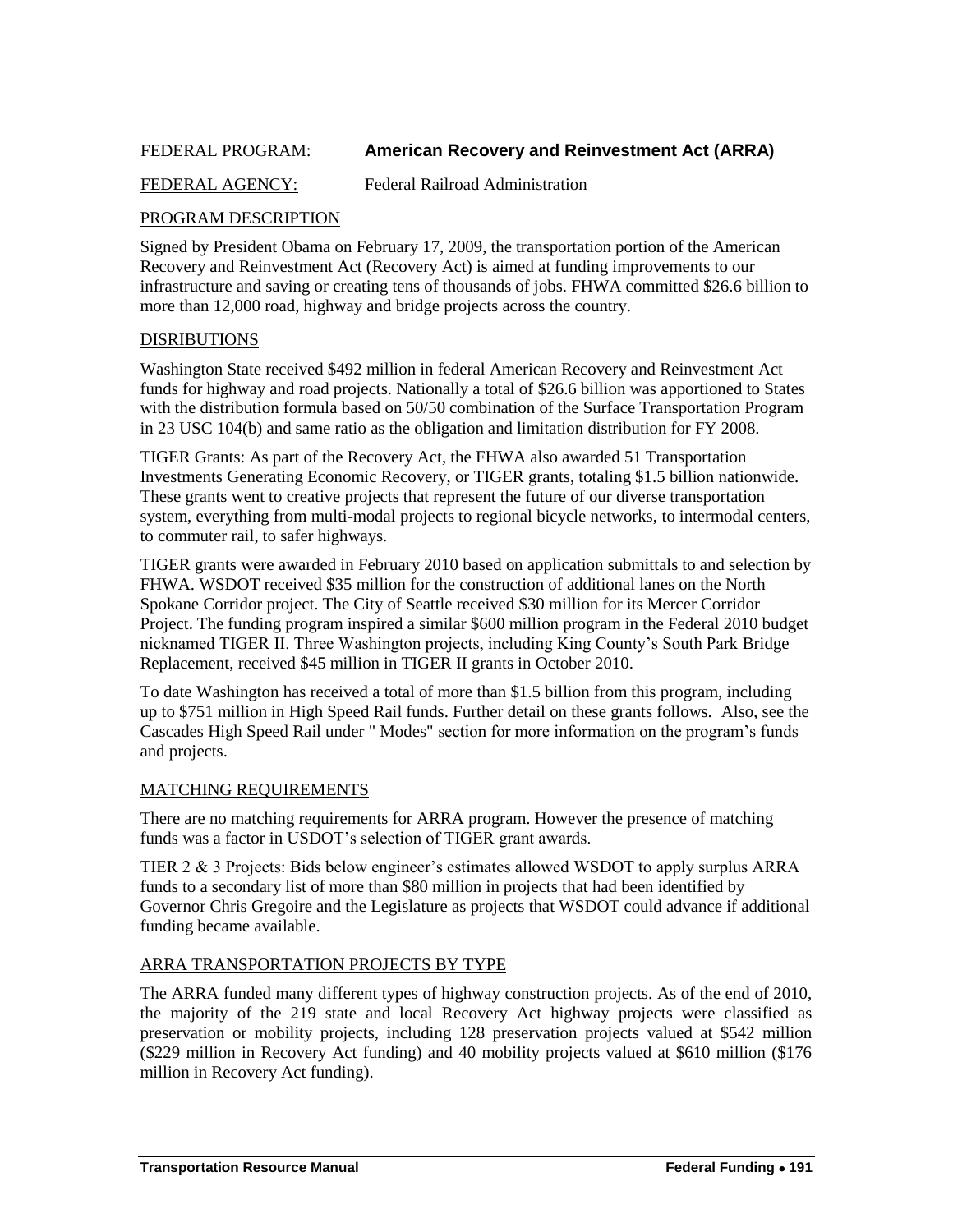The table below shows the number and types of ARRA projects funded through December 31, 2010. Note that the 219 projects in the chart below include the two safety 'bucket' projects and may contain other state and local funding contributions to individual projects.

## **Washington State ARRA Highway Recovery Act projects by type** *219 state and local projects by type*



Data source: WSDOT CPDM & H&LP Office.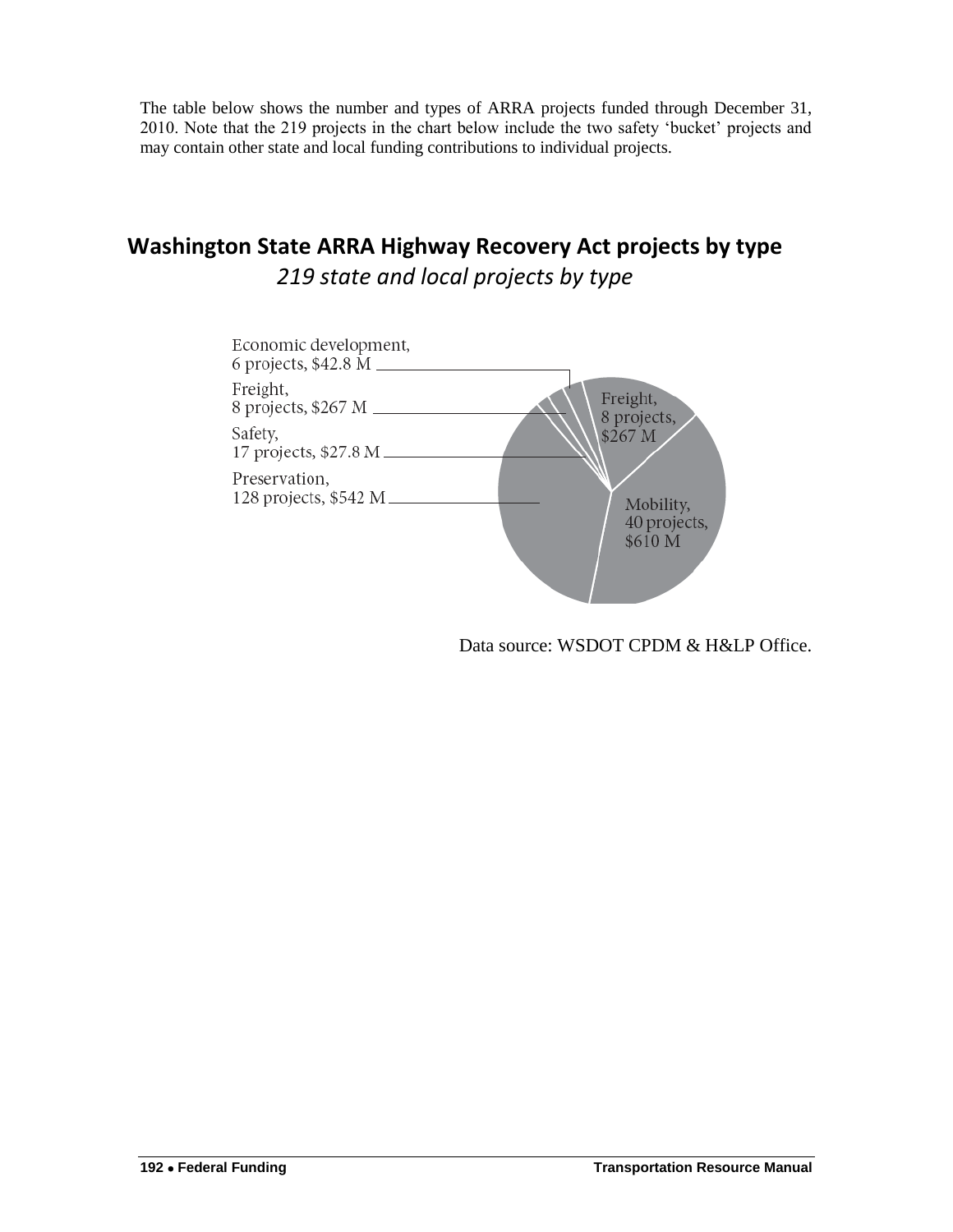## **ARRA Grant for High Speed Rail**

## BACKGROUND

In January 2010, Washington State was selected to receive \$590 million in High Speed Rail funds as part of the 2009 American Recovery and Reinvestment Act (ARRA). In December 2010, Washington was awarded an additional \$161.5 million in funding redirected from Ohio and Wisconsin. The grant funding was part of \$8 billion awarded to 13 rail corridors spanning 31 states. In addition to the ARRA grants, the administration's program includes \$2.5 billion already approved for fiscal year 2010 and \$1 billion per year for five years thereafter.

WSDOT submitted its application with these fundamental principles in mind:

- Grow the Amtrak *Cascades* service;
- Make the service more reliable by reducing rail congestion on the main line

As a result of this funding Amtrak Cascades passengers will see:

- two additional daily round trips between Seattle and Portland, for a total of six;
- a reduction in travel times; and
- improved on-time performance.

When funding agreements are signed, WSDOT, BNSF and Sound Transit will begin work on projects that make multiple upgrades to existing track between Seattle and Portland, as well as install an advanced signal system throughout the corridor.

#### **GOVERNANCE**

WSDOT is responsible for developing and implementing Washington State's passenger rail program as specified in RCW 47.79 and 47.82.

#### **Funding**

- January 2010 Washington awarded \$590 million in High Speed Rail Recovery Act funding for corridor improvements mostly between the Seattle to Portland segment.
- October 2010 Washington awarded \$31 million in 2009 and 2010 high speed rail funding appropriations (non ARRA). This funding is being used to increase capacity through Mount Vernon, build station improvements in Tukwila and at King Street in Seattle, as well as create an integrated freight and passenger rail plan.
- December 2010 Awarded an additional \$161.5 million in ARRA funding redirected from Ohio and Wisconsin. The additional award of \$161.5m in redistributed ARRA funds requires the money be spent on projects that were part of the original application. In addition, a detailed analysis must be done to determine which projects should be funded based on the direct benefits to High-Speed Intercity Passenger Rail.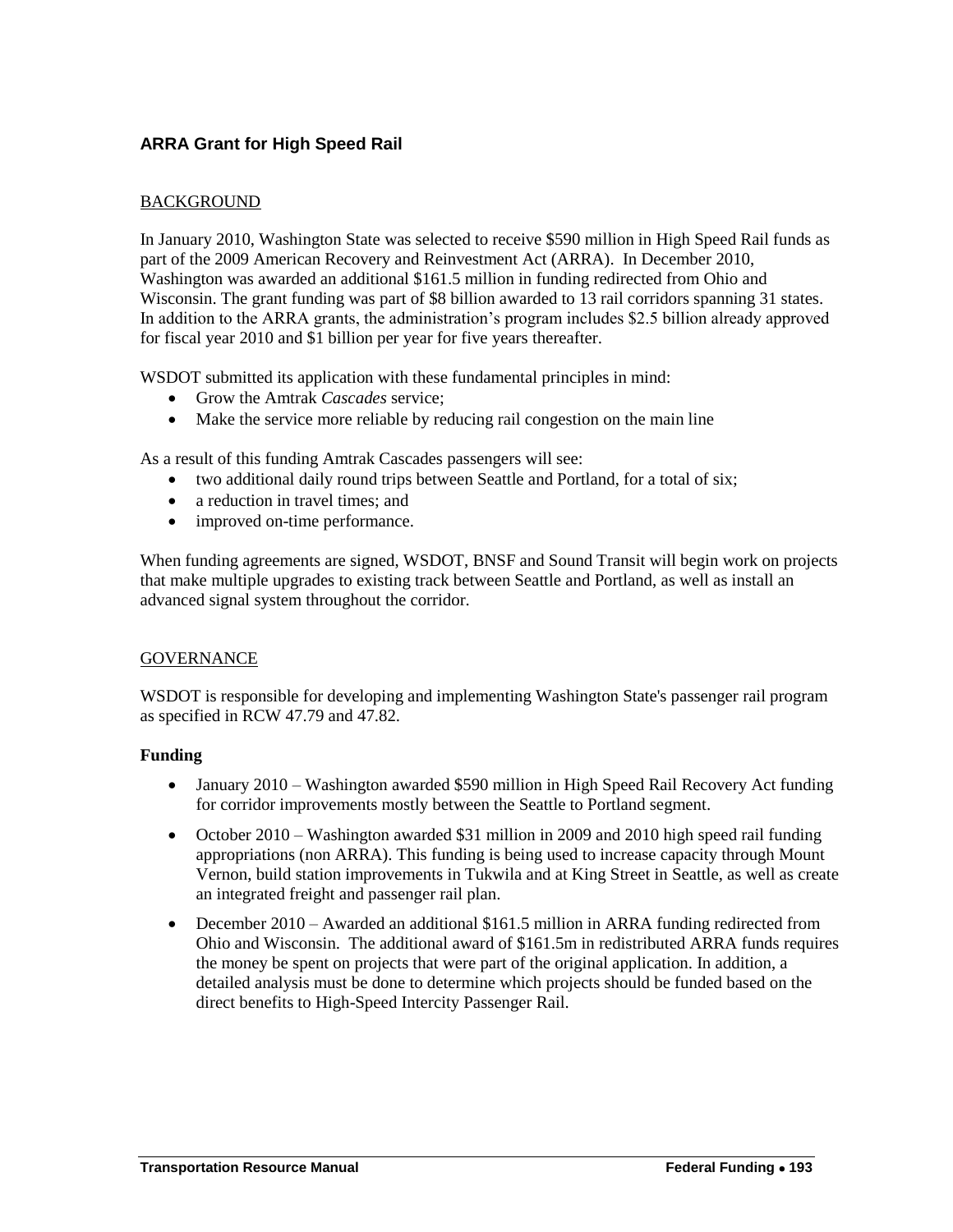## **Cascades High Speed Rail Program Capital Improvements**

**D to M Street Connection – Tacoma -** Allows Amtrak Cascades and Sounder passenger rail service to bypass congested Point Defiance route and extends Sounder commuter rail service to stations in South Tacoma and Lakewood.

**Point Defiance Bypass – Tacoma -** Proposes to reroute passenger trains to an existing rail line along the west side of I-5 through south Tacoma, Lakewood, and DuPont and reconstructs five at-grade crossings to improve safety, and accommodate higher speeds and improves on time Seattle-Portland performance.

**Yard Bypass Track – Vancouver -** This project builds a 15,000 foot bypass track within the BNSF rail yard in Vancouver thereby increasing Amtrak *Cascades* service reliability by separating freight and passenger traffic. This is one phase of the larger Vancouver Rail Bypass and W 39th St. Bridge project.

**Cascades Corridor Reliability Upgrades – South (Nisqually to Vancouver WA) -** Improvements along the entire BNSF mainline corridor infrastructure between Nisqually and Vancouver, WA Improves Amtrak *Cascades* schedule reliability by improving track quality and reducing slow-orders.

**Storage Track - Everett -** Eliminates a major source of freight train interference by constructing two new departure/receiving tracks next to the existing Delta Yard tracks, reducing congestion, adding rail capacity and eliminating a substantial rail yard bottleneck. Helps achieve the second Amtrak *Cascades* round trip service to Vancouver, B.C.

**Amtrak** *Cascades* **New Train Set -** Expanding train service to five round trips may require purchasing new rolling stock. Equipment identical to and compatible with the existing Talgo equipment is no longer manufactured but new train sets will be capable of handling the specific geographic feature of the corridor and accommodate 250 passengers.

**Kelso Martin's Bluff – Multiple Improvements -** New dispatcher-controlled sidings to accommodate arrival and departure of unit freight trains clear of the existing two-track main line and builds third main track between Kelso Station and Longview Junction.

**King Street Station Track Upgrades -** Improves schedule reliability for north and southbound trains arriving and departing King Street Station allowing Amtrak and Sound Transit passenger trains to simultaneously move in and out of the station.

**Advanced Signal System – Corridor Wide -** Installs an integrated command, control, communications, and information system for controlling train movements, reducing the probability of collisions between trains, roadway worker casualties and equipment damage.

## **Non ARRA High Speed Rail projects (funded under the FY09/FY10 Appropriations Acts)**

**Tukwila Station -** This project provides funding to Sound Transit to construct a new train station at Tukwila, Washington that will be used by Sounder commuter trains and Amtrak Cascades intercity trains. Improvements will include parking, station platforms and transit waiting areas, and the installation of a real-time passenger information system at nearby Sea-Tac International Airport. This